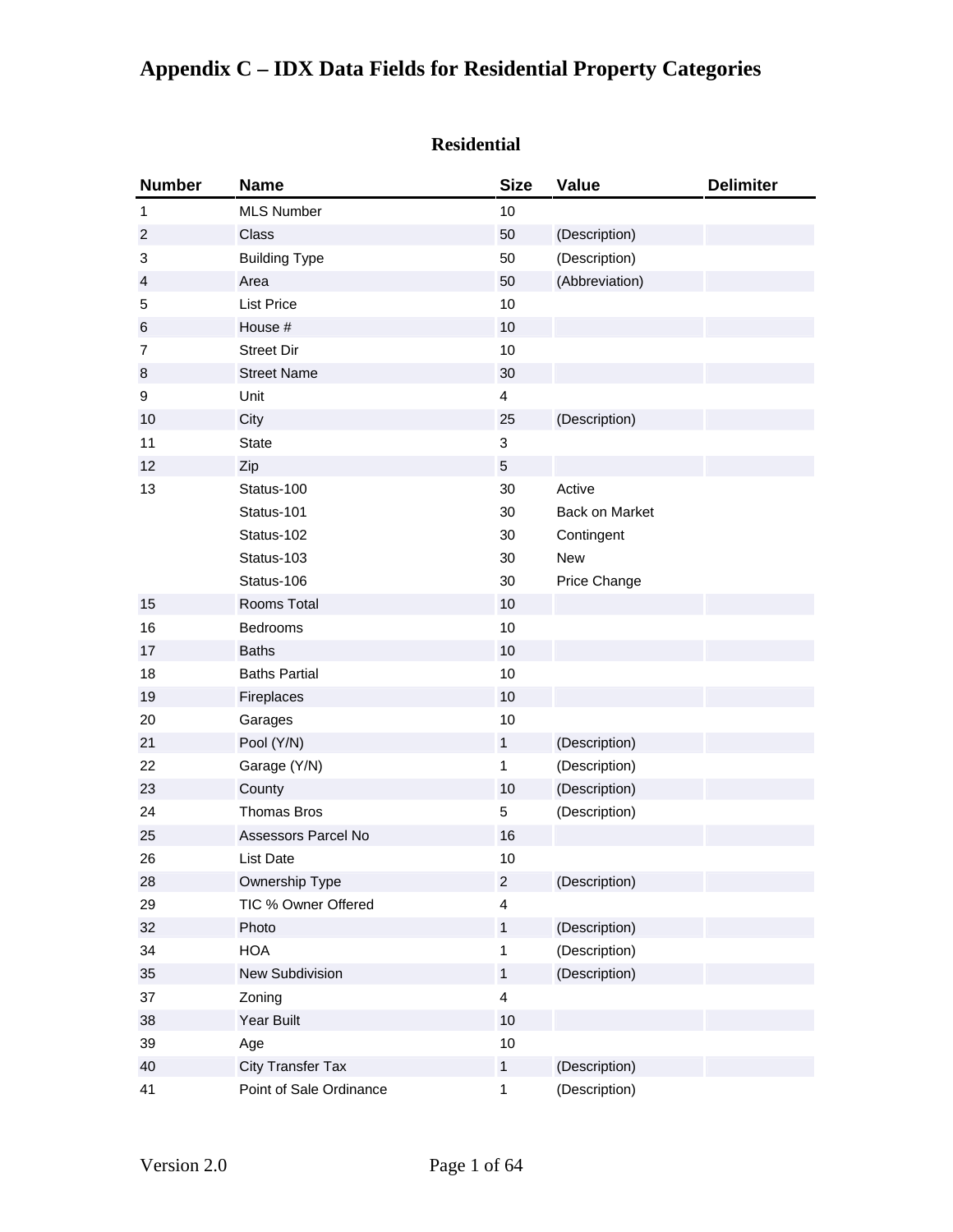| 42  | Sq Ft Apx                       | 10             |                |  |
|-----|---------------------------------|----------------|----------------|--|
| 43  | Source                          | 1              | (Description)  |  |
| 44  | <b>Census Tract</b>             | 8              |                |  |
| 45  | <b>Stories</b>                  | 30             | (Description)  |  |
| 46  | Listing Agent Name              | 50             | (Description)  |  |
| 47  | Listing Agent Phone             | 14             | (###) ###-#### |  |
| 49  | Listing Office Name             | 50             | (Description)  |  |
| 50  | Listing Office Phone            | 14             | (###) ###-#### |  |
| 52  | Co-List Agent Name              | 50             | (Description)  |  |
| 55  | Listing Office 2 Name           | 50             | (Description)  |  |
| 56  | <b>Listing Agent</b>            | 30             | (User Code)    |  |
| 57  | <b>Listing Office</b>           | 30             | (Office Code)  |  |
| 61  | <b>Builder/Architect</b>        | 14             |                |  |
| 62  | Model                           | 14             |                |  |
| 63  | Lot Sq Ft Apx                   | 10             |                |  |
| 64  | Lot Acres Apx                   | 15             |                |  |
| 65  | Directions to Property          | 50             |                |  |
| 66  | Dist/Neighborhood/Subdiv        | 16             | (Description)  |  |
| 68  | <b>Cross Street</b>             | 16             |                |  |
| 76  | <b>Complex Name</b>             | 25             | (Description)  |  |
| 78  | Percent Owner Occ               | 3              |                |  |
| 79  | Units in Complex                | 3              |                |  |
| 80  | Floor Unit is on                | $\overline{c}$ |                |  |
| 81  | <b>HOA Name</b>                 | 22             | (Description)  |  |
| 82  | <b>HOA Phone</b>                | 10             |                |  |
| 84  | <b>HOA Fee</b>                  | 4              |                |  |
| 85  | <b>HOA Fees Freq</b>            | $\mathbf{1}$   | (Description)  |  |
| 86  | Pending Litigation              | 1              | (Description)  |  |
| 87  | <b>School District</b>          | 10             | (Description)  |  |
| 88  | <b>Elementary School</b>        | 25             | (Description)  |  |
| 90  | Middle School                   | 25             | (Description)  |  |
| 92  | High School                     | 25             | (Description)  |  |
| 95  | List \$/SqFt                    | 10             |                |  |
| 96  | Previous Price                  | 10             |                |  |
| 97  | <b>Original Price</b>           | 10             |                |  |
| 98  | Sales Office Info Remarks       | 100            |                |  |
| 99  | <b>Subdivision Profile Rmks</b> | 100            |                |  |
| 100 | Remarks                         | 512            |                |  |
| 122 | Club House                      | 10             |                |  |
|     | <b>Golf Course</b>              | 10             |                |  |
|     | Greenbelt                       | 10             |                |  |
|     | <b>Gym/Exercise Facility</b>    | 10             |                |  |
|     | Playground                      | 10             |                |  |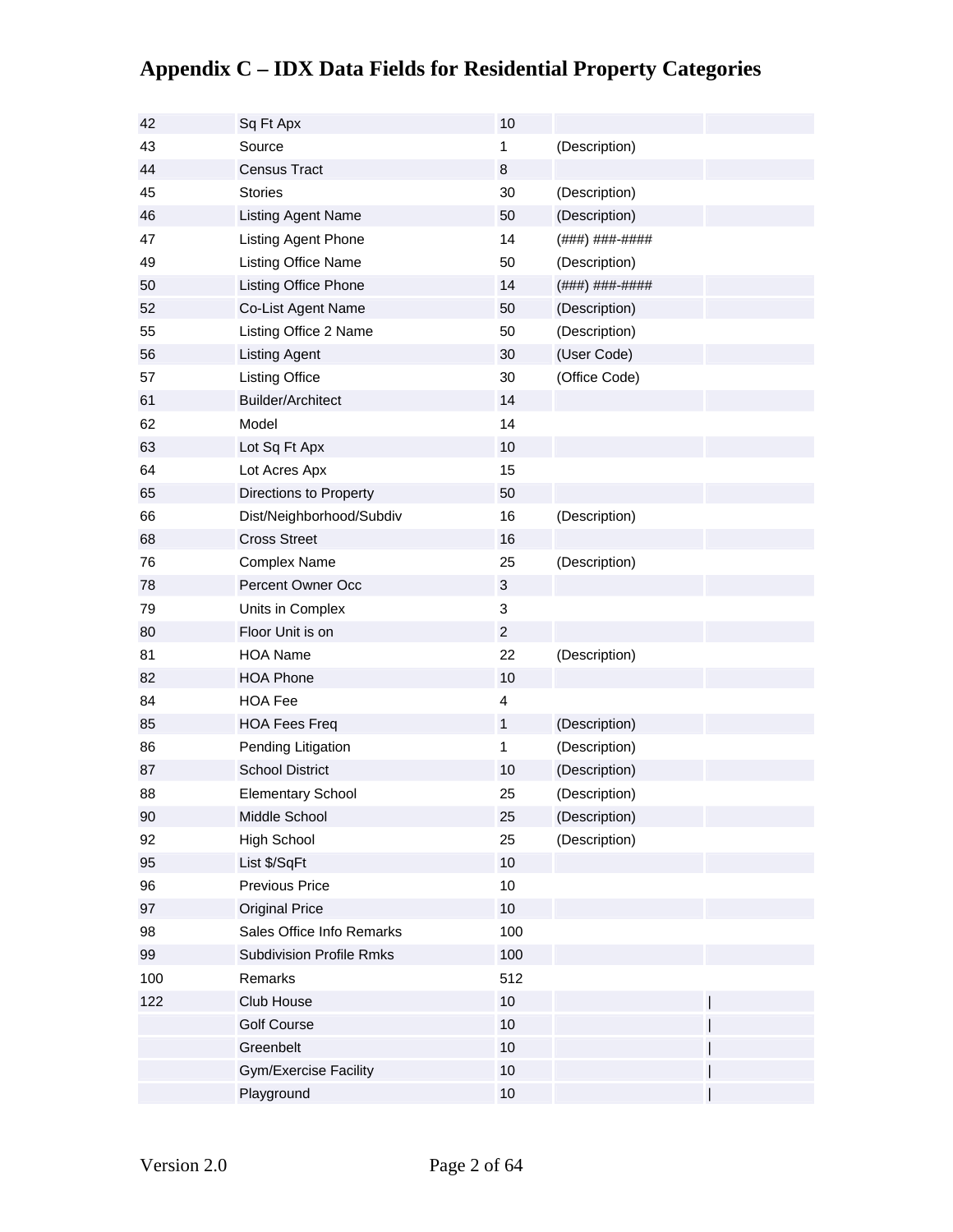| Pool                        | 10   |  |
|-----------------------------|------|--|
| Racquetball                 | 10   |  |
| Roof Deck                   | 10   |  |
| Sauna                       | 10   |  |
| <b>Security Gate</b>        | 10   |  |
| Spa                         | 10   |  |
| Tennis Court(s)             | 10   |  |
| Other                       | 10   |  |
| Cable TV                    | 10   |  |
| Common Area Maint           | 10   |  |
| Common Heating              | 10   |  |
| Common Hot Water            | 10   |  |
| Earthquake Insurance        | 10   |  |
| Electricity                 | 10   |  |
| <b>Exterior Maintenance</b> | $10$ |  |
| Gas                         | $10$ |  |
| Hazard Insurance            | 10   |  |
| Management Fee              | 10   |  |
| Reserves                    | 10   |  |
| Security/Gate Fee           | 10   |  |
| <b>Trash Removal</b>        | 10   |  |
| Water/Sewer                 | 10   |  |
| Other                       | 10   |  |
| None                        | 10   |  |
| <b>Bidet</b>                | 10   |  |
| Sauna                       | 10   |  |
| Shower Over Tub             | 10   |  |
| Skylight                    | 10   |  |
| Solid Surface               | 10   |  |
| Split Bath                  | 10   |  |
| <b>Stall Shower</b>         | 10   |  |
| Sunken Tub                  | $10$ |  |
| Tile                        | $10$ |  |
| Tub                         | $10$ |  |
| Tub with Jets               | $10$ |  |
| <b>Updated Baths</b>        | $10$ |  |
| Other                       | 10   |  |
| <b>Bidet</b>                | $10$ |  |
| Sauna                       | $10$ |  |
| Shower Over Tub             | $10$ |  |
| Skylight                    | 10   |  |
| Solid Surface               | 10   |  |
| Split Bath                  | $10$ |  |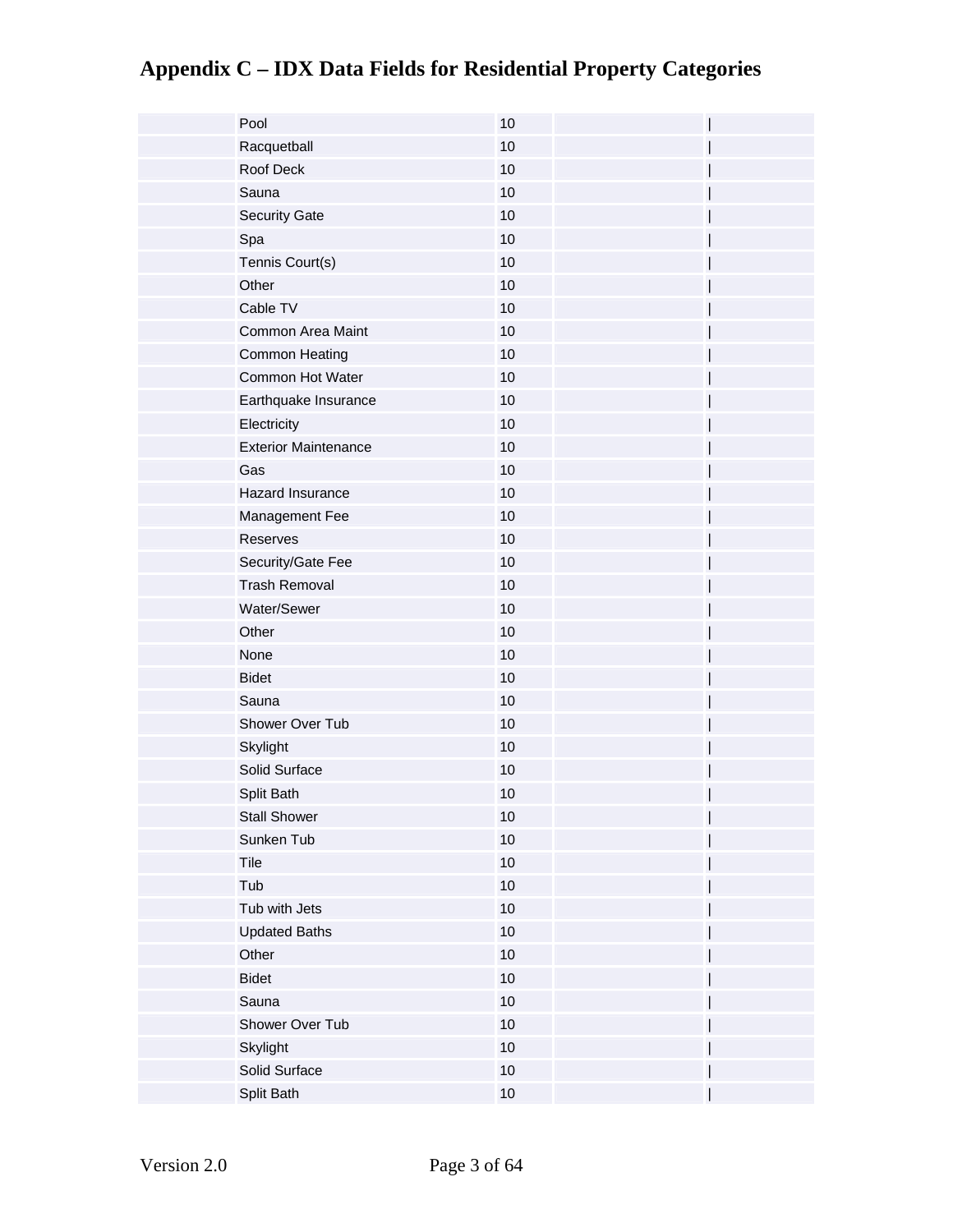| <b>Stall Shower</b>             | 10   |  |
|---------------------------------|------|--|
| Sunken Tub                      | 10   |  |
| Tile                            | 10   |  |
| Tub                             | 10   |  |
| Tub with Jets                   | 10   |  |
| <b>Updated Baths</b>            | 10   |  |
| Other                           | 10   |  |
| Ceiling Fan(s)                  | 10   |  |
| Central 1 Zone A/C              | 10   |  |
| Central 2 Or 2+ Zones A/C       | 10   |  |
| New Construction Option         | 10   |  |
| Swamp Cooler                    | 10   |  |
| Whole House Fan                 | 10   |  |
| Window/Wall Unit(s)             | 10   |  |
| No Air Conditioning             | 10   |  |
| None                            | 10   |  |
| Other                           | 10   |  |
| Existing                        | 10   |  |
| New Construct - Completed       | 10   |  |
| New Construct-To Be Built       | 10   |  |
| Elevator                        | 10   |  |
| <b>Flashing Drbell Warning</b>  | 10   |  |
| Halls/Doors - 3 Ft Wide         | 10   |  |
| <b>Disabled Bath Feat</b>       | 10   |  |
| Disabled Kit Feat               | 10   |  |
| Lower Light Switches            | 10   |  |
| <b>Stair Lift</b>               | 10   |  |
| Wheelchair Ramp(s)              | 10   |  |
| None                            | 10   |  |
| Other                           | 10   |  |
| Agt Related To Principal        | 10   |  |
| Architectural Apprl Req         | $10$ |  |
| <b>Building Restrictions</b>    | 10   |  |
| <b>Current Bus Lic</b>          | $10$ |  |
| Easements                       | $10$ |  |
| <b>Exclusions - See Remarks</b> | $10$ |  |
| Fire Hazard Area                | 10   |  |
| First Right of Refusal          | $10$ |  |
| <b>Geological Restrictions</b>  | $10$ |  |
| Hazardous Waste Area            | $10$ |  |
| Home Warranty Plan              | $10$ |  |
| Mello-Roos District             | 10   |  |
| Moratorium                      | $10$ |  |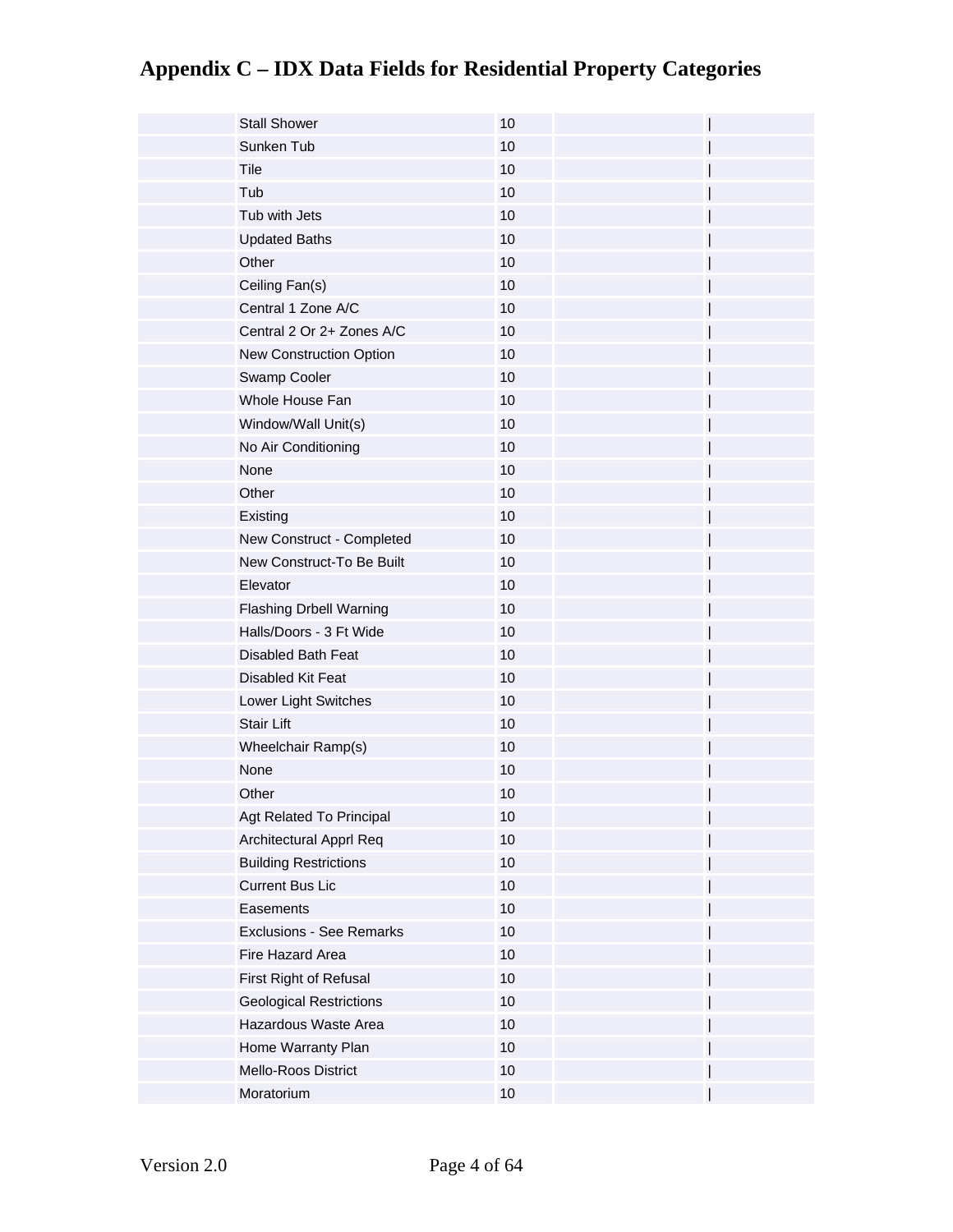| Nat Hazard Disclosure         | 10   |  |
|-------------------------------|------|--|
| Not Mapped                    | 10   |  |
| Owner is Lic Real Est Agt     | 10   |  |
| Probate/Court Approval        | 10   |  |
| Probate/Independent Adm       | 10   |  |
| <b>Rent Control</b>           | 10   |  |
| <b>REO/Bank Owned</b>         | 10   |  |
| Right to Sell: Relo           | $10$ |  |
| Seismic Hazards Zone          | 10   |  |
| Short Pay Trans w/o Comp      | $10$ |  |
| Special Assmt/Bonds           | 10   |  |
| Special Flood Haz Area        | 10   |  |
| Special Hazards Zone          | 10   |  |
| Special Studies Zone          | 10   |  |
| None                          | 10   |  |
| Other - Call/See Agent        | 10   |  |
| Central Vacuum                | 10   |  |
| <b>Dryer</b>                  | 10   |  |
| DSL/Modem Line                | 10   |  |
| <b>Electronic Air Cleaner</b> | 10   |  |
| Fire Alarm System             | 10   |  |
| <b>Fire Sprinklers</b>        | 10   |  |
| Garage Door Opener            | 10   |  |
| Intercom                      | 10   |  |
| Mirrored Closet Door(s)       | 10   |  |
| Satellite Dish - Owned        | 10   |  |
| Security Alarm - Leased       | $10$ |  |
| Security Alarm - Owned        | 10   |  |
| Stereo Speakers Built-In      | $10$ |  |
| <b>TV Antenna</b>             | 10   |  |
| Washer                        | $10$ |  |
| Water Filter System           | 10   |  |
| <b>Water Heater Electric</b>  | 10   |  |
| Water Heater Gas              | 10   |  |
| Water Heater Solar            | 10   |  |
| Water Softener System         | $10$ |  |
| <b>Window Coverings</b>       | 10   |  |
| None                          | 10   |  |
| Other                         | 10   |  |
| Aluminum Siding               | 10   |  |
| <b>Brick</b>                  | 10   |  |
| <b>Composition Shingles</b>   | 10   |  |
| Concrete Block                | 10   |  |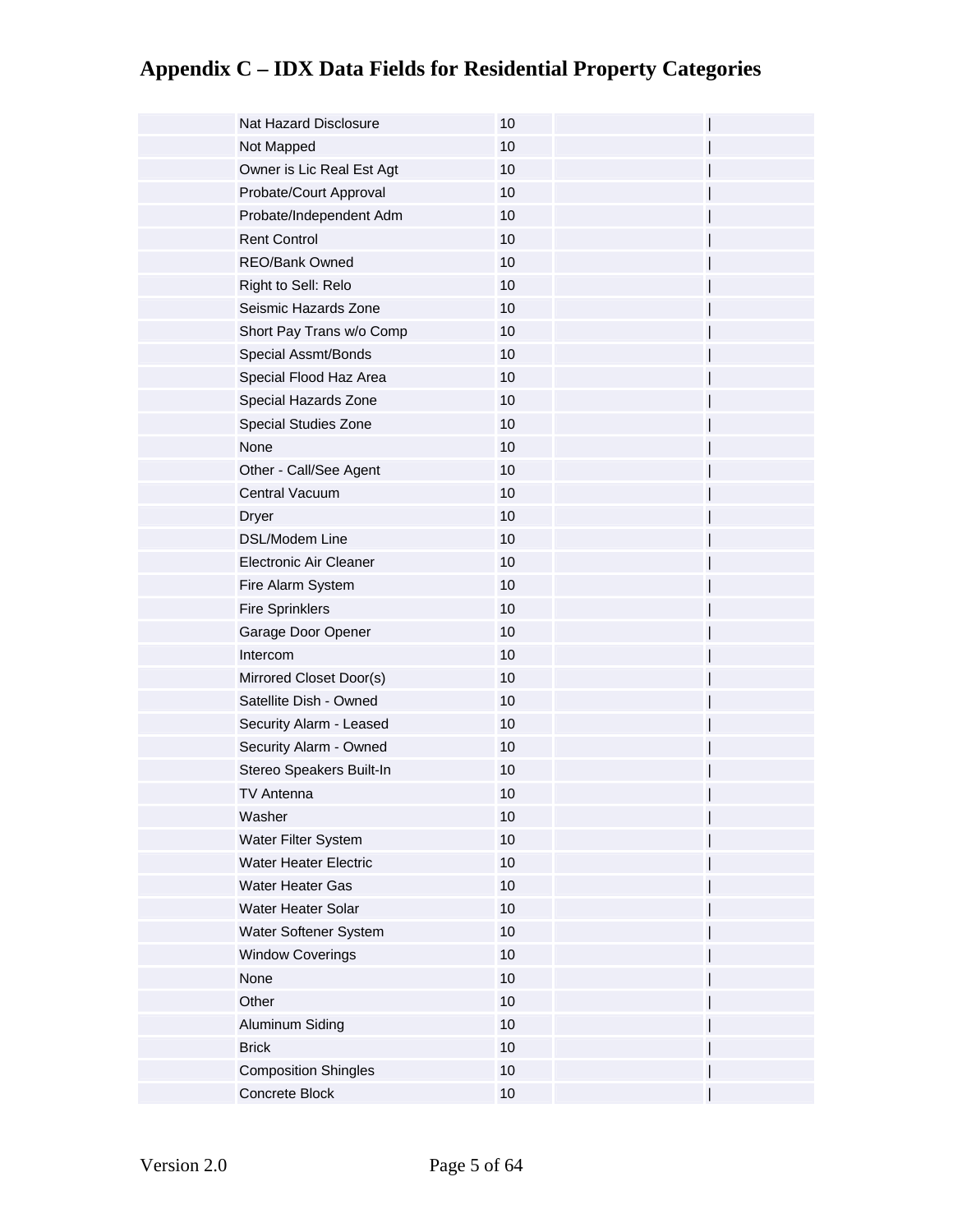| <b>Dual Pane Windows</b> | 10   |  |
|--------------------------|------|--|
| Stone                    | 10   |  |
| <b>Stucco</b>            | 10   |  |
| Vinyl Siding             | 10   |  |
| <b>Wood Shingles</b>     | 10   |  |
| <b>Wood Siding</b>       | 10   |  |
| None                     | 10   |  |
| Other                    | 10   |  |
| <b>Brick</b>             | 10   |  |
| Circular                 | 10   |  |
| Decorative Only          | $10$ |  |
| Den                      | 10   |  |
| Dining Room              | 10   |  |
| Electric                 | 10   |  |
| Family Room              | $10$ |  |
| Fireplace Insert         | $10$ |  |
| <b>Free Standing</b>     | 10   |  |
| Gas Burning              | $10$ |  |
| <b>Gas Starter</b>       | 10   |  |
| Living Room              | $10$ |  |
| Master Bedroom           | 10   |  |
| Metal                    | 10   |  |
| New Construction Option  | 10   |  |
| <b>Pellet Stove</b>      | 10   |  |
| Raised Hearth            | 10   |  |
| Rec/Rumpus Room          | 10   |  |
| Stone                    | 10   |  |
| Two-Way                  | 10   |  |
| Woodburning              | $10$ |  |
| Wood Stove Insert        | 10   |  |
| None                     | 10   |  |
| Other                    | $10$ |  |
| Concrete Slab            | 10   |  |
| Hardwood Floors          | $10$ |  |
| Hardwood Flrs Throughout | 10   |  |
| Laminate                 | 10   |  |
| Linoleum                 | 10   |  |
| Parquet                  | $10$ |  |
| Stone (MarbleSlateetc.)  | $10$ |  |
| Tile                     | 10   |  |
| Vinyl                    | 10   |  |
| Wall to Wall Carpeting   | 10   |  |
| Wood                     | $10$ |  |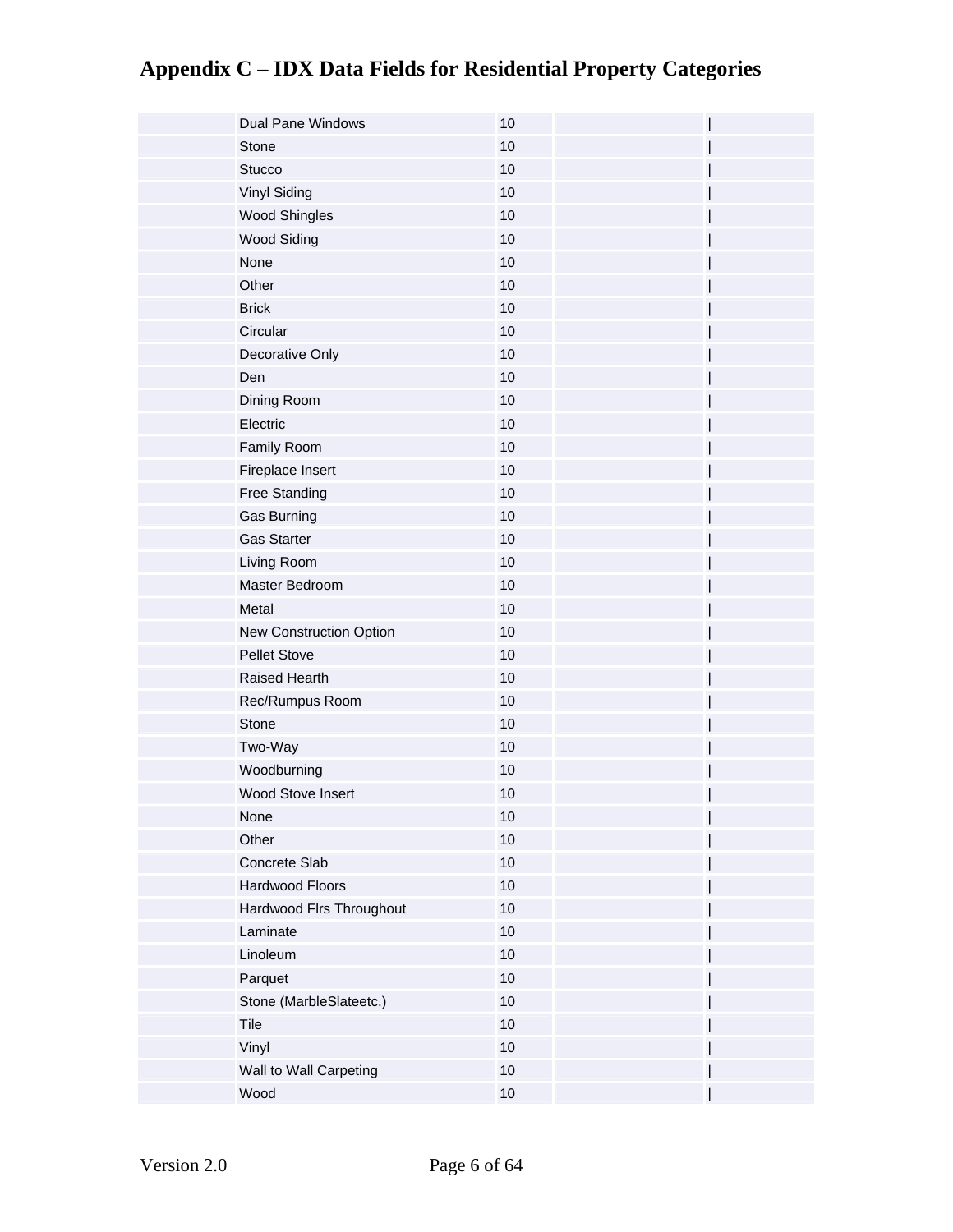| None                          | 10   |  |
|-------------------------------|------|--|
| Other                         | 10   |  |
| Crawl Space                   | 10   |  |
| <b>Full Basement</b>          | 10   |  |
| <b>Partial Basement</b>       | 10   |  |
| Post & Pier                   | 10   |  |
| Raised                        | 10   |  |
| Slab                          | 10   |  |
| Other                         | 10   |  |
| <b>Attached Garage</b>        | 10   |  |
| <b>Below Building Parking</b> | 10   |  |
| Carport - 1                   | 10   |  |
| Carport - 2 Or More           | 10   |  |
| <b>Converted Garage</b>       | 10   |  |
| <b>Covered Parking</b>        | 10   |  |
| Detached Garage               | 10   |  |
| Drive Through Parking         | 10   |  |
| <b>Enclosed Parking</b>       | 10   |  |
| Garage Parking                | 10   |  |
| <b>Golf Cart</b>              | 10   |  |
| <b>Guest Parking</b>          | 10   |  |
| Int Access From Garage        | 10   |  |
| No Parking on Site            | 10   |  |
| Off Street Parking            | 10   |  |
| Parking Area                  | 10   |  |
| <b>Parking Spaces</b>         | 10   |  |
| <b>RV/Boat Parking</b>        | 10   |  |
| Security                      | 10   |  |
| Side Yard Access              | $10$ |  |
| Spaces - Assigned             | 10   |  |
| Space Per Unit - 1            | 10   |  |
| Space Per Unit - 2            | 10   |  |
| <b>Tandem Parking</b>         | 10   |  |
| <b>Underground Parking</b>    | $10$ |  |
| <b>Undersized Garage</b>      | 10   |  |
| Workshop in Garage            | 10   |  |
| None                          | $10$ |  |
| Other                         | $10$ |  |
| Baseboard                     | $10$ |  |
| <b>Central Gravity</b>        | 10   |  |
| Electric                      | $10$ |  |
| Floor Furnace                 | 10   |  |
| Forced Air 1 Zone             | $10$ |  |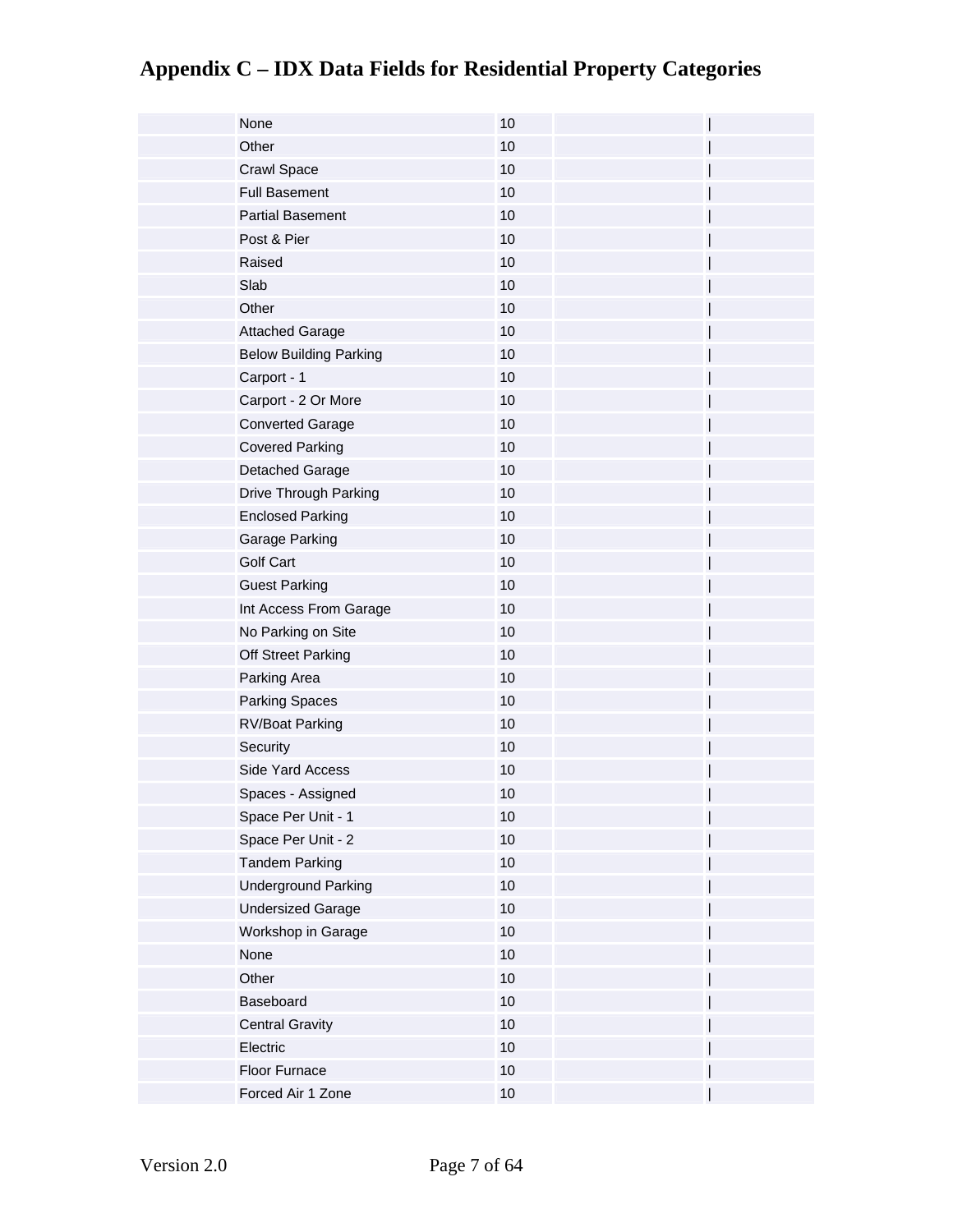| Forced Air 2 Zns or More      | 10   |  |
|-------------------------------|------|--|
| Gas                           | 10   |  |
| <b>Heat Pump</b>              | 10   |  |
| <b>Individual Rm Controls</b> | 10   |  |
| Perimeter                     | 10   |  |
| Radiant                       | 10   |  |
| Solar                         | $10$ |  |
| Space Heater                  | 10   |  |
| Steam                         | $10$ |  |
| <b>Wall Furnace</b>           | 10   |  |
| No Heat                       | 10   |  |
| Other Heat                    | 10   |  |
| Paid by Buyer                 | 10   |  |
| Paid by Seller                | 10   |  |
| No Transfer Fee               | $10$ |  |
| Other                         | 10   |  |
| <b>Budget</b>                 | $10$ |  |
| <b>Bylaws</b>                 | 10   |  |
| CC&R'S                        | 10   |  |
| <b>Financial Statement</b>    | $10$ |  |
| <b>Reserve Study</b>          | 10   |  |
| Rules and Regulations         | 10   |  |
| Other HOA Docs                | 10   |  |
| Asbestos                      | $10$ |  |
| Drainage                      | 10   |  |
| Electrical                    | 10   |  |
| Engineering                   | 10   |  |
| Fire/Health/City              | $10$ |  |
| Fireplace Inspection          | $10$ |  |
| Furnace Inspection            | 10   |  |
| Home Inspection               | $10$ |  |
| Pest Control                  | $10$ |  |
| Pool Inspection               | 10   |  |
| Radon                         | $10$ |  |
| Roof Inspection               | $10$ |  |
| Septic System                 | $10$ |  |
| Sewer Lateral Test            | 10   |  |
| Soils                         | $10$ |  |
| Structural                    | $10$ |  |
| None                          | $10$ |  |
| Other                         | 10   |  |
| 220 Volt Outlet               | 10   |  |
| <b>Breakfast Bar</b>          | $10$ |  |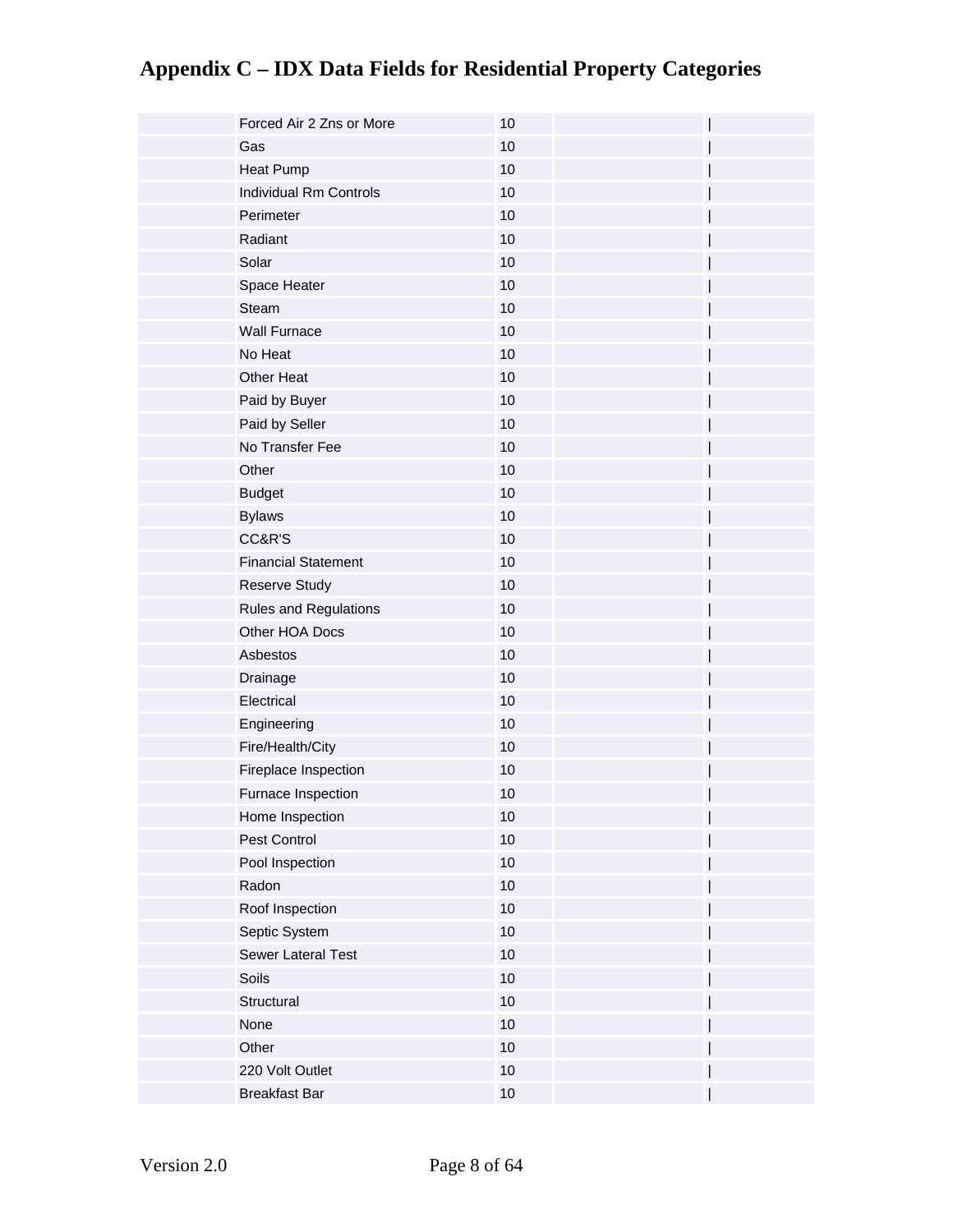| <b>Breakfast Nook</b>    | 10   |
|--------------------------|------|
| Counter - Laminate       | 10   |
| Counter - Solid Surface  | 10   |
| Counter - Stone          | 10   |
| Counter - Tile           | 10   |
| Dishwasher               | 10   |
| Double Oven              | 10   |
| Eat In Kitchen           | 10   |
| Electric Range/Cooktop   | 10   |
| Garbage Disposal         | 10   |
| Gas Range/Cooktop        | 10   |
| Grill/Oven Built-in      | 10   |
| Ice Maker Hookup         | 10   |
| Island                   | 10   |
| Microwave                | 10   |
| Oven Built-in            | 10   |
| Pantry                   | 10   |
| Range/Oven Built-in      | 10   |
| Range/Oven Free Standing | $10$ |
| Refrigerator             | 10   |
| Self-Cleaning Oven       | 10   |
| Skylight(s)              | 10   |
| <b>Trash Compactor</b>   | 10   |
| <b>Updated Kitchen</b>   | 10   |
| Wet Bar                  | 10   |
| None                     | 10   |
| Other                    | 10   |
| 220 Volt Outlet          | 10   |
| Coin Operated            | 10   |
| Community                | 10   |
| Dryer                    | $10$ |
| Gas Dryer Hookup         | $10$ |
| Hookups Only             | 10   |
| In Basement              | $10$ |
| In Closet                | $10$ |
| In Garage                | $10$ |
| In Laundry Room          | 10   |
| In Unit                  | $10$ |
| No Hookups               | $10$ |
| Washer                   | $10$ |
| None                     | 10   |
| Other                    | $10$ |
| 1 Bedroom                | $10$ |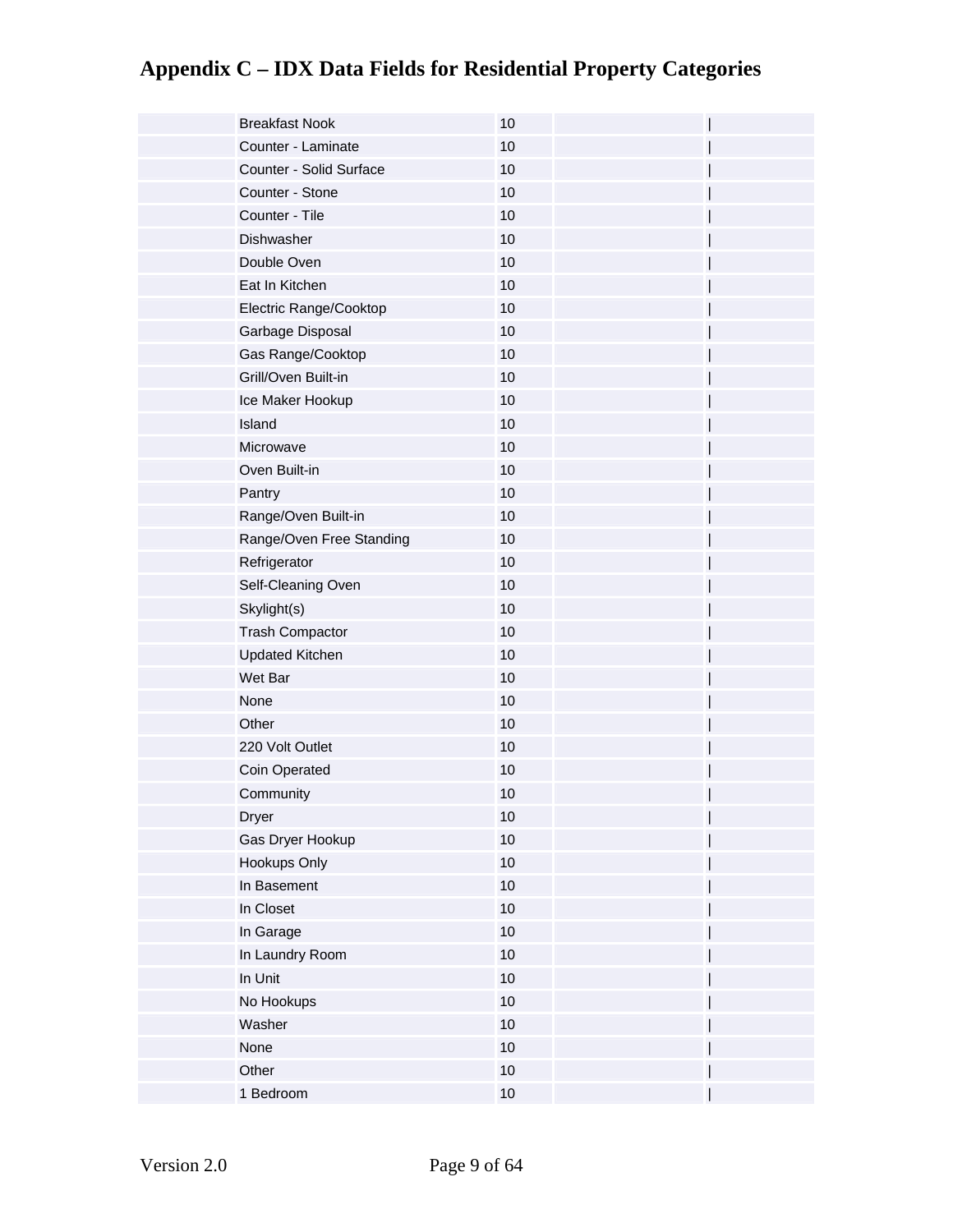| 2 Bedrooms              | 10   |  |
|-------------------------|------|--|
| 3 Bedrooms              | 10   |  |
| 4 Bedrooms              | 10   |  |
| 5 Bedrooms              | 10   |  |
| 6+ Bedrooms             | 10   |  |
| 0.5 Bath                | 10   |  |
| 1 Bath                  | 10   |  |
| 1.5 Baths               | 10   |  |
| 2 Baths                 | 10   |  |
| 2.5 Baths               | 10   |  |
| 3 Baths                 | 10   |  |
| 3.5 Baths               | $10$ |  |
| 4 Baths                 | 10   |  |
| 5+ Baths                | $10$ |  |
| <b>Basement</b>         | 10   |  |
| Laundry Facility        | 10   |  |
| Main Entry              | 10   |  |
| Master Bedrm Suite - 1  | 10   |  |
| Master Bedrm Suites - 2 | 10   |  |
| Master Bedrm Retreat    | 10   |  |
| No Steps to Entry       | $10$ |  |
| Other                   | 10   |  |
| 1 Bedroom               | 10   |  |
| 2 Bedrooms              | 10   |  |
| 3 Bedrooms              | $10$ |  |
| 4 Bedrooms              | 10   |  |
| 5 Bedrooms              | 10   |  |
| 6+ Bedrooms             | 10   |  |
| 0.5 Bath                | $10$ |  |
| 1 Bath                  | 10   |  |
| 1.5 Baths               | $10$ |  |
| 2 Baths                 | 10   |  |
| 2.5 Baths               | 10   |  |
| 3 Baths                 | $10$ |  |
| 3.5 Baths               | $10$ |  |
| 4 Baths                 | $10$ |  |
| 5+ Baths                | $10$ |  |
| Laundry Facility        | $10$ |  |
| Main Entry              | $10$ |  |
| Master Bedrm Suite - 1  | $10$ |  |
| Master Bedrm Suites - 2 | $10$ |  |
| Master Bedrm Retreat    | $10$ |  |
| No Steps to Entry       | $10$ |  |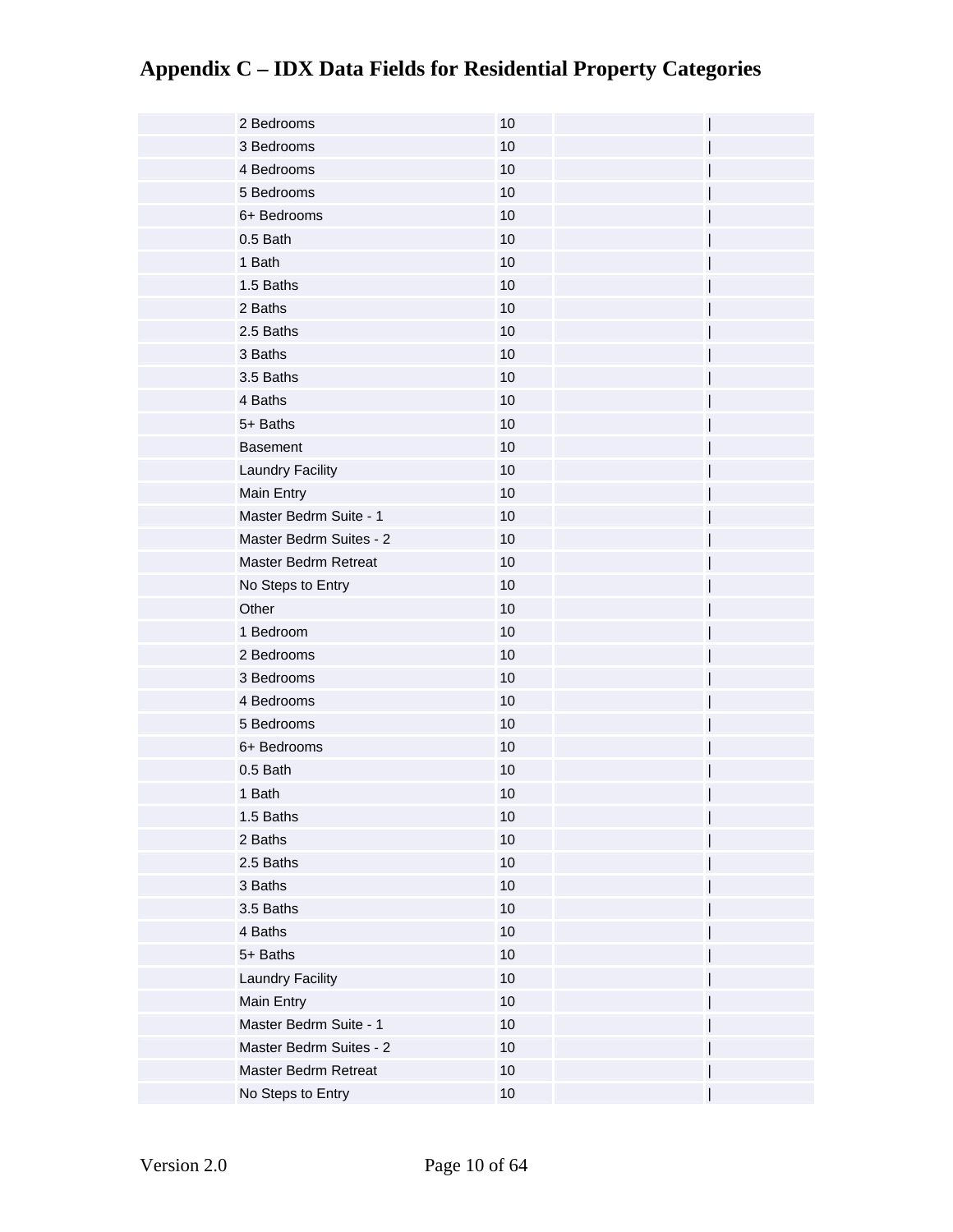| None                    | 10   |
|-------------------------|------|
| Other                   | 10   |
| 1 Bedroom               | 10   |
| 2 Bedrooms              | 10   |
| 3 Bedrooms              | 10   |
| 4 Bedrooms              | 10   |
| 5 Bedrooms              | 10   |
| 6+ Bedrooms             | 10   |
| 0.5 Bath                | 10   |
| 1 Bath                  | 10   |
| 1.5 Baths               | 10   |
| 2 Baths                 | $10$ |
| 2.5 Baths               | $10$ |
| 3 Baths                 | 10   |
| 3.5 Baths               | $10$ |
| 4 Baths                 | $10$ |
| 5+ Baths                | $10$ |
| Laundry Facility        | 10   |
| Loft                    | $10$ |
| Main Entry              | 10   |
| Master Bedrm Suite - 1  | 10   |
| Master Bedrm Suites - 2 | 10   |
| Master Bedrm Retreat    | 10   |
| No Steps to Entry       | 10   |
| Other                   | 10   |
| 2 Houses / 1 Lot        | 10   |
| Adj To/On Golf Course   | 10   |
| Agriculture Use         | 10   |
| Bay Front / Beach       | 10   |
| <b>Boat Dock</b>        | 10   |
| Close To Clubhouse      | 10   |
| Corner                  | $10$ |
| Court                   | 10   |
| Creek Front             | $10$ |
| Cul-De-Sac              | $10$ |
| Down Slope              | $10$ |
| Horses Possible         | $10$ |
| Irregular               | $10$ |
| Lagoon                  | $10$ |
| Lakefront               | $10$ |
| Level                   | $10$ |
| Pond                    | $10$ |
| Premium Lot             | $10$ |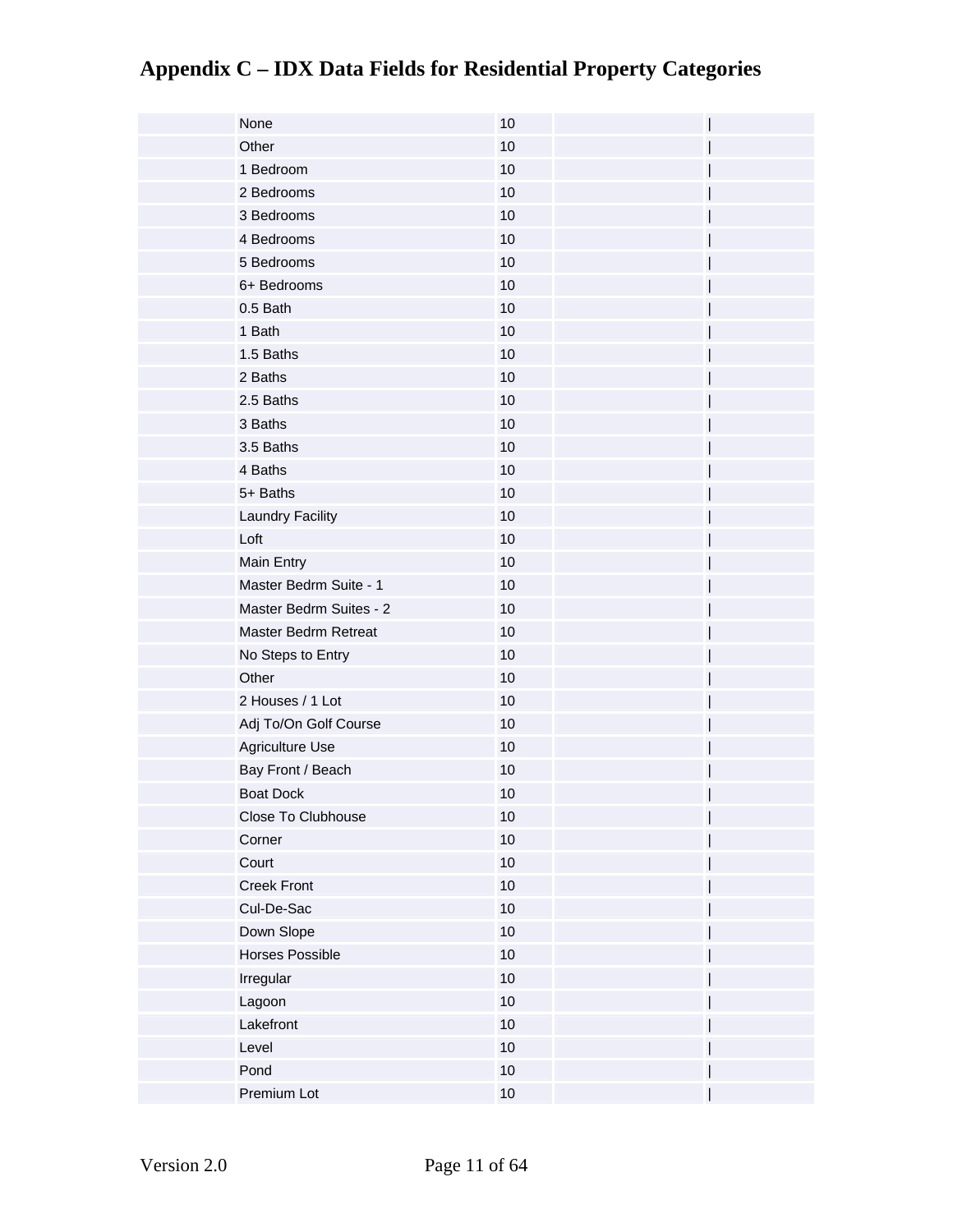| Regular                        | 10   |
|--------------------------------|------|
| Riverfront                     | 10   |
| Secluded                       | 10   |
| Up Slope                       | 10   |
| Vineyard                       | 10   |
| No Lot                         | 10   |
| Other                          | 10   |
| <b>Additional Deposit Reqd</b> | 10   |
| Allowed - Yes                  | 10   |
| Call Agent                     | 10   |
| <b>Cat Permitted</b>           | 10   |
| Dog Permitted                  | 10   |
| <b>Number Restrictions</b>     | 10   |
| <b>Size Restrictions</b>       | 10   |
| Upon Approval                  | 10   |
| No - Not Allowed               | 10   |
| Other                          | 10   |
| Above Ground                   | 10   |
| <b>Black Bottom</b>            | 10   |
| Cabana                         | 10   |
| <b>Community Fclty</b>         | 10   |
| <b>Electric Heat</b>           | 10   |
| Fiberglass                     | 10   |
| Gas Heat                       | 10   |
| Gunite                         | 10   |
| Hot Tub                        | 10   |
| In Ground                      | 10   |
| Lap Only                       | 10   |
| Liner                          | 10   |
| Membership (Optional)          | 10   |
| No Heat                        | 10   |
| Pool Cover                     | 10   |
| Pool Sweep                     | 10   |
| Possible Pool Site             | 10   |
| Solar Cover                    | 10   |
| Solar Heat                     | 10   |
| Spa                            | $10$ |
| None                           | 10   |
| Other                          | 10   |
| COE                            | 10   |
| Immediate                      | $10$ |
| Negotiable                     | 10   |
| Tenant's Rights                | $10$ |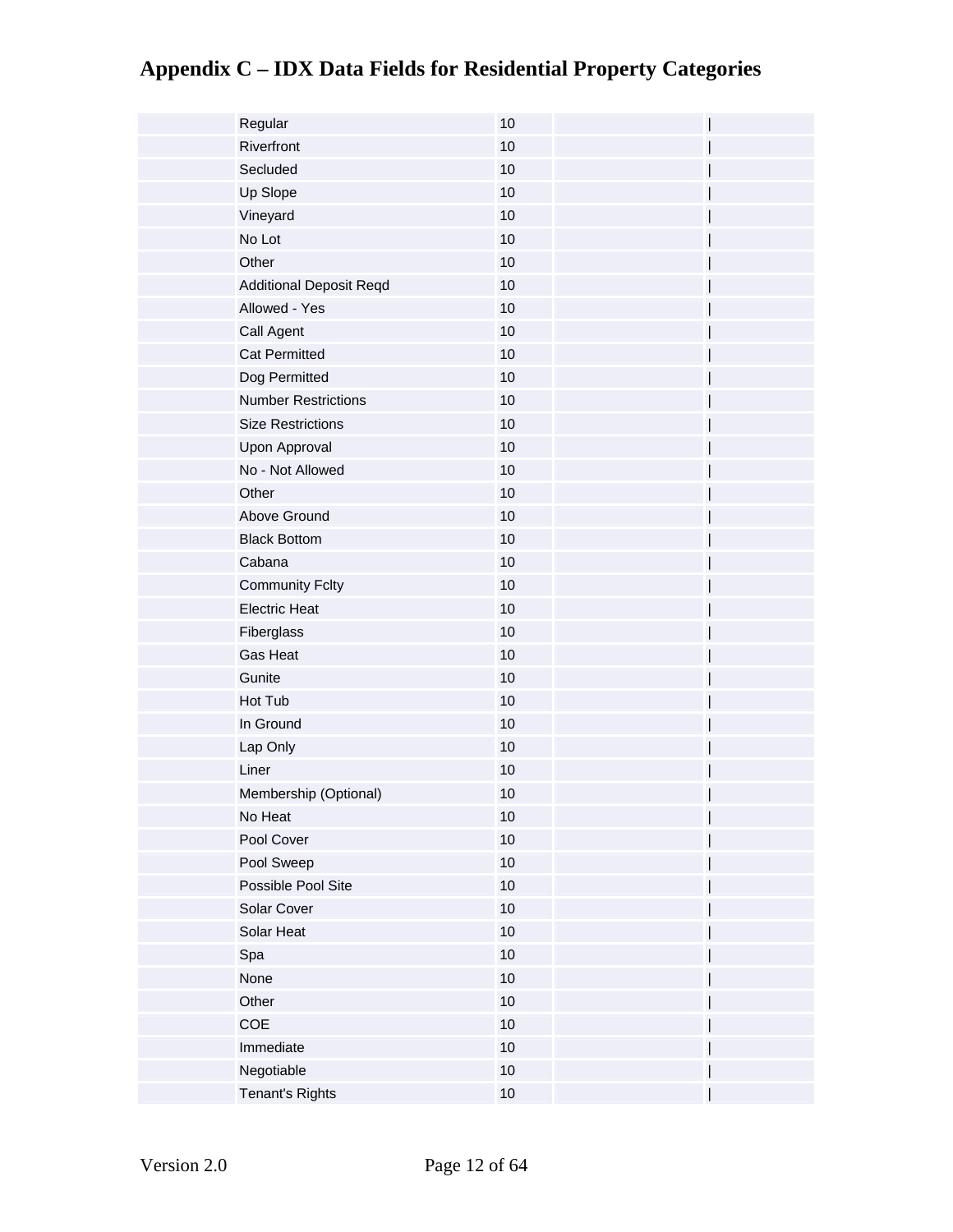| <b>Upon Completion</b>      | 10   |  |
|-----------------------------|------|--|
| None                        | 10   |  |
| Other                       | 10   |  |
| <b>Composition Shingles</b> | 10   |  |
| Metal                       | 10   |  |
| Rolled Composition          | 10   |  |
| Slate                       | 10   |  |
| <b>Tar and Gravel</b>       | 10   |  |
| Tile                        | 10   |  |
| Unknown                     | 10   |  |
| Wood Shakes/Shingles        | 10   |  |
| None                        | 10   |  |
| Other                       | 10   |  |
| Atrium                      | 10   |  |
| Attic - Finished            | 10   |  |
| Au Pair                     | 10   |  |
| <b>Basement Finished</b>    | 10   |  |
| <b>Basement Unfinished</b>  | 10   |  |
| Bonus/Plus Room             | 10   |  |
| Den                         | 10   |  |
| Dining Area                 | 10   |  |
| Dining Ell                  | 10   |  |
| Family Room                 | 10   |  |
| Florida/Screen Room         | 10   |  |
| Formal Dining Room          | 10   |  |
| <b>Guest House</b>          | 10   |  |
| In-Law Quarters             | 10   |  |
| Kitchen/Family Combo        | $10$ |  |
| Library                     | 10   |  |
| Media                       | 10   |  |
| Music Room                  | 10   |  |
| Office                      | $10$ |  |
| Rec/Rumpus Room             | 10   |  |
| Solarium                    | $10$ |  |
| Storage                     | $10$ |  |
| Study                       | $10$ |  |
| Sun Porch                   | 10   |  |
| Unfinished Room             | 10   |  |
| Utility Room                | $10$ |  |
| Workshop                    | $10$ |  |
| No Additional Rooms         | 10   |  |
| Other                       | 10   |  |
| <b>Brown Shingle</b>        | $10$ |  |
|                             |      |  |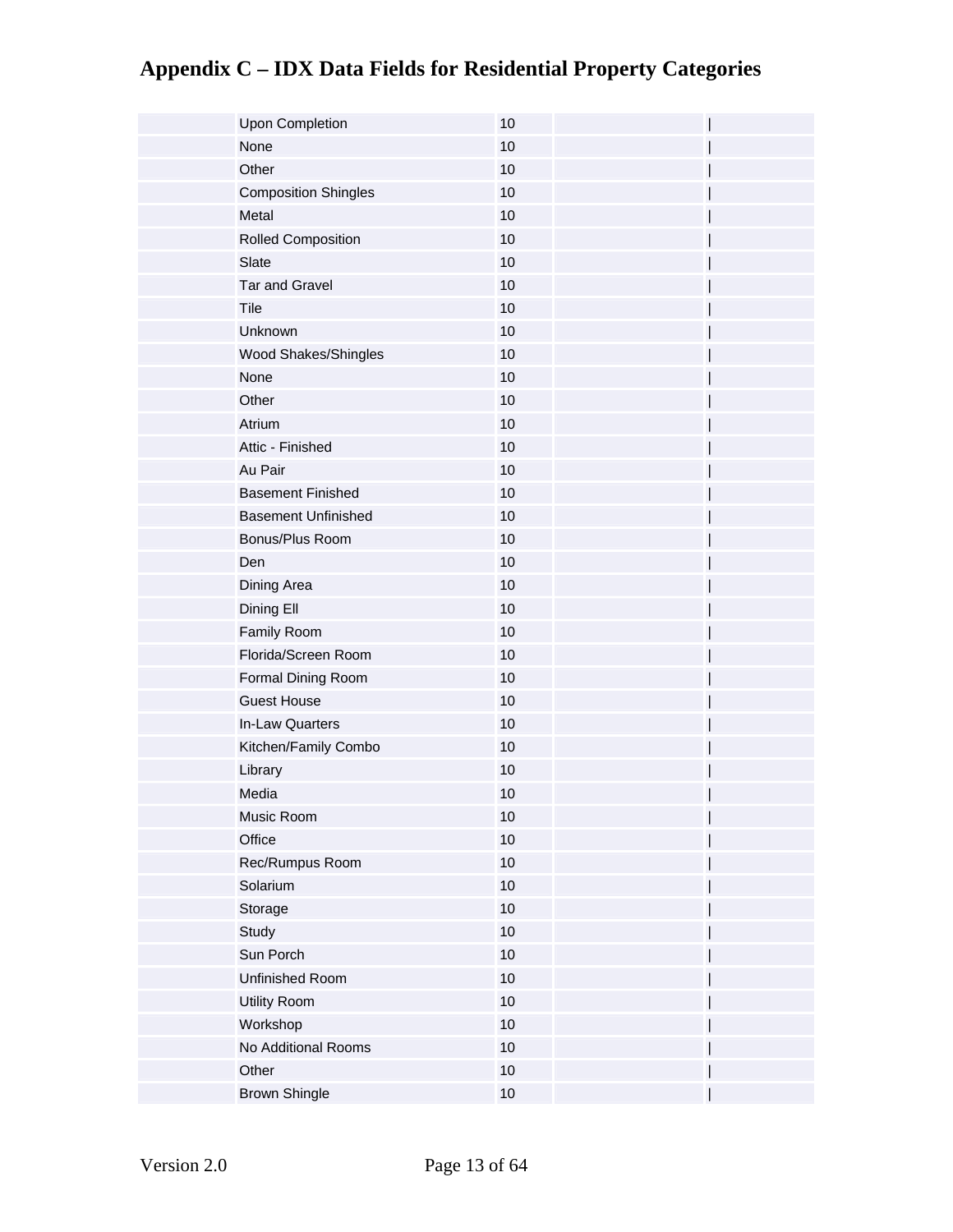| Bungalow                  | 10   |
|---------------------------|------|
| Cabin                     | 10   |
| Cape Cod                  | 10   |
| Colonial                  | 10   |
| Contemporary              | 10   |
| Conversion                | 10   |
| Cottage                   | 10   |
| Craftsman                 | 10   |
| Custom                    | 10   |
| English                   | 10   |
| Farm House                | $10$ |
| Fixer-Handyman Special    | 10   |
| <b>French Country</b>     | 10   |
| French Provincial         | 10   |
| MacGregor                 | 10   |
| Manufactured Housing      | 10   |
| Mediterranean             | 10   |
| Normandy                  | 10   |
| Prairie                   | $10$ |
| Ranch                     | $10$ |
| Spanish                   | 10   |
| Traditional               | 10   |
| Tudor                     | 10   |
| Victorian                 | 10   |
| None                      | 10   |
| Other                     | 10   |
| Assumable                 | 10   |
| Builder's Lender - FHA    | $10$ |
| Builder's Lender - VA     | 10   |
| Builder's Lender-In-House | 10   |
| C.H.F.A.                  | 10   |
| Cash                      | $10$ |
| Conventional              | 10   |
| 1031 Exchange             | $10$ |
| <b>FHA</b>                | $10$ |
| Installment Sale          | $10$ |
| Lease Option              | 10   |
| OMC 1st                   | $10$ |
| OMC 2nd                   | $10$ |
| Trade                     | $10$ |
| VA                        | 10   |
| None                      | 10   |
| Other                     | $10$ |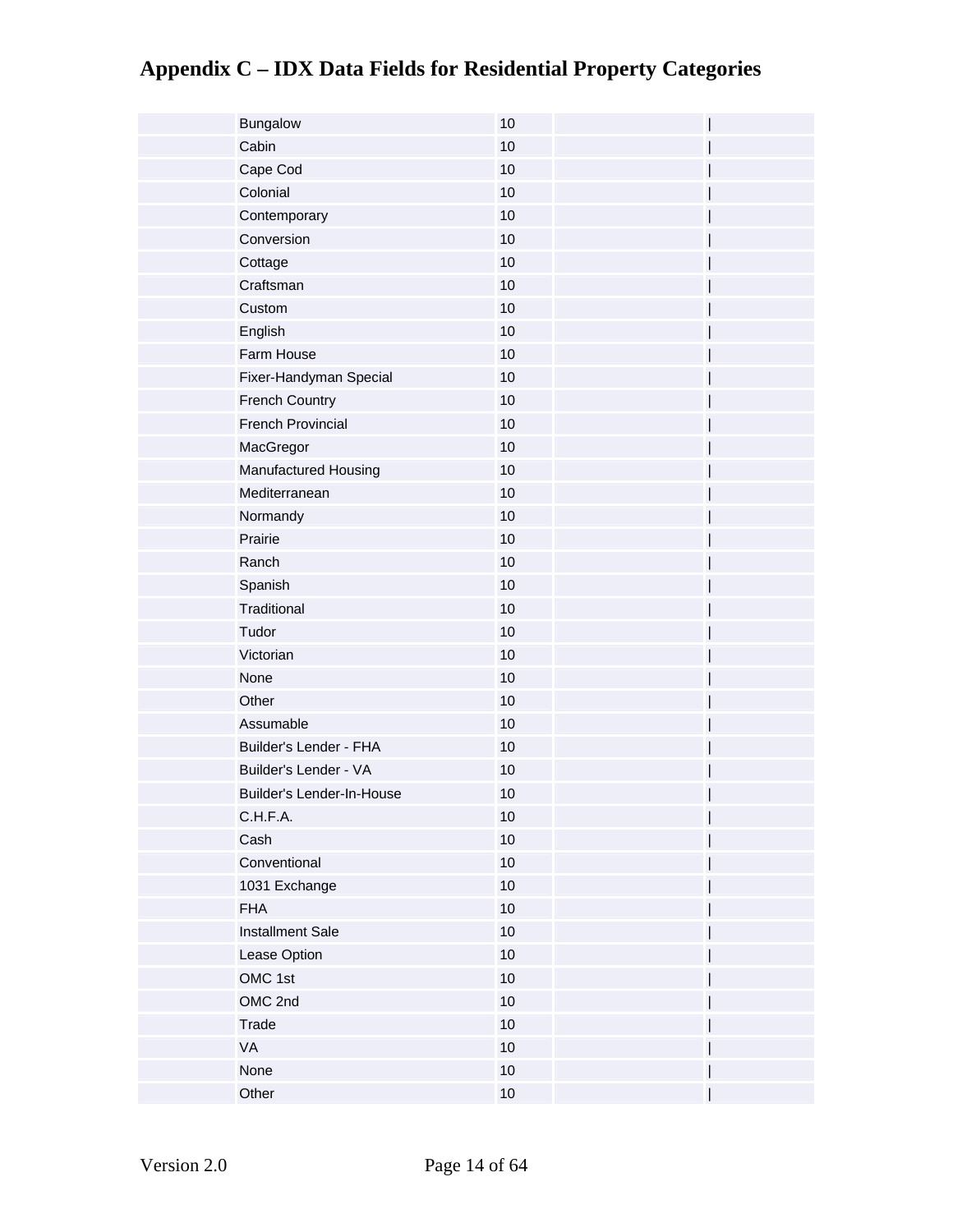| Conversion                   | 10   |
|------------------------------|------|
| <b>Corner Unit</b>           | 10   |
| <b>Elevator Building</b>     | 10   |
| <b>End Unit</b>              | 10   |
| <b>Ground Floor Location</b> | 10   |
| Levels in Unit - 1           | 10   |
| Levels in Unit - 2           | 10   |
| Levels in Unit - 3+          | 10   |
| Live/Work Unit               | 10   |
| <b>New Construction</b>      | 10   |
| No Steps to Entry            | 10   |
| Penthouse Location           | $10$ |
| Studio                       | $10$ |
| Unit Faces Common Area       | $10$ |
| Unit Faces Street            | $10$ |
| Other                        | $10$ |
| Bay                          | $10$ |
| <b>Bay Bridge</b>            | $10$ |
| Canyon                       | $10$ |
| Carquinez                    | $10$ |
| <b>City Lights</b>           | 10   |
| Delta                        | 10   |
| Downtown                     | 10   |
| Forest                       | 10   |
| Golden Gate Bridge           | 10   |
| <b>Golf Course</b>           | 10   |
| Greenbelt                    | 10   |
| <b>Hills</b>                 | 10   |
| Lake                         | $10$ |
| Las Trampas Foothills        | 10   |
| Marina                       | 10   |
| Mountains                    | 10   |
| Mt Diablo                    | 10   |
| Panoramic                    | 10   |
| Park                         | 10   |
| Partial                      | 10   |
| Pasture                      | 10   |
| Ridge                        | 10   |
| San Francisco                | 10   |
| Valley                       | 10   |
| Water                        | 10   |
| Wooded                       | 10   |
| Other                        | $10$ |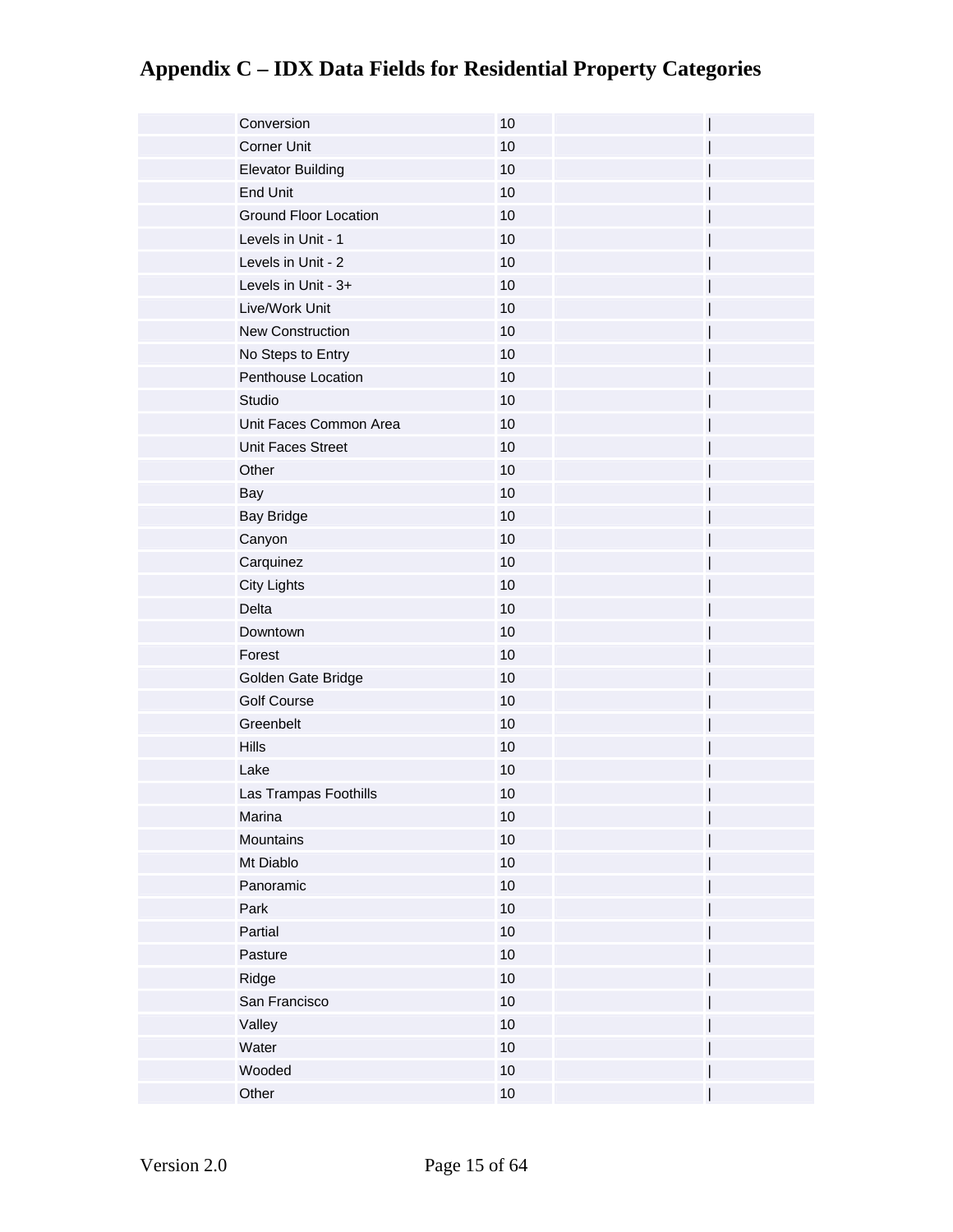| Septic Tank            | 10 |  |
|------------------------|----|--|
| Sewer System - Private | 10 |  |
| Sewer System - Public  | 10 |  |
| Spring(s)              | 10 |  |
| Storage Tank           | 10 |  |
| Sump Pump              | 10 |  |
| Water - Private        | 10 |  |
| Water - Public         | 10 |  |
| Well - Agricultural    | 10 |  |
| Well - Shared          | 10 |  |
| <b>Well Private</b>    | 10 |  |
| None                   | 10 |  |
| Other                  | 10 |  |
| <b>Back Yard</b>       | 10 |  |
| Deck(s)                | 10 |  |
| Dog Run                | 10 |  |
| Fenced                 | 10 |  |
| Front Yard             | 10 |  |
| Garden/Play            | 10 |  |
| Patio                  | 10 |  |
| Patio Covered          | 10 |  |
| Patio Enclosed         | 10 |  |
| Side Yard              | 10 |  |
| Sprinklers Automatic   | 10 |  |
| Sprinklers Back        | 10 |  |
| Sprinklers Front       | 10 |  |
| Sprinklers Side        | 10 |  |
| Storage                | 10 |  |
| <b>Terraced Back</b>   | 10 |  |
| <b>Terraced Down</b>   | 10 |  |
| <b>Terraced Up</b>     | 10 |  |
| <b>Tool Shed</b>       | 10 |  |
| No Yard                | 10 |  |
| Other                  | 10 |  |

#### **Lease Rental**

| <b>Number</b> | <b>Name</b>       | <b>Size</b> | Value         | <b>Delimiter</b> |
|---------------|-------------------|-------------|---------------|------------------|
|               | <b>MLS Number</b> | 10          |               |                  |
| 2             | <b>Class</b>      | 50          | (Description) |                  |
| 3             | Building Type     | 50          | (Description) |                  |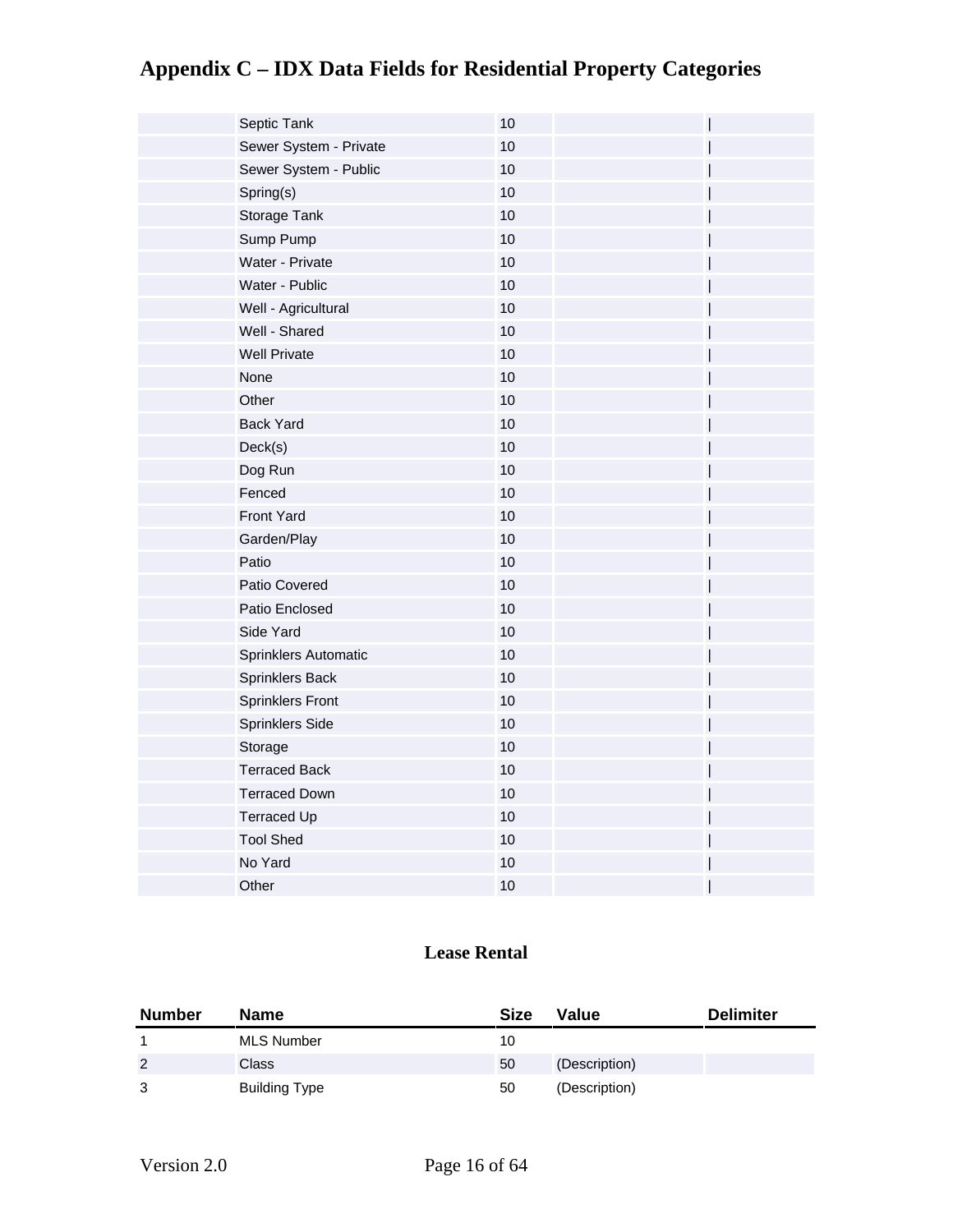| $\overline{4}$ | Area                                       | 50                      | (Abbreviation)                  |
|----------------|--------------------------------------------|-------------------------|---------------------------------|
| 5              | <b>List Price</b>                          | 10                      |                                 |
| 6              | House #                                    | 10                      |                                 |
| $\overline{7}$ | <b>Street Dir</b>                          | 10                      |                                 |
| 8              | <b>Street Name</b>                         | 30                      |                                 |
| 9              | Unit                                       | $\overline{\mathbf{4}}$ |                                 |
| 10             | City                                       | 25                      | (Description)                   |
| 11             | <b>State</b>                               | 3                       |                                 |
| 12             | Zip                                        | $\sqrt{5}$              |                                 |
| 13             | Status-100                                 | 30                      | Active                          |
|                | Status-101                                 | 30                      | Back on Market                  |
|                | Status-102                                 | 30                      | Contingent                      |
|                | Status-103                                 | 30                      | <b>New</b>                      |
|                | Status-106                                 | 30                      | Price Change                    |
| 15             | Rooms Total                                | 10                      |                                 |
| 16             | <b>Bedrooms</b>                            | 10                      |                                 |
| 17             | <b>Baths</b>                               | 10                      |                                 |
| 18             | <b>Baths Partial</b>                       | 10                      |                                 |
| 19             | Fireplaces                                 | 10                      |                                 |
| 20             | Garages                                    | 10                      |                                 |
| 21             | Pool (Y/N)                                 | $\mathbf{1}$            | (Description)                   |
| 22             | County                                     | 10                      | (Description)                   |
| 23             | Thomas Bros                                | 5                       | (Description)                   |
| 24             | Assessors Parcel No                        | 16                      |                                 |
| 25             | <b>List Date</b>                           | 10                      |                                 |
| 27             | <b>Building Height</b>                     | 10                      | (Description)                   |
| 29             | Photo                                      | $\mathbf{1}$            | (Description)                   |
| 30             | Census Tract                               | 8                       |                                 |
| 31             | Date Available                             | 10                      |                                 |
| 33             | <b>HOA</b>                                 | 1                       | (Description)                   |
| 34             | New Subdivision                            | $\mathbf{1}$            | (Description)                   |
| 36             | Zoning                                     | 4                       |                                 |
| 37             | YrBlt                                      | 10                      |                                 |
| 38             | Age                                        | 10                      |                                 |
| 39             | <b>City Transfer Tax</b>                   | $\mathbf{1}$            | (Description)                   |
| 40             | Point of Sale Ordinance                    | 1                       | (Description)                   |
| 41             | Pending Litigation                         | $\mathbf{1}$            | (Description)                   |
| 42             | Sq Ft Apx                                  | 10                      |                                 |
| 43             | Source                                     | $\mathbf{1}$            | (Description)                   |
| 45             | Listing Agent Name                         | 50                      | (Description)                   |
| 46             |                                            |                         |                                 |
|                |                                            |                         |                                 |
| 48             | Listing Agent Phone<br>Listing Office Name | 14<br>50                | (###) ###-####<br>(Description) |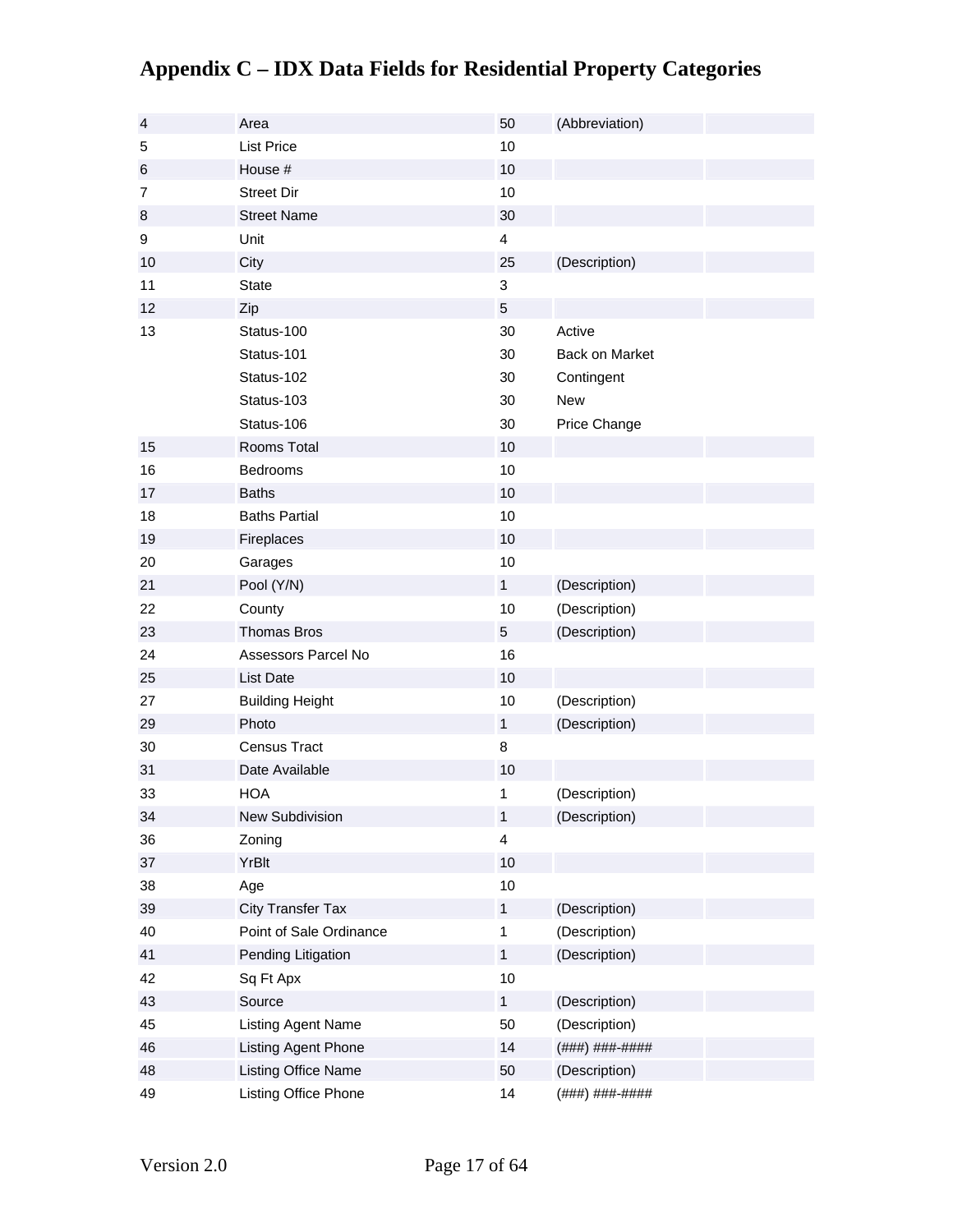#### 54 Listing Office 2 Name 50 (Description) 55 Listing Agent 30 (User Code) 56 Listing Office 30 (Office Code) 60 Builder/Architect 14 61 Model 14 62 Lot Sq Ft Apx 10 63 Lot Acres Apx 15 64 Directions to Property 31 65 Dist/Neighborhood/Subdiv 25 (Description) 67 Cross Street 16 68 Stories 30 (Description) 75 Complex Name 25 (Description) 77 **Percent Owner Occ** 3 78 Units in Complex 5 79 Floor Unit is on 2 80 HOA Name 25 (Description) 81 HOA Phone 10 82 HOA Fees Tenant Pd 15 84 HOA Fees Freq 1 (Description) 85 School District 10 (Description) 86 **Elementary School** 25 (Description) 88 Middle School 25 (Description) 90 High School 25 (Description) 93 List \$/SqFt 10 94 Previous Price 10 95 Original Price 2012 10 96 Last Months Rent 15 97 Security Deposit 15 98 Other Deposits 15 99 Cost of Credit Check 15 100 Non-Ref Credit Check 10 (Description) 101 Furnished? 10 (Description) 102 MLS Number if for Sale 10 103 Remarks 255 125 Club House 10 10 Golf Course 10 | Greenbelt 10 | Gym/Exercise Facility 10 Playground 10 and 10 and 10 and 10 and 10 and 10 and 10 and 10 and 10 and 10 and 10 and 10 and 10 and 10 and 10 Pool 10 | Racquetball 10 | Roof Deck 10 |

#### **Appendix C – IDX Data Fields for Residential Property Categories**

51 Co-List Agent Name 50 (Description)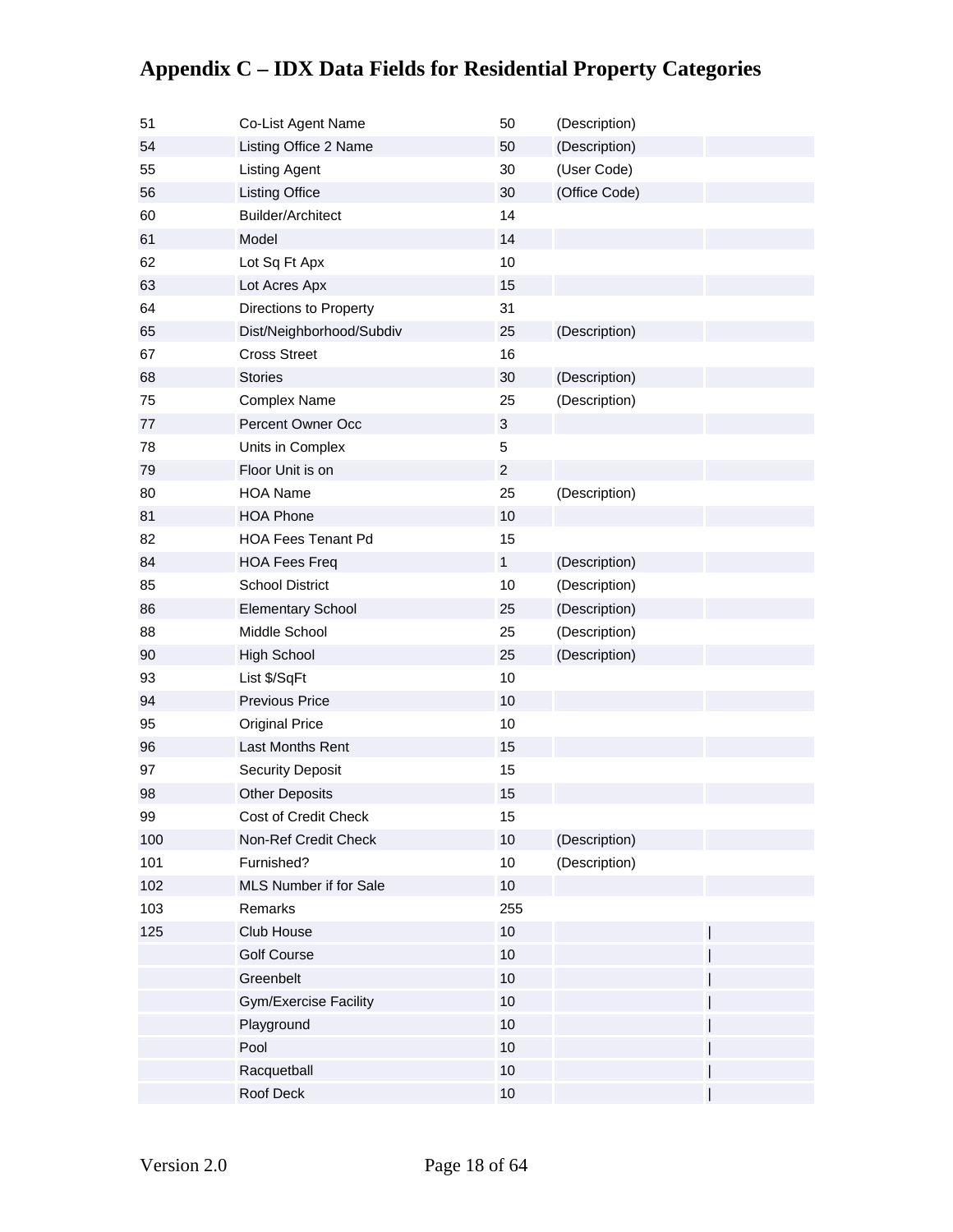| Sauna                       | 10   |
|-----------------------------|------|
| <b>Security Gate</b>        | 10   |
| Spa                         | 10   |
| Tennis Court(s)             | 10   |
| None                        | 10   |
| Other                       | 10   |
| Cable TV                    | 10   |
| Common Area Maint           | 10   |
| Common Heating              | 10   |
| Common Hot Water            | 10   |
| Earthquake Insurance        | $10$ |
| Electricity                 | $10$ |
| <b>Exterior Maintenance</b> | $10$ |
| Gas                         | 10   |
| Hazard Insurance            | $10$ |
| Management Fee              | 10   |
| Reserves                    | 10   |
| Security/Gate Fee           | 10   |
| <b>Trash Removal</b>        | $10$ |
| Water/Sewer                 | 10   |
| Other                       | 10   |
| <b>Bidet</b>                | 10   |
| Sauna                       | 10   |
| Shower Over Tub             | 10   |
| Skylight                    | 10   |
| Solid Surface               | 10   |
| Split Bath                  | 10   |
| <b>Stall Shower</b>         | 10   |
| Sunken Tub                  | 10   |
| Tile                        | 10   |
| Tub                         | 10   |
| Tub with Jets               | $10$ |
| <b>Updated Baths</b>        | 10   |
| Other                       | $10$ |
| <b>Bidet</b>                | $10$ |
| Sauna                       | $10$ |
| Shower Over Tub             | 10   |
| Skylight                    | $10$ |
| Solid Surface               | $10$ |
| Split Bath                  | $10$ |
| <b>Stall Shower</b>         | $10$ |
| Sunken Tub                  | $10$ |
| Tile                        | $10$ |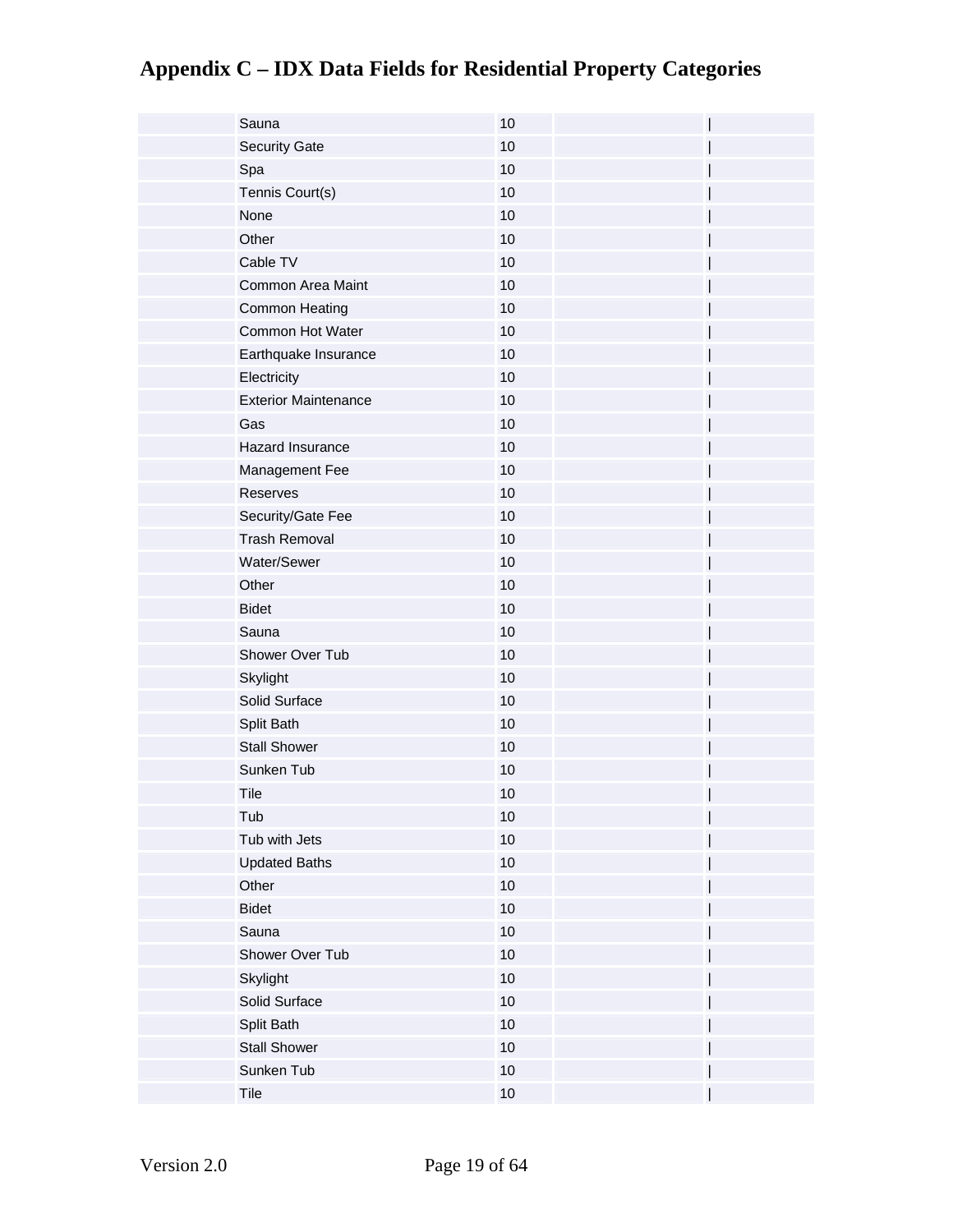| Tub                             | 10   |
|---------------------------------|------|
| Tub with Jets                   | 10   |
| <b>Updated Baths</b>            | 10   |
| Other                           | 10   |
| Ceiling Fan(s)                  | 10   |
| Central 1 Zone A/C              | 10   |
| Central 2 Or 2+ Zones A/C       | 10   |
| New Construction Option         | 10   |
| Swamp Cooler                    | 10   |
| Whole House Fan                 | 10   |
| Window/Wall Unit(s)             | 10   |
| No Air Conditioning             | 10   |
| None                            | 10   |
| Other                           | 10   |
| Existing                        | 10   |
| New Construct - Completed       | 10   |
| Disabled Bath Feat              | 10   |
| Disabled Kit Feat               | 10   |
| Elevator                        | 10   |
| <b>Flashing Drbell Warning</b>  | 10   |
| Halls/Doors - 3 Ft Wide         | 10   |
| Lower Light Switches            | 10   |
| <b>Stair Lift</b>               | 10   |
| Wheelchair Ramp(s)              | 10   |
| Other                           | 10   |
| Agt Related To Principal        | 10   |
| Architectural Apprl Req         | 10   |
| <b>Building Restrictions</b>    | 10   |
| <b>Current Bus Lic</b>          | 10   |
| Easements                       | 10   |
| <b>Exclusions - See Remarks</b> | $10$ |
| Fire Hazard Area                | 10   |
| First Right of Refusal          | 10   |
| <b>Geological Restrictions</b>  | 10   |
| Hazardous Waste Area            | 10   |
| Home Warranty Plan              | 10   |
| Mello-Roos District             | 10   |
| Moratorium                      | 10   |
| Nat Hazard Disclosure           | 10   |
| Not Mapped                      | 10   |
| Owner is Lic Real Est Agt       | 10   |
| Probate/Court Approval          | 10   |
| Probate/Independent Adm         | 10   |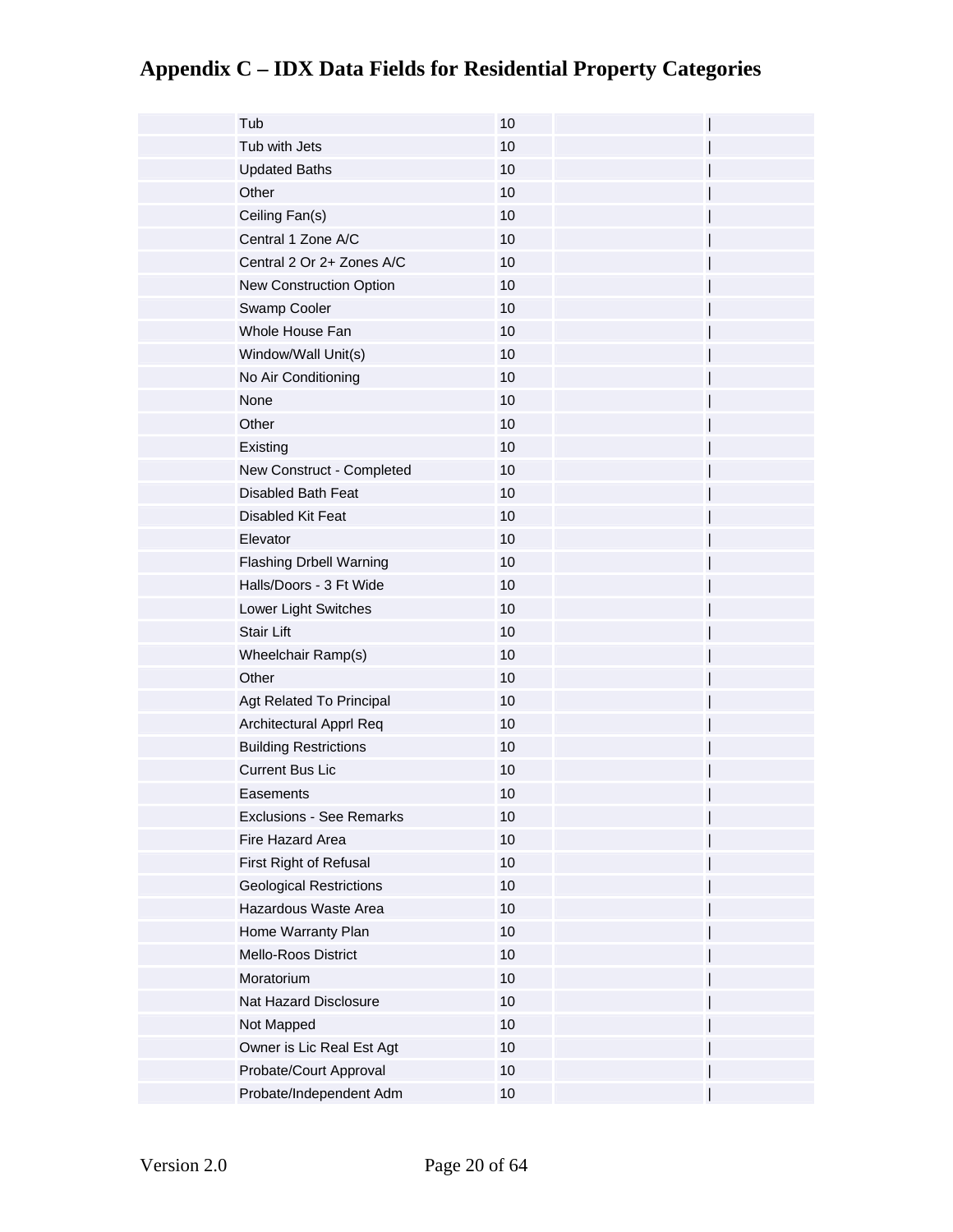| <b>Rent Control</b>          | 10   |  |
|------------------------------|------|--|
| <b>REO/Bank Owned</b>        | 10   |  |
| Right to Sell: Relo          | 10   |  |
| Seismic Hazards Zone         | 10   |  |
| Short Pay Trans w/o Comp     | 10   |  |
| Special Assmt/Bonds          | 10   |  |
| Special Flood Haz Area       | 10   |  |
| Special Hazards Zone         | 10   |  |
| Special Studies Zone         | 10   |  |
| None                         | 10   |  |
| Other - Call/See Agent       | 10   |  |
| Central Vacuum               | $10$ |  |
| <b>Dryer</b>                 | 10   |  |
| <b>DSL/Modem Line</b>        | 10   |  |
| Electronic Air Cleaner       | 10   |  |
| Fire Alarm System            | $10$ |  |
| <b>Fire Sprinklers</b>       | 10   |  |
| Garage Door Opener           | 10   |  |
| Intercom                     | 10   |  |
| Mirrored Closet Door(s)      | 10   |  |
| Satellite Dish - Owned       | 10   |  |
| Security Alarm - Leased      | 10   |  |
| Security Alarm - Owned       | 10   |  |
| Stereo Speakers Built-In     | 10   |  |
| <b>TV Antenna</b>            | 10   |  |
| Washer                       | 10   |  |
| Water Filter System          | 10   |  |
| <b>Water Heater Electric</b> | 10   |  |
| <b>Water Heater Gas</b>      | $10$ |  |
| Water Heater Solar           | 10   |  |
| Water Softener System        | 10   |  |
| <b>Window Coverings</b>      | $10$ |  |
| None                         | 10   |  |
| Other                        | $10$ |  |
| Aluminum Siding              | $10$ |  |
| <b>Brick</b>                 | $10$ |  |
| <b>Composition Shingle</b>   | 10   |  |
| Concrete Block               | $10$ |  |
| Dual Pane Windows            | $10$ |  |
| Stone                        | $10$ |  |
| Stucco                       | $10$ |  |
| Vinyl Siding                 | 10   |  |
| <b>Wood Shingles</b>         | $10$ |  |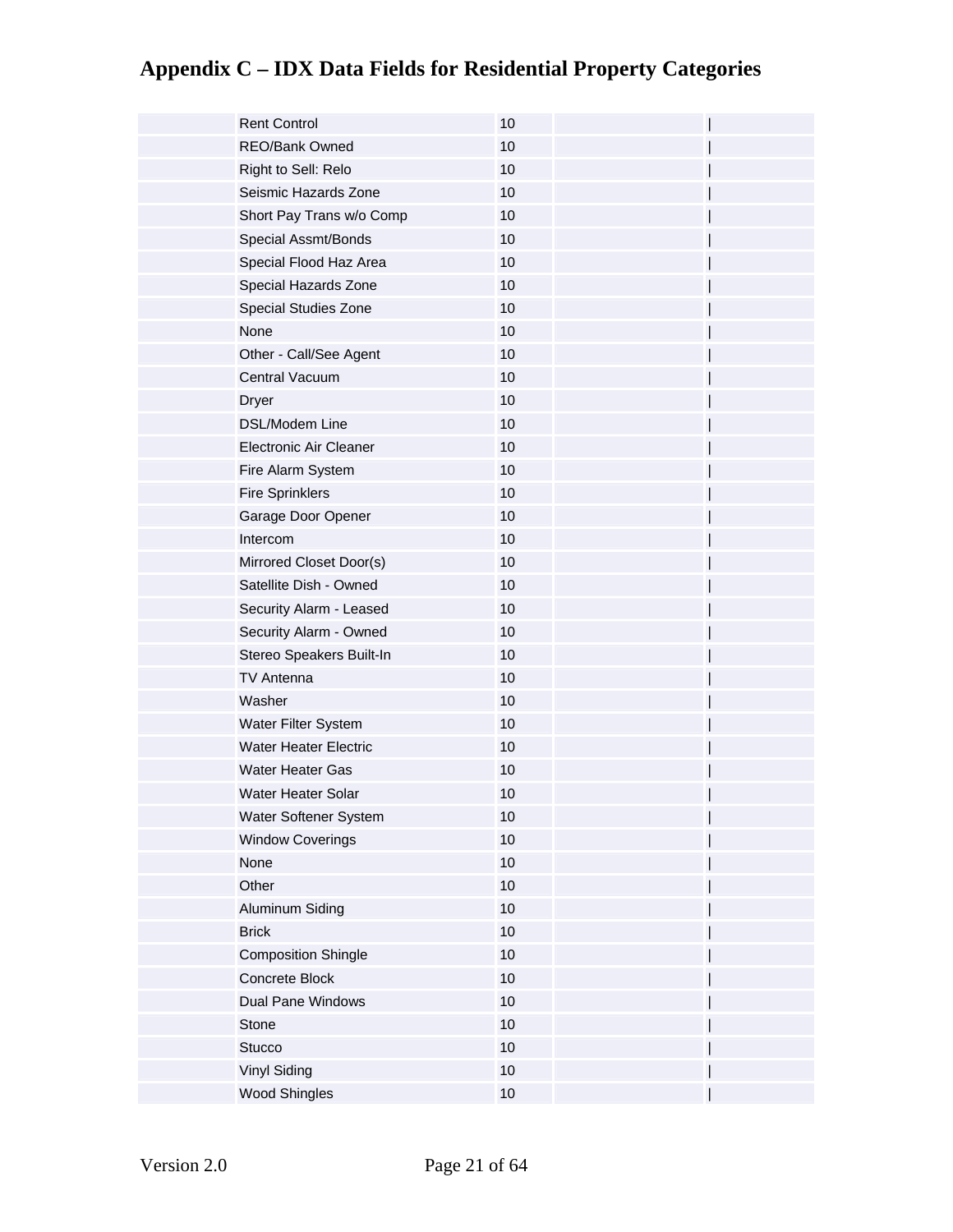| <b>Wood Siding</b>       | 10   |
|--------------------------|------|
| None                     | 10   |
| Other                    | 10   |
| <b>Brick</b>             | 10   |
| Circular                 | 10   |
| Decorative Only          | 10   |
| Den                      | 10   |
| Dining Room              | 10   |
| Electric                 | 10   |
| Family Room              | 10   |
| Fireplace Insert         | $10$ |
| Free Standing            | $10$ |
| Gas Burning              | $10$ |
| <b>Gas Starter</b>       | 10   |
| Living Room              | $10$ |
| Master Bedroom           | 10   |
| Metal                    | $10$ |
| New Construction Option  | 10   |
| <b>Pellet Stove</b>      | $10$ |
| Raised Hearth            | 10   |
| Rec/Rumpus Room          | 10   |
| Stone                    | 10   |
| Two-Way                  | 10   |
| Woodburning              | 10   |
| Wood Stove Insert        | 10   |
| None                     | 10   |
| Other                    | 10   |
| Concrete Slab            | 10   |
| Hardwood Floors          | 10   |
| Hardwood Flrs Throughout | 10   |
| Laminate                 | 10   |
| Linoleum                 | $10$ |
| Parquet                  | 10   |
| Stone (MarbleSlateetc.)  | $10$ |
| Tile                     | $10$ |
| Vinyl                    | $10$ |
| Wall to Wall Carpeting   | 10   |
| Wood                     | $10$ |
| None                     | $10$ |
| Other                    | $10$ |
| Crawl Space              | 10   |
| <b>Full Basement</b>     | 10   |
| <b>Partial Basement</b>  | $10$ |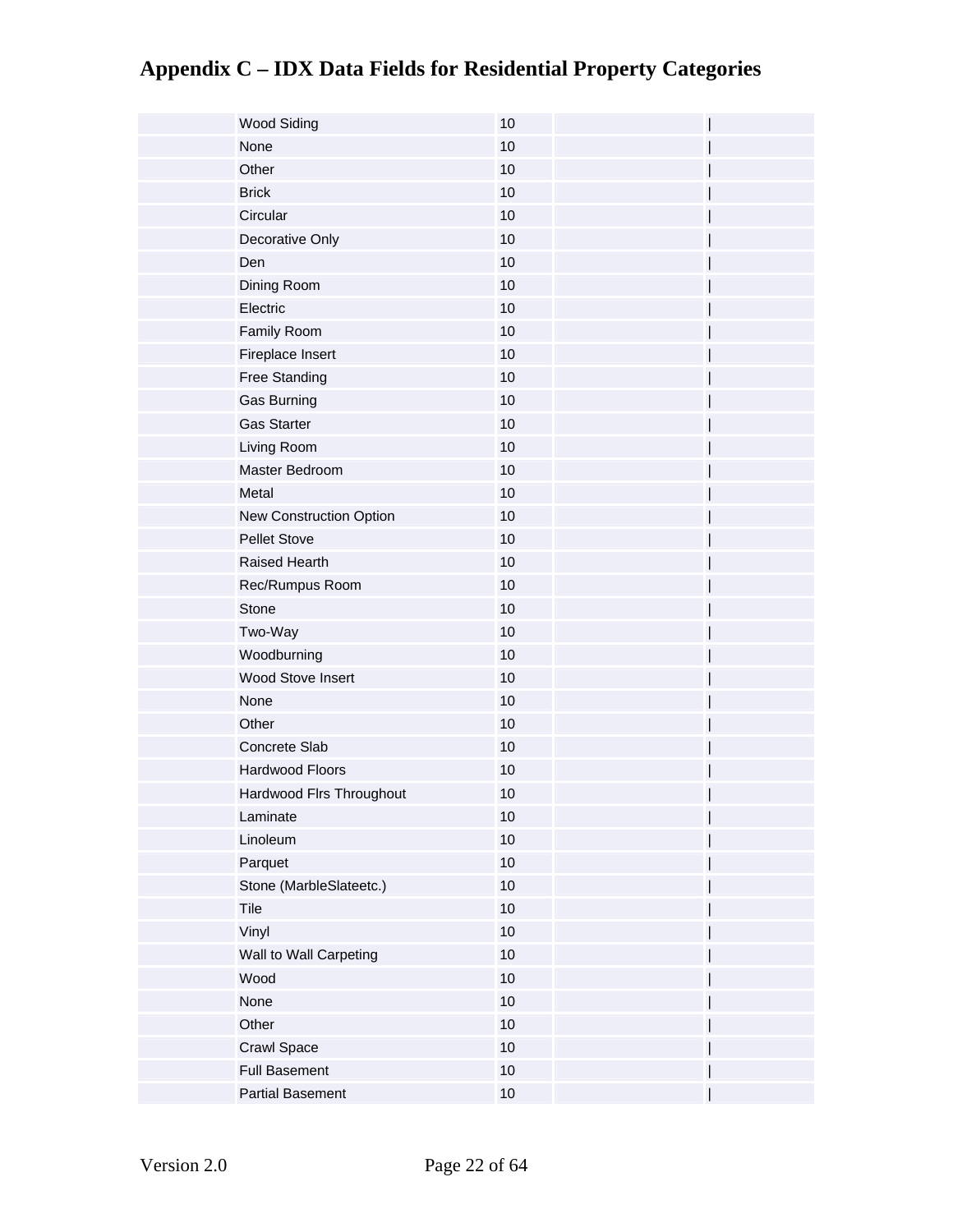| Post & Pier                   | 10   |  |
|-------------------------------|------|--|
| Raised                        | 10   |  |
| Slab                          | 10   |  |
| Other                         | 10   |  |
| <b>Attached Garage</b>        | 10   |  |
| <b>Below Building Parking</b> | 10   |  |
| Carport - 1                   | 10   |  |
| Carport - 2 Or More           | $10$ |  |
| <b>Converted Garage</b>       | $10$ |  |
| <b>Covered Parking</b>        | $10$ |  |
| Detached Garage               | 10   |  |
| Drive Through Parking         | $10$ |  |
| <b>Enclosed Garage</b>        | $10$ |  |
| Garage Parking                | $10$ |  |
| <b>Golf Cart</b>              | 10   |  |
| <b>Guest Parking</b>          | 10   |  |
| Int Access From Garage        | $10$ |  |
| No Parking on Site            | 10   |  |
| Off Street Parking            | 10   |  |
| Parking Area                  | $10$ |  |
| <b>Parking Spaces</b>         | 10   |  |
| RV/Boat                       | 10   |  |
| Security                      | 10   |  |
| Side Yard Access              | 10   |  |
| Spaces - Assigned             | 10   |  |
| Space Per Unit - 1            | 10   |  |
| Space Per Unit - 2            | $10$ |  |
| <b>Tandem Parking</b>         | 10   |  |
| <b>Underground Parking</b>    | $10$ |  |
| <b>Undersized Garage</b>      | 10   |  |
| Workshop in Garage            | $10$ |  |
| None                          | 10   |  |
| Other                         | 10   |  |
| Baseboard                     | $10$ |  |
| <b>Central Gravity</b>        | $10$ |  |
| Electric                      | $10$ |  |
| Floor Furnace                 | $10$ |  |
| Forced Air 1 Zone             | 10   |  |
| Forced Air 2 Zns or More      | $10$ |  |
| Gas                           | 10   |  |
| <b>Heat Pump</b>              | 10   |  |
| <b>Individual Rm Controls</b> | 10   |  |
| Perimeter                     | $10$ |  |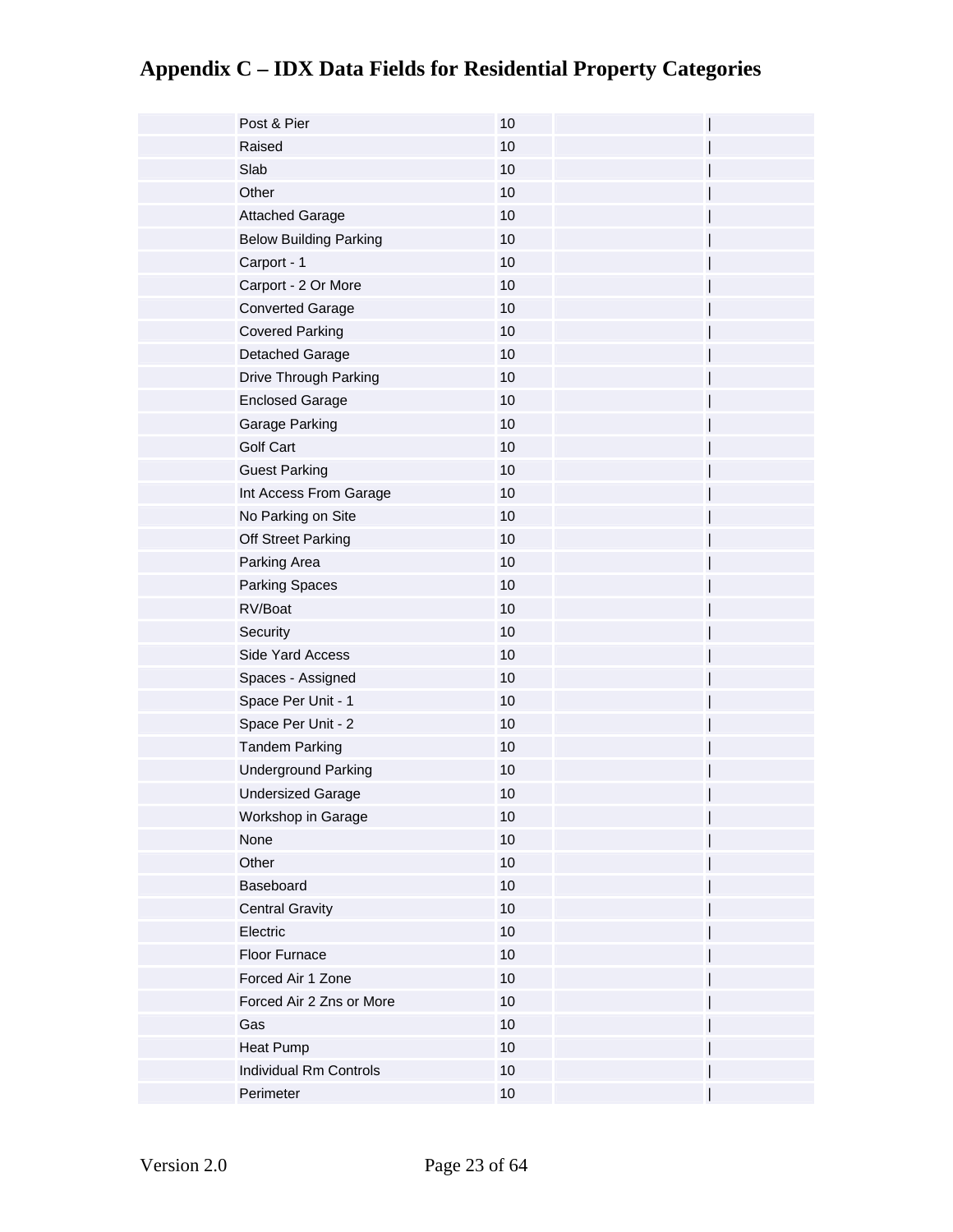| Radiant                 | 10   |  |
|-------------------------|------|--|
| Solar                   | 10   |  |
| Space Heater            | 10   |  |
| Steam                   | 10   |  |
| <b>Wall Furnace</b>     | 10   |  |
| No Heat                 | 10   |  |
| Other Heat              | 10   |  |
| CC&R'S                  | $10$ |  |
| Rules and Regulations   | 10   |  |
| Other HOA Docs          | 10   |  |
| Asbestos                | 10   |  |
| Drainage                | $10$ |  |
| Electrical              | $10$ |  |
| Engineering             | 10   |  |
| Fire/Health/City        | $10$ |  |
| Fireplace Inspection    | $10$ |  |
| Furnace Inspection      | 10   |  |
| Home Inspection         | 10   |  |
| Pest Control            | 10   |  |
| Pool Inspection         | 10   |  |
| Radon                   | 10   |  |
| Roof Inspection         | 10   |  |
| Septic System           | 10   |  |
| Sewer Lateral Test      | 10   |  |
| Soils                   | 10   |  |
| Structural              | 10   |  |
| Other                   | 10   |  |
| 220 Volt Outlet         | 10   |  |
| <b>Breakfast Bar</b>    | $10$ |  |
| <b>Breakfast Nook</b>   | 10   |  |
| Counter - Laminate      | 10   |  |
| Counter - Solid Surface | $10$ |  |
| Counter - Stone         | 10   |  |
| Counter - Tile          | $10$ |  |
| Dishwasher              | $10$ |  |
| Double Oven             | $10$ |  |
| Eat In Kitchen          | $10$ |  |
| Electric Range/Cooktop  | $10$ |  |
| Garbage Disposal        | $10$ |  |
| Gas Range/Cooktop       | $10$ |  |
| Grill/Oven Built-In     | $10$ |  |
| Ice Maker Hookup        | 10   |  |
| Island                  | $10$ |  |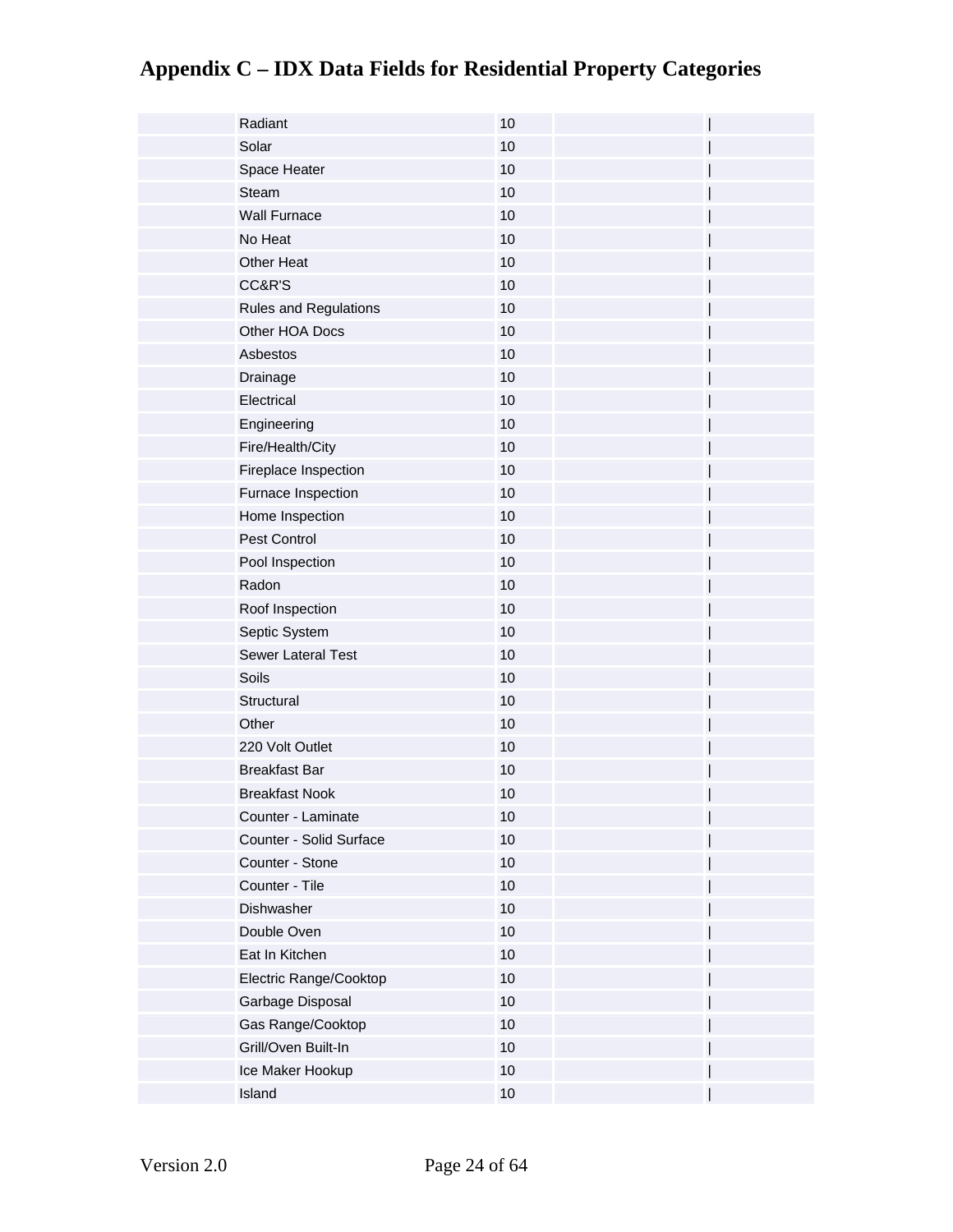| Microwave                | 10   |
|--------------------------|------|
| Oven Built-in            | 10   |
| Pantry                   | 10   |
| Range/Oven Built-In      | 10   |
| Range/Oven Free Standing | 10   |
| Refrigerator             | 10   |
| Self-Cleaning Oven       | $10$ |
| Skylight(s)              | 10   |
| <b>Trash Compactor</b>   | $10$ |
| <b>Upgraded Kitchen</b>  | 10   |
| Wet Bar                  | 10   |
| None                     | 10   |
| Other                    | 10   |
| 220 Volt Outlet          | $10$ |
| Coin Operated            | 10   |
| Community                | $10$ |
| <b>Dryer</b>             | 10   |
| Gas Dryer Hookup         | 10   |
| Hookups Only             | 10   |
| In Basement              | 10   |
| In Closet                | 10   |
| In Garage                | 10   |
| In Laundry Room          | 10   |
| In Unit                  | $10$ |
| No Hookups               | 10   |
| Washer                   | 10   |
| None                     | $10$ |
| Other                    | $10$ |
| 1 Bedroom                | $10$ |
| 2 Bedrooms               | 10   |
| 3 Bedrooms               | 10   |
| 4 Bedrooms               | $10$ |
| 5 Bedrooms               | 10   |
| 6+ Bedrooms              | $10$ |
| 0.5 Bath                 | $10$ |
| 1 Bath                   | $10$ |
| 1.5 Baths                | $10$ |
| 2 Baths                  | 10   |
| 2.5 Baths                | $10$ |
| 3 Baths                  | 10   |
| 3.5 Baths                | $10$ |
| 4 Baths                  | 10   |
| 5+ Baths                 | $10$ |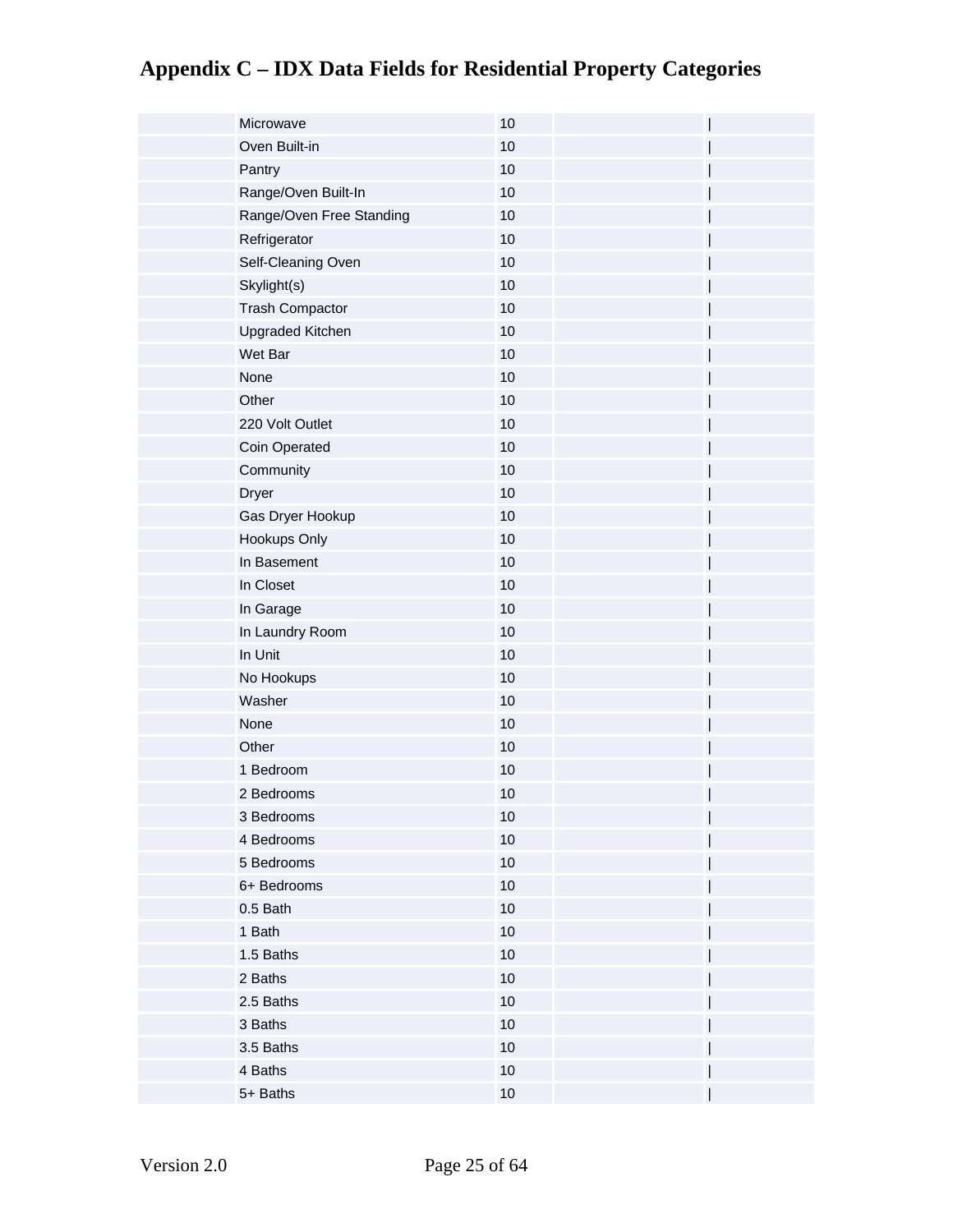| <b>Basement</b>             | 10   |
|-----------------------------|------|
| Laundry Facility            | 10   |
| Main Entry                  | 10   |
| Master Bedrm Suite - 1      | 10   |
| Master Bedrm Suites - 2     | 10   |
| <b>Master Bedrm Retreat</b> | 10   |
| No Steps to Entry           | 10   |
| Other                       | 10   |
| 1 Bedroom                   | 10   |
| 2 Bedrooms                  | 10   |
| 3 Bedrooms                  | 10   |
| 4 Bedrooms                  | $10$ |
| 5 Bedrooms                  | $10$ |
| 6+ Bedrooms                 | 10   |
| 0.5 Bath                    | 10   |
| 1 Bath                      | 10   |
| 1.5 Baths                   | 10   |
| 2 Baths                     | 10   |
| 2.5 Baths                   | 10   |
| 3 Baths                     | 10   |
| 3.5 Baths                   | 10   |
| 4 Baths                     | 10   |
| 5+ Baths                    | 10   |
| Laundry Facility            | 10   |
| Main Entry                  | 10   |
| Master Bedrm Suite - 1      | 10   |
| Master Bedrm Suites - 2     | 10   |
| Master Bedrm Retreat        | 10   |
| No Steps to Entry           | 10   |
| None                        | 10   |
| Other                       | 10   |
| 1 Bedroom                   | $10$ |
| 2 Bedrooms                  | 10   |
| 3 Bedrooms                  | $10$ |
| 4 Bedrooms                  | 10   |
| 5 Bedrooms                  | 10   |
| 6+ Bedrooms                 | $10$ |
| 0.5 Bath                    | $10$ |
| 1 Bath                      | $10$ |
| 1.5 Baths                   | $10$ |
| 2 Baths                     | $10$ |
| 2.5 Baths                   | 10   |
| 3 Baths                     | $10$ |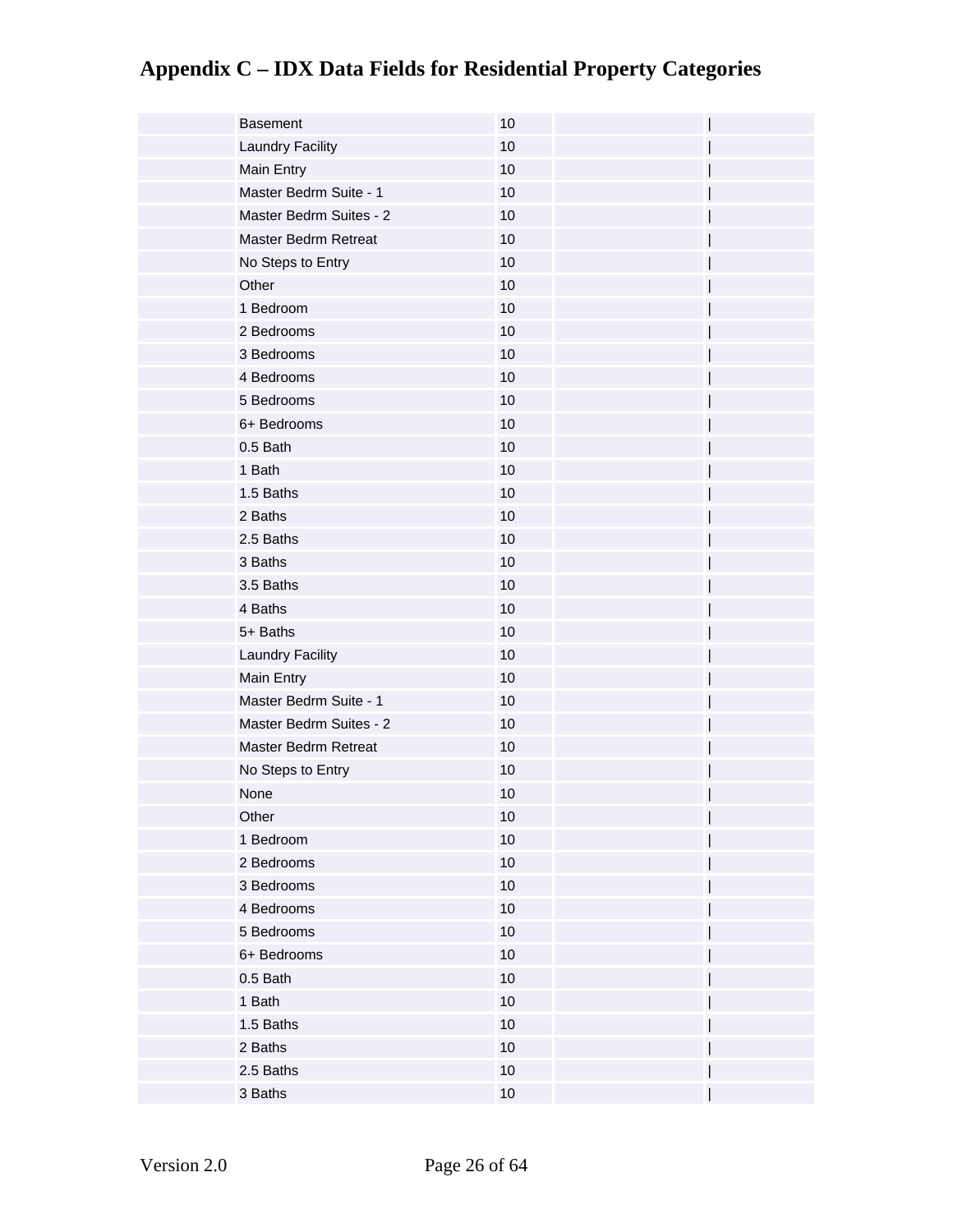| 3.5 Baths                      | 10   |
|--------------------------------|------|
| 4 Baths                        | 10   |
| 5+ Baths                       | 10   |
| Laundry Facility               | 10   |
| Loft                           | 10   |
| Main Entry                     | 10   |
| Master Bedrm Suite - 1         | 10   |
| Master Bedrm Suites - 2        | 10   |
| <b>Master Bedrm Retreat</b>    | 10   |
| No Steps to Entry              | 10   |
| Other                          | 10   |
| 2 Houses / 1 Lot               | 10   |
| Adj To/On Golf Course          | 10   |
| <b>Agricultural Use</b>        | 10   |
| Bay Front / Beach              | 10   |
| <b>Boat Dock</b>               | 10   |
| Close To Clubhouse             | 10   |
| Corner                         | 10   |
| Court                          | 10   |
| <b>Creek Front</b>             | 10   |
| Cul-De-Sac                     | 10   |
| Down Slope                     | 10   |
| <b>Horses Possible</b>         | 10   |
| Irregular                      | 10   |
| Lagoon                         | 10   |
| Lakefront                      | 10   |
| Level                          | 10   |
| Pond                           | 10   |
| Premium Lot                    | 10   |
| Regular                        | 10   |
| Riverfront                     | $10$ |
| Secluded                       | 10   |
| Up Slope                       | $10$ |
| Vineyard                       | 10   |
| Zero Lot Line                  | 10   |
| No Lot                         | 10   |
| Other                          | $10$ |
| <b>Additional Deposit Reqd</b> | 10   |
| Allowed - Yes                  | $10$ |
| Call Agent                     | 10   |
| <b>Cat Permitted</b>           | $10$ |
| Dog Permitted                  | 10   |
| <b>Number Restrictions</b>     | $10$ |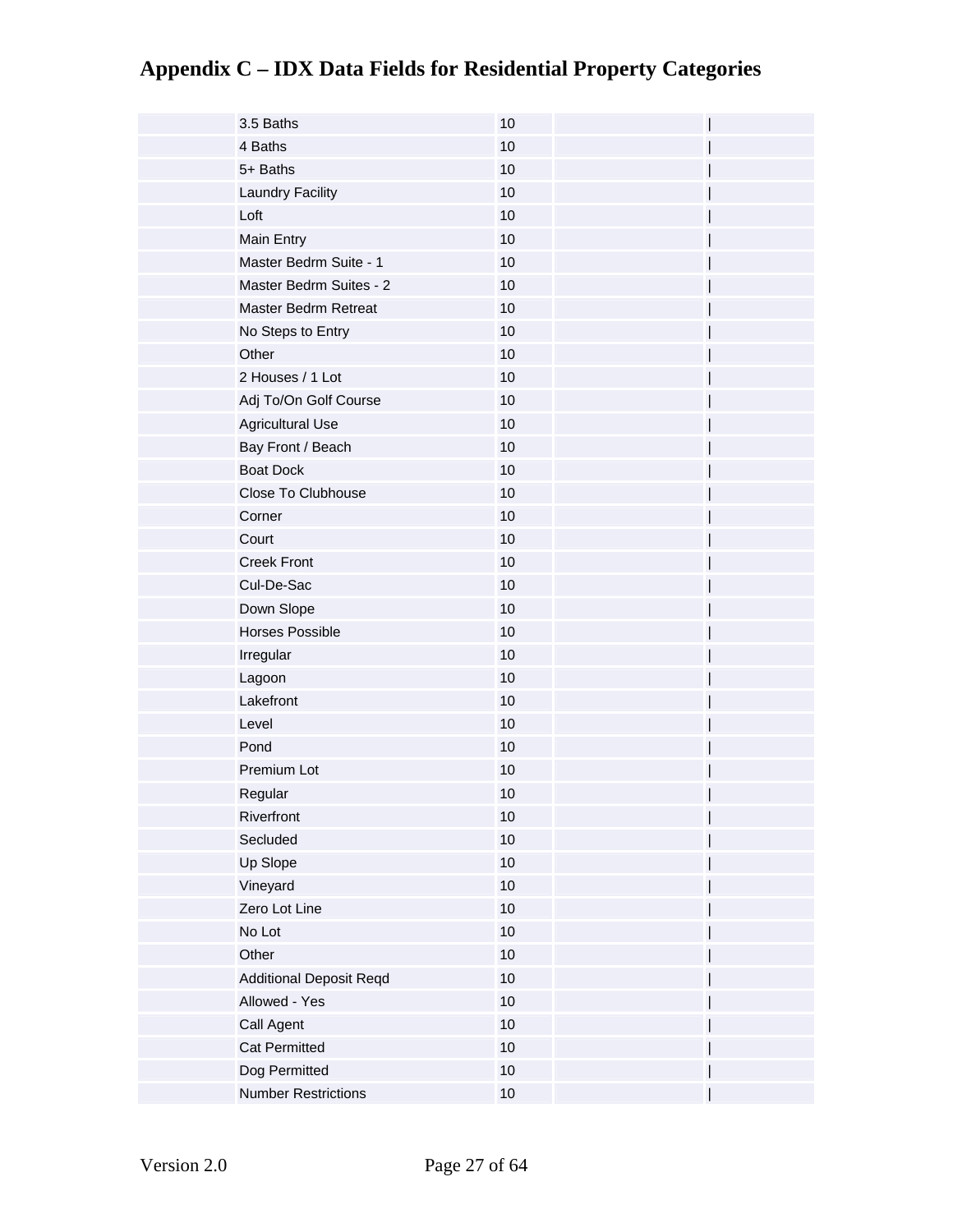| <b>Size Restrictions</b>   | 10     |
|----------------------------|--------|
| Upon Approval              | 10     |
| No - Not Allowed           | 10     |
| Other                      | 10     |
| Above Ground               | 10     |
| <b>Black Bottom</b>        | 10     |
| Cabana                     | 10     |
| <b>Community Faclty</b>    | 10     |
| <b>Electric Heat</b>       | 10     |
| Fiberglass                 | 10     |
| Gas Heat                   | 10     |
| Gunite                     | 10     |
| Hot Tub                    | 10     |
| In Ground                  | 10     |
| Lap Only                   | $10$   |
| Liner                      | 10     |
| Membership (Optional)      | 10     |
| No Heat                    | 10     |
| Pool Cover                 | $10$   |
| Pool Sweep                 | 10     |
| Possible Pool Site         | 10     |
| Solar Cover                | 10     |
| Solar Heat                 | $10$   |
| Spa                        | $10$   |
| None                       | 10     |
| Other                      | 10     |
| COE                        | 10     |
| Immediate                  | 10     |
| Negotiable                 | 10     |
| <b>Tenant's Rights</b>     | 10     |
| Upon Completion            | 10     |
| None                       | $10$   |
| Other                      | 10     |
| <b>Association Fees</b>    | $10$   |
| Gardener                   | 10     |
| <b>Trash Removal</b>       | $10$   |
| Unit Electricity           | $10$   |
| Unit Gas                   | $10$   |
| Water/Sewer                | $10$   |
| None                       | $10$   |
| Other                      | $10$   |
| <b>Composition Shingle</b> | $10$   |
| Metal                      | $10\,$ |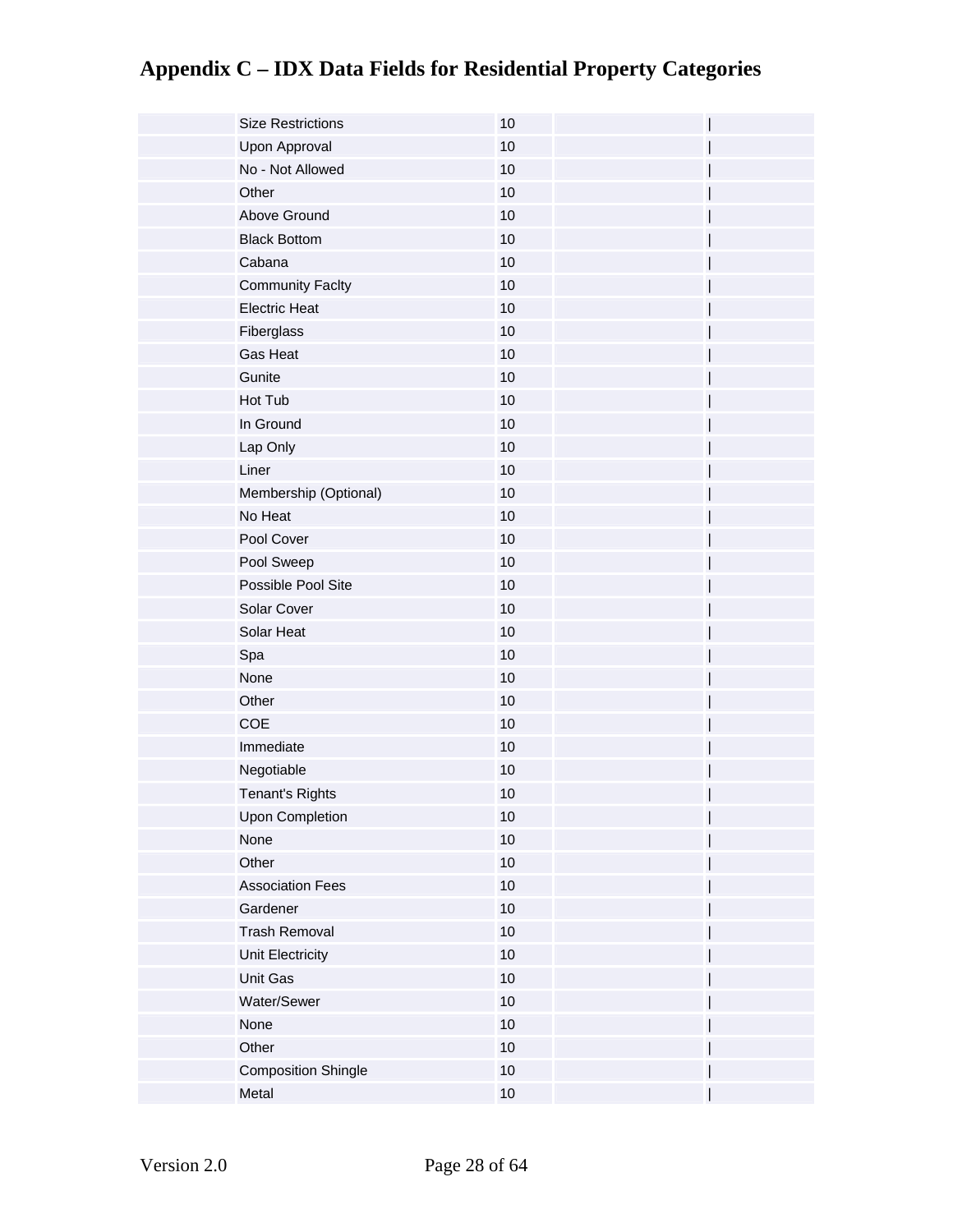| Polyurethane               | 10   |
|----------------------------|------|
| Rolled Composition         | 10   |
| Slate                      | 10   |
| <b>Tar and Gravel</b>      | 10   |
| Tile                       | 10   |
| Unknown                    | 10   |
| Wood Shakes/Shingles       | 10   |
| None                       | 10   |
| Other                      | 10   |
| Atrium                     | 10   |
| Attic - Finished           | 10   |
| Au Pair                    | 10   |
| <b>Basement Finished</b>   | 10   |
| <b>Basement Unfinished</b> | 10   |
| Bonus/Plus Room            | 10   |
| Den                        | 10   |
| Dining Area                | 10   |
| Dining Ell                 | 10   |
| Family Room                | 10   |
| Florida/Screen Room        | 10   |
| Formal Dining Room         | 10   |
| <b>Guest House</b>         | 10   |
| In-Law Quarters            | 10   |
| Kitchen/Family Combo       | 10   |
| Library                    | 10   |
| Media                      | 10   |
| Music Room                 | 10   |
| Office                     | $10$ |
| Rec/Rumpus Room            | $10$ |
| Solarium                   | 10   |
| Storage                    | $10$ |
| Study                      | $10$ |
| Sun Porch                  | 10   |
| Unfinished Room            | $10$ |
| Utility Room               | $10$ |
| Workshop                   | $10$ |
| No Additional Rooms        | 10   |
| Other                      | $10$ |
| Addl Frms Reqd By Listing  | $10$ |
| Init Dep/Sec Cert Fnd Onl  | 10   |
| Init Dep/Sec Mstclr P Mv   | 10   |
| Inventory List Required    | 10   |
| Listing Broker to Draw     | $10$ |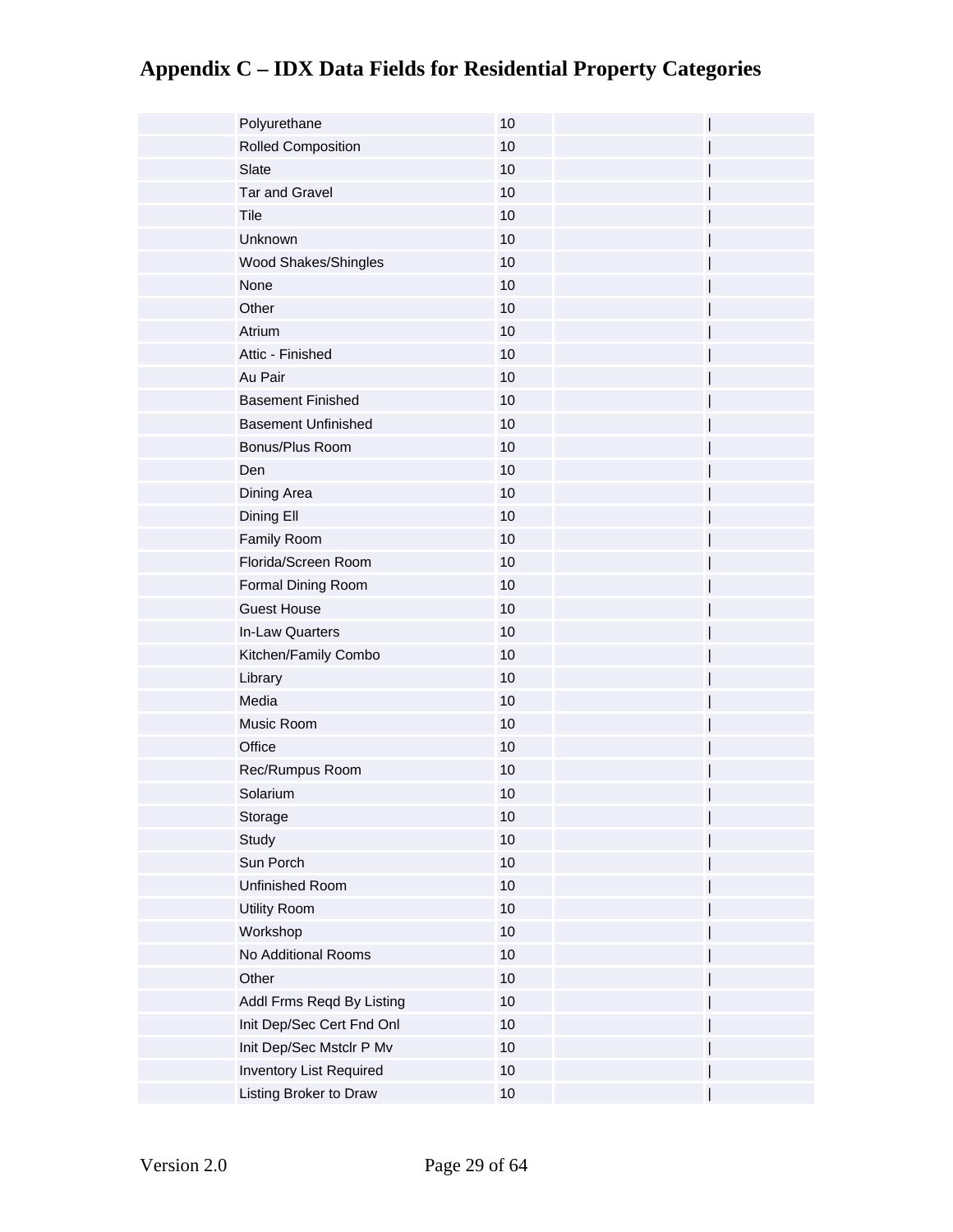| Move-In Checklist Reqd   | 10   |
|--------------------------|------|
| No Waterbeds             | 10   |
| <b>Rent Control</b>      | 10   |
| Other                    | 10   |
| None                     | 10   |
| <b>Brown Shingle</b>     | 10   |
| Bungalow                 | 10   |
| Cabin                    | 10   |
| Cape Cod                 | 10   |
| Colonial                 | 10   |
| Contemporary             | 10   |
| Cottage                  | 10   |
| Craftsman                | 10   |
| Custom                   | 10   |
| English                  | $10$ |
| Farm House               | 10   |
| Fixer-Handyman Special   | 10   |
| <b>French Country</b>    | 10   |
| French Provincial        | 10   |
| MacGregor                | $10$ |
| Manufactured Housing     | 10   |
| Mediterranean            | 10   |
| Normandy                 | 10   |
| Prairie                  | 10   |
| Ranch                    | 10   |
| Spanish                  | 10   |
| Traditional              | 10   |
| Tudor                    | $10$ |
| Victorian                | $10$ |
| None                     | 10   |
| Other                    | $10$ |
| Daily                    | $10$ |
| Month to Month           | 10   |
| 6 Month                  | $10$ |
| 1 Year                   | $10$ |
| More than 1 Yr           | $10$ |
| Accepts Sect 8           | 10   |
| Lease Option             | $10$ |
| None                     | $10$ |
| Other                    | $10$ |
| Conversion               | 10   |
| Corner Unit              | 10   |
| <b>Elevator Building</b> | $10$ |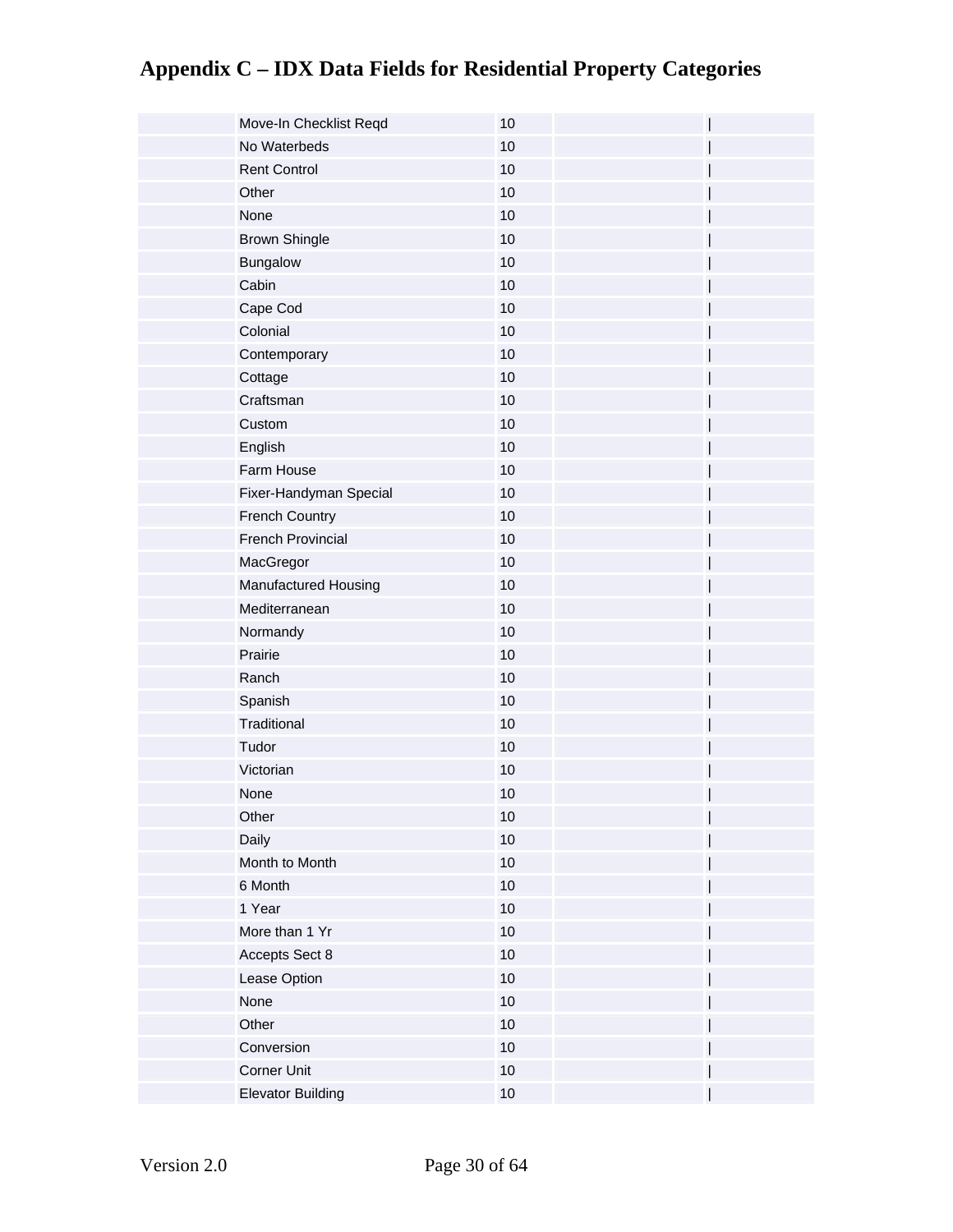| <b>End Unit</b>              | 10   |
|------------------------------|------|
| <b>Ground Floor Location</b> | 10   |
| Levels in Unit - 1           | 10   |
| Levels in Unit - 2           | 10   |
| Levels in Unit - 3+          | 10   |
| Live/Work Unit               | 10   |
| <b>New Construction</b>      | 10   |
| No Steps to Entry            | 10   |
| Penthouse Location           | 10   |
| Studio                       | 10   |
| Unit Faces Common Area       | 10   |
| Unit Faces Street            | $10$ |
| Other                        | 10   |
| Bay                          | 10   |
| <b>Bay Bridge</b>            | $10$ |
| Canyon                       | 10   |
| Carquinez                    | $10$ |
| <b>City Lights</b>           | 10   |
| Delta                        | 10   |
| Downtown                     | 10   |
| Forest                       | $10$ |
| Golden Gate Bridge           | 10   |
| <b>Golf Course</b>           | 10   |
| Greenbelt                    | 10   |
| <b>Hills</b>                 | 10   |
| Lake                         | 10   |
| Las Trampas Foothills        | 10   |
| Marina                       | 10   |
| Mountains                    | 10   |
| Mt Diablo                    | 10   |
| Panoramic                    | 10   |
| Park                         | $10$ |
| Partial                      | 10   |
| Pasture                      | $10$ |
| Ridge                        | $10$ |
| San Francisco                | $10$ |
| Valley                       | $10$ |
| Water                        | $10$ |
| Wooded                       | $10$ |
| Other                        | $10$ |
| Septic Tank                  | $10$ |
| Sewer System - Private       | $10$ |
| Sewer System - Public        | $10$ |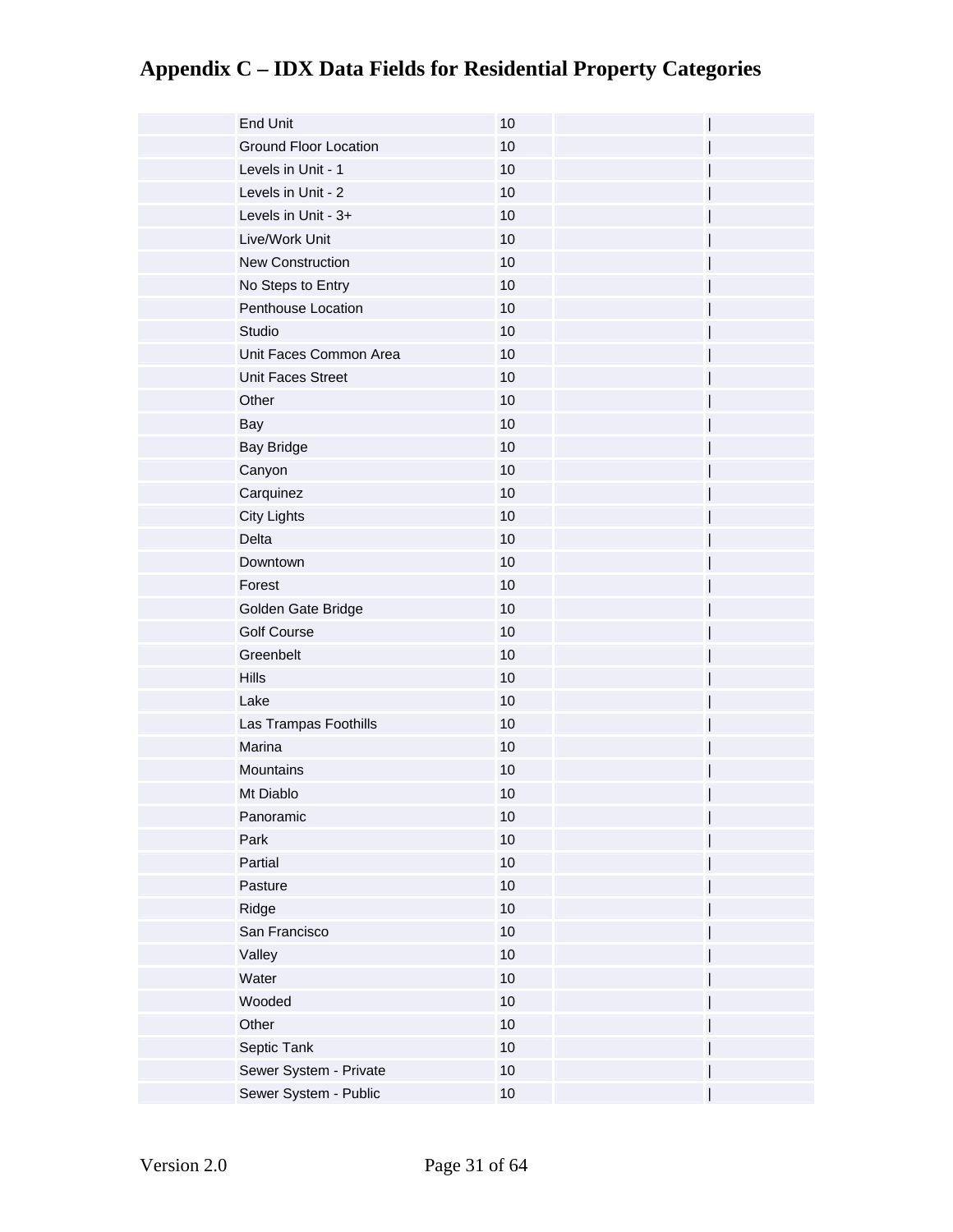| Spring(s)               | 10 |
|-------------------------|----|
| Storage Tank            | 10 |
| Sump Pump               | 10 |
| Water - Private         | 10 |
| Water - Public          | 10 |
| Well - Agricultural     | 10 |
| Well - Shared           | 10 |
| Well - Private          | 10 |
| None                    | 10 |
| Other                   | 10 |
| <b>Back Yard</b>        | 10 |
| Deck(s)                 | 10 |
| Dog Run                 | 10 |
| Fenced                  | 10 |
| <b>Front Yard</b>       | 10 |
| Garden/Play             | 10 |
| Patio                   | 10 |
| Patio Covered           | 10 |
| Patio Enclosed          | 10 |
| Side Yard               | 10 |
| Sprinklers Automatic    | 10 |
| Sprinklers Back         | 10 |
| <b>Sprinklers Front</b> | 10 |
| Sprinklers Side         | 10 |
| Storage                 | 10 |
| <b>Terraced Back</b>    | 10 |
| <b>Terraced Down</b>    | 10 |
| <b>Terraced Up</b>      | 10 |
| <b>Tool Shed</b>        | 10 |
| No Yard                 | 10 |
| Other                   | 10 |

#### **Mobile Home**

| <b>Number</b>  | <b>Name</b>          | <b>Size</b> | Value          | <b>Delimiter</b> |
|----------------|----------------------|-------------|----------------|------------------|
|                | <b>MLS Number</b>    | 10          |                |                  |
| 2              | <b>Class</b>         | 50          | (Description)  |                  |
| 3              | <b>Building Type</b> | 50          | (Description)  |                  |
| $\overline{4}$ | Area                 | 50          | (Abbreviation) |                  |
| 5              | <b>List Price</b>    | 10          |                |                  |
| 6              | House #              | 10          |                |                  |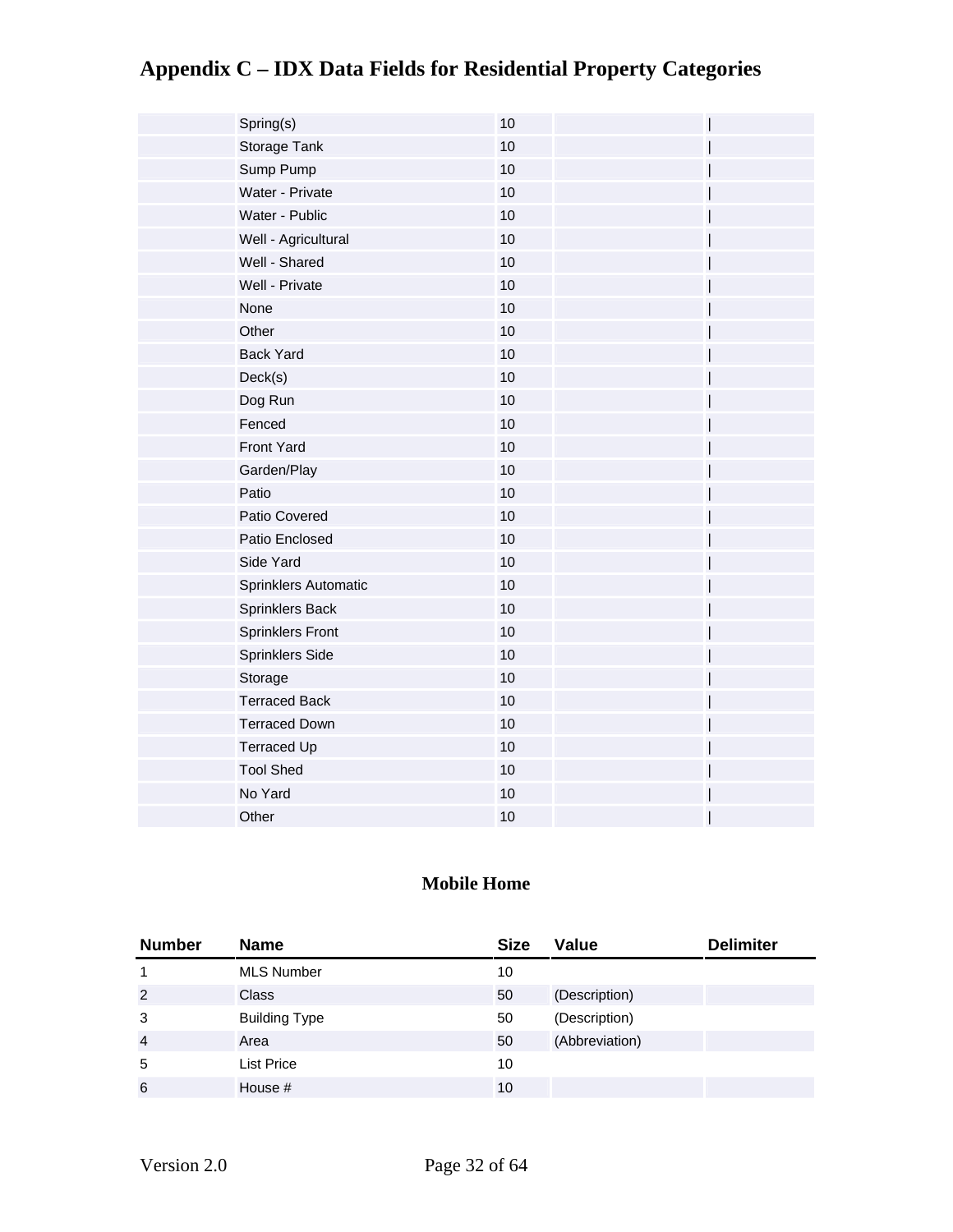#### 7 Street Dir 10 8 Street Name 30 9 Space 4 10 City City 25 (Description) 11 State 3  $12$  Zip 5 13 Status-100 30 Active Status-101 30 Back on Market Status-102 30 Contingent Status-103 30 New Status-106 30 Price Change 15 Rooms Total 10 16 Bedrooms 10 17 Baths 10 18 **Baths Partial** 10 19 Garages 10 20 County **County 10** (Description) 21 Thomas Bros 5 (Description) 22 Assessors Parcel No 16 23 List Date **10** 29 **Point of Sale Ordinance** 1 (Description) 30 Year Sold -First 5 31 License Exp Date 10 32 City Transfer Tax 1 (Description) 33 Taxed By 5 (Description) 34 Tax/License \$ Amt 15 35 Manufacturers Name 14 36 Model 14 37 Model Year 10 38 Dimensions Ext 8 39 Width 1 (Description) 40 Age 10 41 Sq Ft Apx 10 42 Source **1** (Description) 43 Photo 1 (Description) 45 Listing Agent Name 50 (Description) 46 Listing Agent Phone 14 (###) ###\_##### 48 Listing Office Name 50 (Description) 49 Listing Office Phone 14 (###) ###-#### 51 Co-List Agent Name 50 (Description) 54 Listing Office 2 Name 50 (Description) 55 Listing Agent 30 (User Code) 56 Listing Office 30 (Office Code)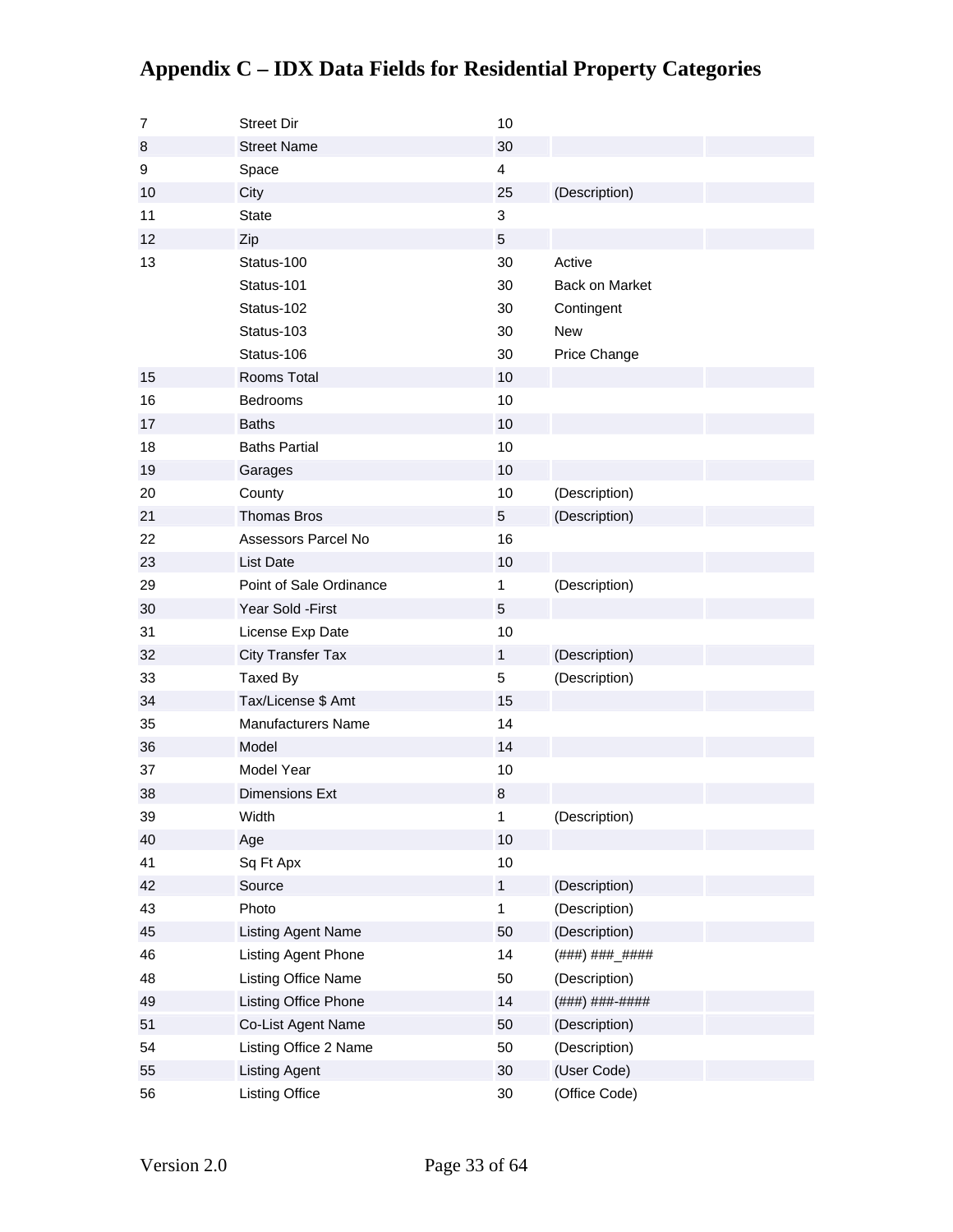| 60  | Directions to Property       | 31   |               |  |
|-----|------------------------------|------|---------------|--|
| 61  | Dist/Neighborhood/Subdiv     | 16   | (Description) |  |
| 63  | <b>Cross Street</b>          | 16   |               |  |
| 71  | Park Name                    | 25   | (Description) |  |
| 72  | Old Park Name                | 30   |               |  |
| 73  | Park Type                    | 5    | (Description) |  |
| 74  | <b>Rent Space</b>            | 15   |               |  |
| 75  | Park Dep Req                 | 5    | (Description) |  |
| 76  | Park Deposit Amt             | 15   |               |  |
| 77  | Park Managers Name           | 22   |               |  |
| 78  | Park Managers Phone          | 10   |               |  |
| 79  | <b>School District</b>       | 10   | (Description) |  |
| 80  | <b>Elementary School</b>     | 25   | (Description) |  |
| 82  | Middle School                | 25   | (Description) |  |
| 84  | <b>High School</b>           | 25   | (Description) |  |
| 87  | List \$/SqFt                 | 10   |               |  |
| 88  | Previous Price               | 10   |               |  |
| 89  | Decal #1                     | 10   |               |  |
| 90  | Decal #2                     | 10   |               |  |
| 91  | DOH #1                       | 25   |               |  |
| 92  | DOH #2                       | 25   |               |  |
| 93  | DOH#3                        | 25   |               |  |
| 94  | DOH #4                       | 25   |               |  |
| 95  | Serial #1                    | 25   |               |  |
| 96  | Serial #2                    | 25   |               |  |
| 97  | Serial #3                    | 25   |               |  |
| 98  | Serial #4                    | 25   |               |  |
| 99  | <b>Original Price</b>        | 10   |               |  |
| 100 | Remarks                      | 255  |               |  |
| 122 | Club House                   | $10$ |               |  |
|     | <b>Golf Course</b>           | 10   |               |  |
|     | Greenbelt                    | 10   |               |  |
|     | <b>Gym/Exercise Facility</b> | 10   |               |  |
|     | Playground                   | 10   |               |  |
|     | Pool                         | 10   |               |  |
|     | Racquetball                  | 10   |               |  |
|     | Sauna                        | 10   |               |  |
|     | <b>Security Gate</b>         | 10   |               |  |
|     | Spa                          | 10   |               |  |
|     | Tennis Court(s)              | 10   |               |  |
|     | None                         | 10   |               |  |
|     | Other                        | 10   |               |  |
|     | <b>Bidet</b>                 | 10   |               |  |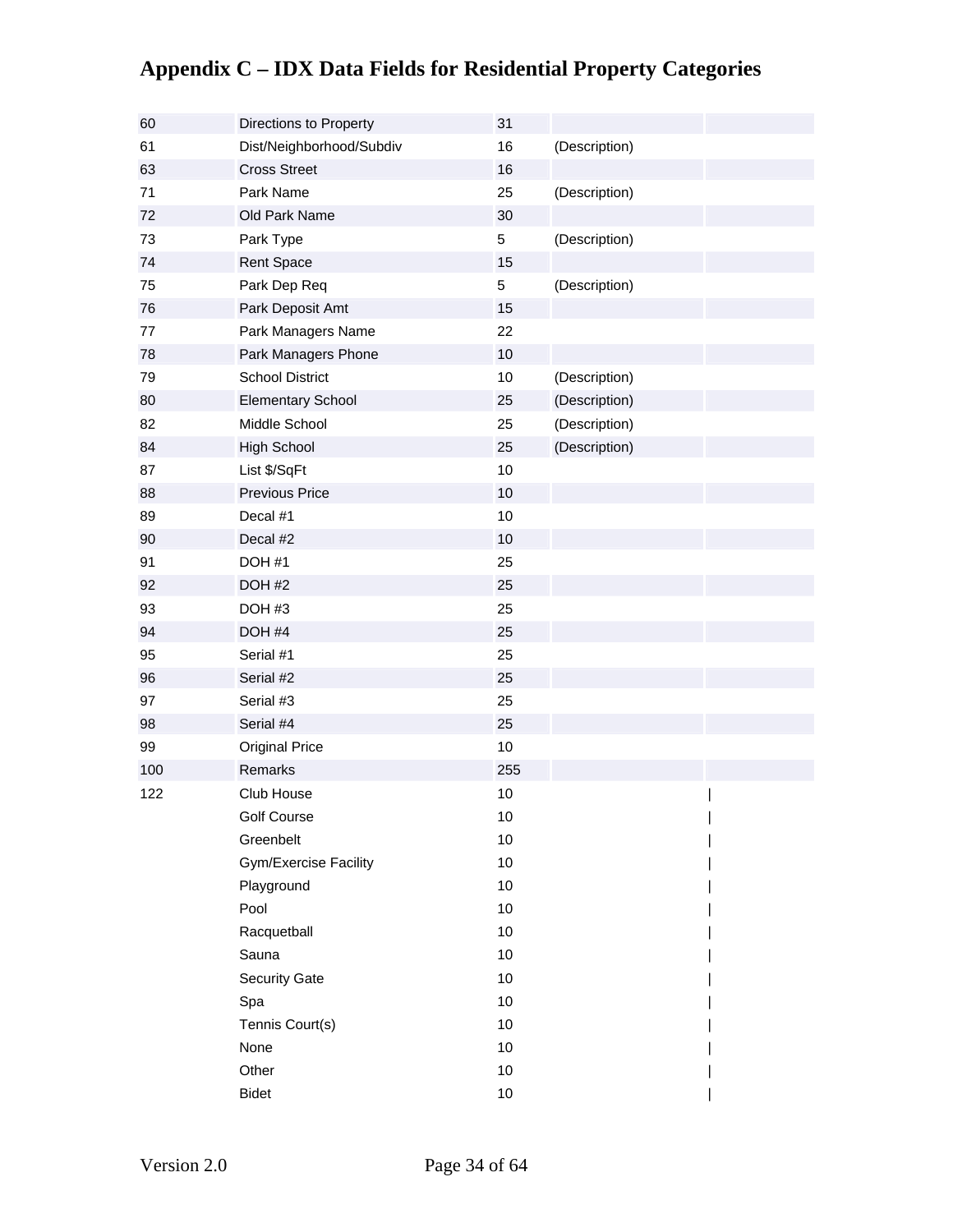| Sauna                          | 10 |
|--------------------------------|----|
| Shower Over Tub                | 10 |
| Skylight                       | 10 |
| Solid Surface                  | 10 |
| Split Bath                     | 10 |
| <b>Stall Shower</b>            | 10 |
| Sunken Tub                     | 10 |
| Tile                           | 10 |
| Tub                            | 10 |
| Tub with Jets                  | 10 |
| <b>Updated Baths</b>           | 10 |
| Other                          | 10 |
| <b>Bidet</b>                   | 10 |
| Sauna                          | 10 |
| Shower Over Tub                | 10 |
| Skylight                       | 10 |
| Solid Surface                  | 10 |
| Split Bath                     | 10 |
| <b>Stall Shower</b>            | 10 |
| Sunken Tub                     | 10 |
| Tile                           | 10 |
| Tub                            | 10 |
| Tub with Jets                  | 10 |
| <b>Updated Baths</b>           | 10 |
| Other                          | 10 |
| Ceiling Fan(s)                 | 10 |
| Central 1 Zone A/C             | 10 |
| Central 2 Or 2+ Zones A/C      | 10 |
| Swamp Cooler                   | 10 |
| Whole House Fan                | 10 |
| Window/Wall Unit(s)            | 10 |
| No Air Conditioning            | 10 |
| Other                          | 10 |
| Disabled Bath Feat             | 10 |
| Disabled Kit Feat              | 10 |
| <b>Flashing Drbell Warning</b> | 10 |
| Halls/Doors - 3 Ft Wide        | 10 |
| Lower Light Switches           | 10 |
| <b>Stair Lift</b>              | 10 |
| Wheelchair Ramp(s)             | 10 |
| Other                          | 10 |
| Agt Related To Principal       | 10 |
| Architectural Apprl Req        | 10 |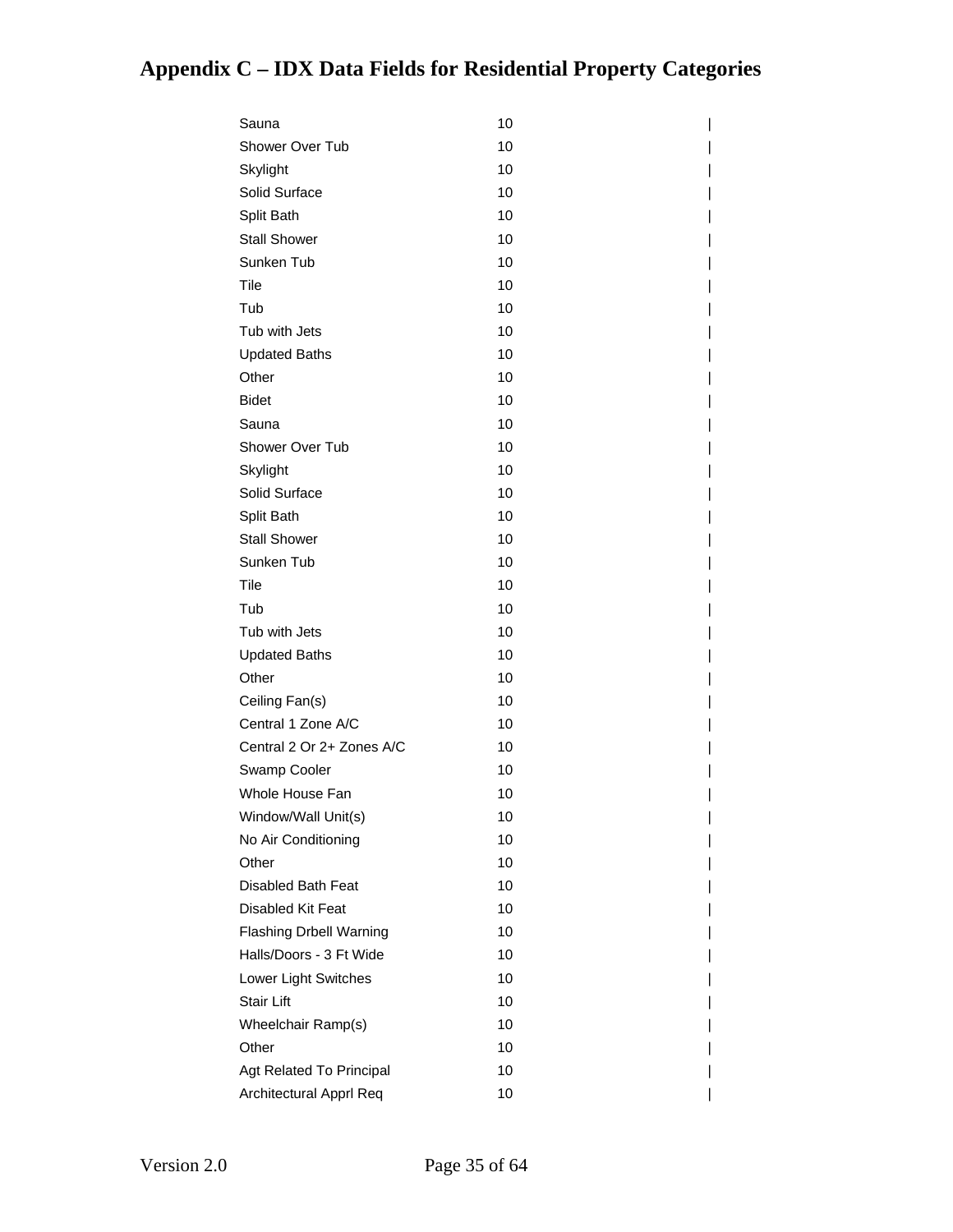| <b>Building Restrictions</b>    | 10 |
|---------------------------------|----|
| <b>Current Bus Lic</b>          | 10 |
| Easements                       | 10 |
| <b>Exclusions - See Remarks</b> | 10 |
| Fire Hazard Area                | 10 |
| First Right of Refusal          | 10 |
| Fixer - Handyman Special        | 10 |
| <b>Geological Restrictions</b>  | 10 |
| Hazardous Waste Area            | 10 |
| Home Warranty Plan              | 10 |
| <b>Mello-Roos District</b>      | 10 |
| Moratorium                      | 10 |
| Nat Hazard Disclosure           | 10 |
| Not Mapped                      | 10 |
| Owner is Lic Real Est Agt       | 10 |
| Probate/Court Approval          | 10 |
| Probate/Independent Adm         | 10 |
| <b>Rent Control</b>             | 10 |
| REO/Bank Owned                  | 10 |
| Right to Sell: Relo             | 10 |
| Seismic Hazards Zone            | 10 |
| Short Pay Trans w/o Comp        | 10 |
| Special Assmt/Bonds             | 10 |
| Special Flood Haz Area          | 10 |
| Special Hazards Zone            | 10 |
| Special Studies Zone            | 10 |
| None                            | 10 |
| Other - Call/See Agent          | 10 |
| Central Vaccum                  | 10 |
| Dryer                           | 10 |
| DSL/Modem Line                  | 10 |
| Electronic Air Cleaner          | 10 |
| Fire Alarm System               | 10 |
| <b>Fire Sprinklers</b>          | 10 |
| Garage Door Opener              | 10 |
| Intercom                        | 10 |
| Mirrored Closet Door(s)         | 10 |
| Satellite Dish - Owned          | 10 |
| Security Alarm - Leased         | 10 |
| Security Alarm - Owned          | 10 |
| Stereo Speakers Built-In        | 10 |
| TV Antenna                      | 10 |
| Washer                          | 10 |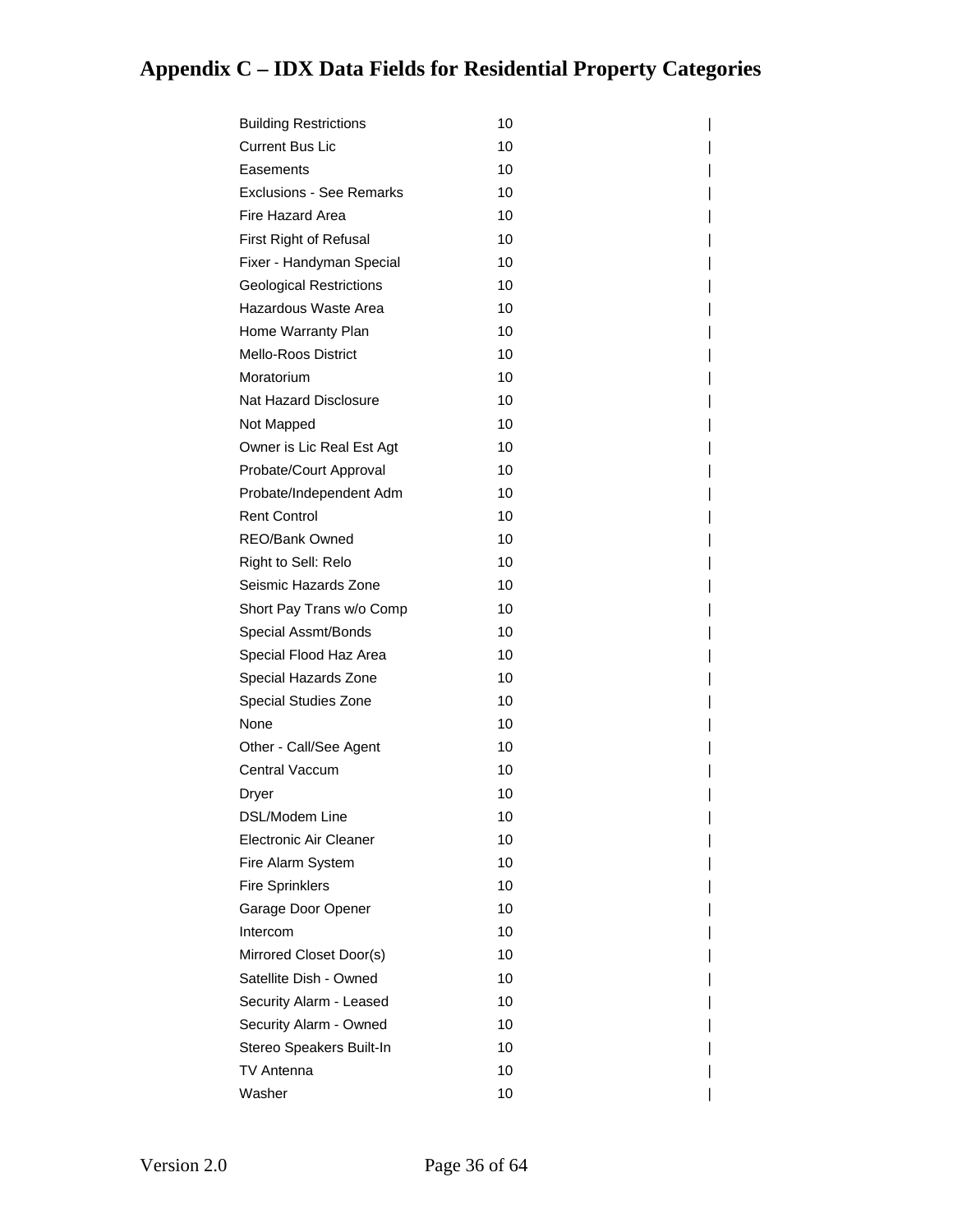| Water Filter System          | 10 |
|------------------------------|----|
| <b>Water Heater Electric</b> | 10 |
| <b>Water Heater Gas</b>      | 10 |
| Water Heater Solar           | 10 |
| Water Softener System        | 10 |
| <b>Window Coverings</b>      | 10 |
| None                         | 10 |
| Other                        | 10 |
| Aluminum Siding              | 10 |
| <b>Dual Pane Windows</b>     | 10 |
| Masonite                     | 10 |
| Metal                        | 10 |
| Stucco                       | 10 |
| Vinyl Siding                 | 10 |
| <b>Wood Shingles</b>         | 10 |
| <b>Wood Siding</b>           | 10 |
| None                         | 10 |
| Other                        | 10 |
| <b>Brick</b>                 | 10 |
| Circular                     | 10 |
| Decorative Only              | 10 |
| Den                          | 10 |
| Dining Room                  | 10 |
| Electic                      | 10 |
| Family Room                  | 10 |
| Fireplace Insert             | 10 |
| <b>Free Standing</b>         | 10 |
| Gas Burning                  | 10 |
| <b>Gas Starter</b>           | 10 |
| Living Room                  | 10 |
| Master Bedroom               | 10 |
| Metal                        | 10 |
| New Construction Option      | 10 |
| Pellet Stove                 | 10 |
| Raised Hearth                | 10 |
| Rec/Rumpus Room              | 10 |
| Stone                        | 10 |
| Two-Way                      | 10 |
| Woodburning                  | 10 |
| <b>Wood Stove Insert</b>     | 10 |
| None                         | 10 |
| Other                        | 10 |
| Concrete Slab                | 10 |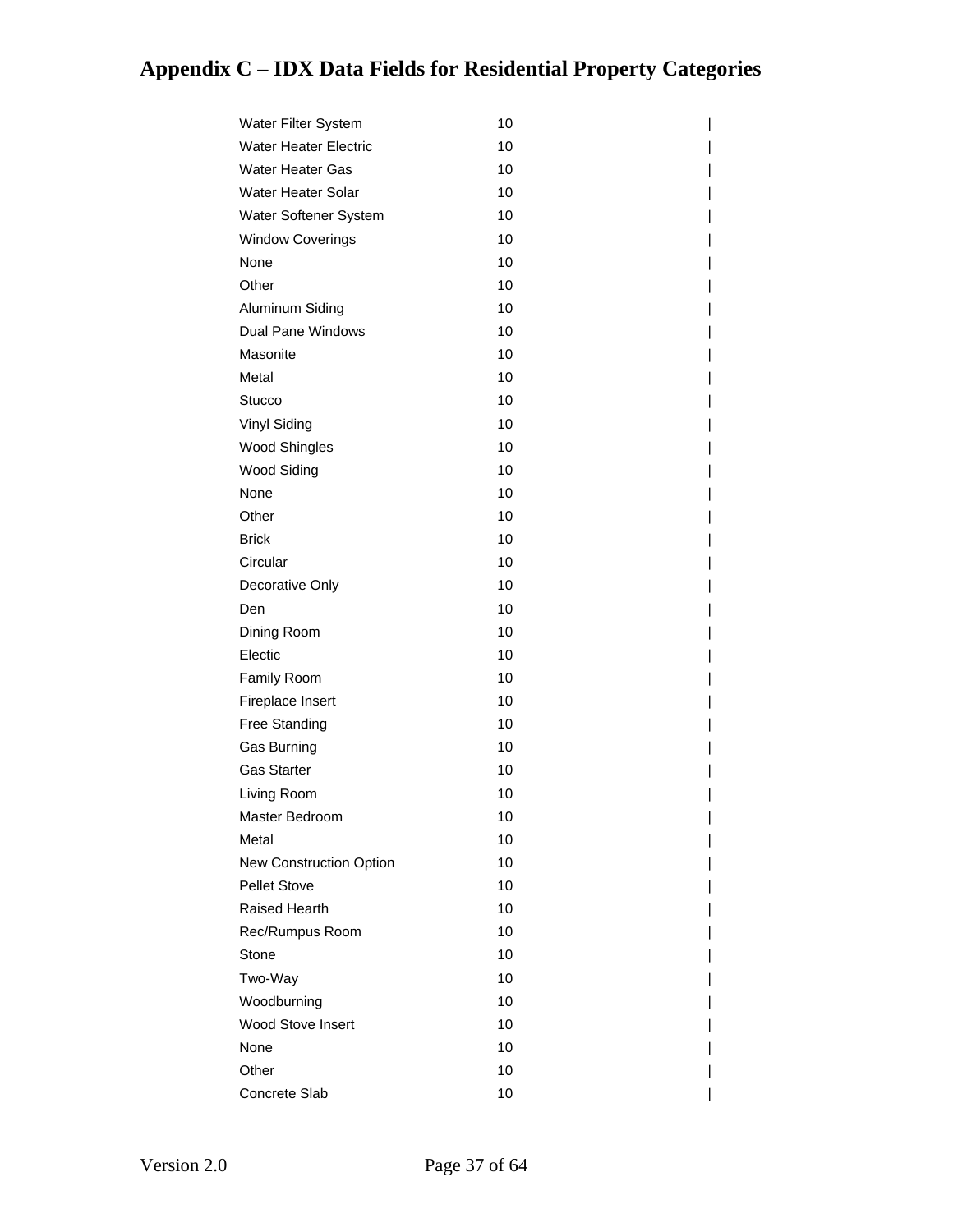| Hardwood Floors          | 10 |
|--------------------------|----|
| Hardwood Flrs Throughout | 10 |
| Laminate                 | 10 |
| Linoleum                 | 10 |
| Parquet                  | 10 |
| Stone (MarbleSlateetc.)  | 10 |
| Tile                     | 10 |
| Vinyl                    | 10 |
| Wall to Wall Carpeting   | 10 |
| Wood                     | 10 |
| None                     | 10 |
| Other                    | 10 |
| Crawl Space              | 10 |
| Slab                     | 10 |
| Other                    | 10 |
| <b>Attached Garage</b>   | 10 |
| Awning - Car             | 10 |
| Carport - 1              | 10 |
| Carport - 2 Or More      | 10 |
| <b>Converted Garage</b>  | 10 |
| <b>Covered Parking</b>   | 10 |
| Detached Garage          | 10 |
| Drive Through Parking    | 10 |
| Garage Parking           | 10 |
| <b>Guest Parking</b>     | 10 |
| Int Access From Garage   | 10 |
| No Parking on Site       | 10 |
| Off Street Parking       | 10 |
| <b>Parking Spaces</b>    | 10 |
| RV/Boat Parking          | 10 |
| Side Yard Access         | 10 |
| Spaces - Assigned        | 10 |
| Space Per Unit - 1       | 10 |
| Space Per Unit - 2       | 10 |
| <b>Tandem Parking</b>    | 10 |
| Workshop in Garage       | 10 |
| None                     | 10 |
| Other                    | 10 |
| Baseboard                | 10 |
| <b>Central Gravity</b>   | 10 |
| Electric                 | 10 |
| Floor Furnace            | 10 |
| Forced Air 1 Zone        | 10 |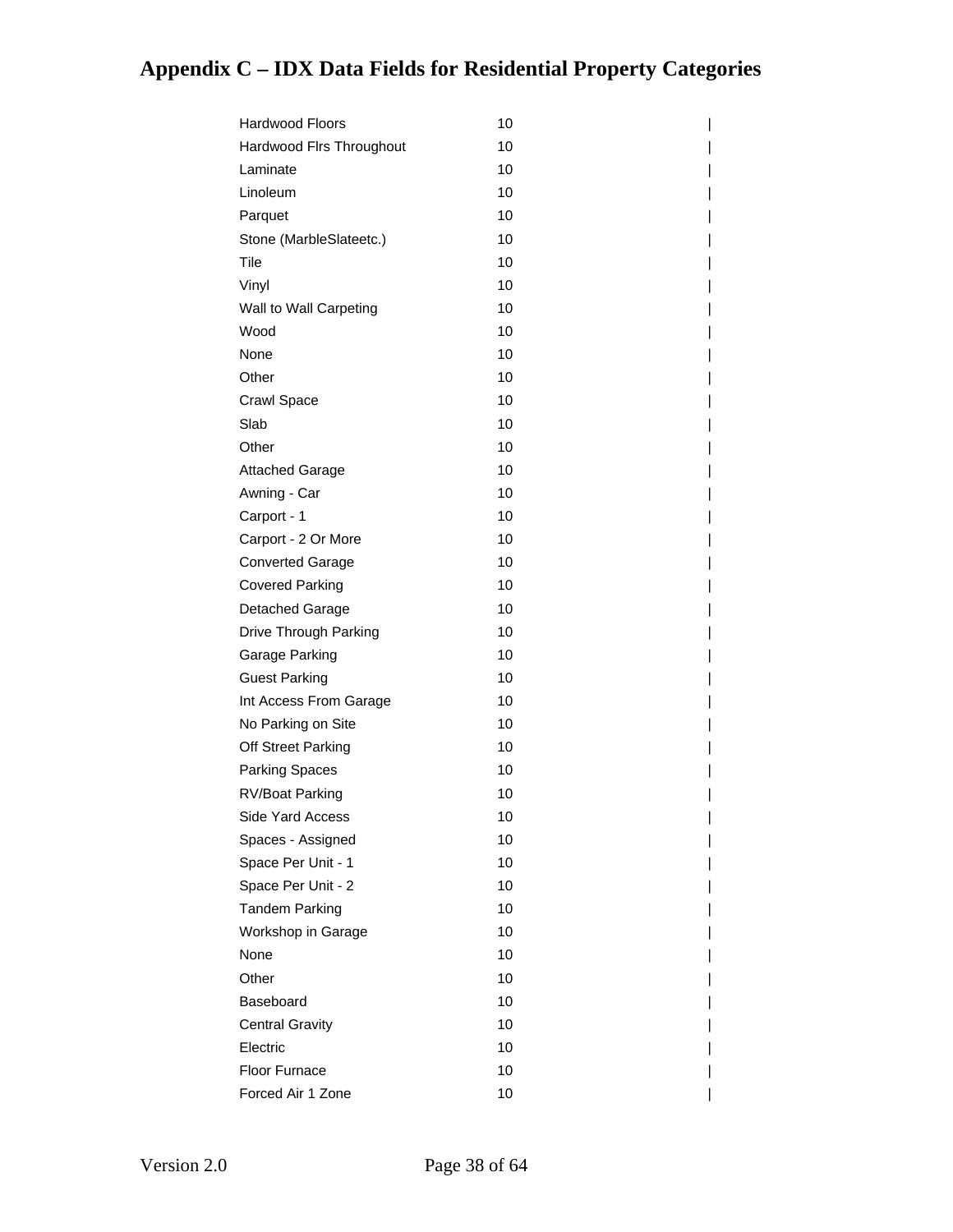| Forced Air 2 Zns or More      | 10 |  |
|-------------------------------|----|--|
| Gas                           | 10 |  |
| <b>Heat Pump</b>              | 10 |  |
| <b>Individual Rm Controls</b> | 10 |  |
| Perimeter                     | 10 |  |
| Radiant                       | 10 |  |
| Solar                         | 10 |  |
| Space Heater                  | 10 |  |
| Steam                         | 10 |  |
| <b>Wall Furnace</b>           | 10 |  |
| No Heat                       | 10 |  |
| <b>Other Heat</b>             | 10 |  |
| Asbestos                      | 10 |  |
| Drainage                      | 10 |  |
| Electrical                    | 10 |  |
| Engineering                   | 10 |  |
| Fire/Health/City              | 10 |  |
| Fireplace Inspection          | 10 |  |
| Furnace Inspection            | 10 |  |
| Home Inspection               | 10 |  |
| Pest Control                  | 10 |  |
| Pool Inspection               | 10 |  |
| Radon                         | 10 |  |
| Roof Inspection               | 10 |  |
| Septic System                 | 10 |  |
| <b>Sewer Lateral Test</b>     | 10 |  |
| Soils                         | 10 |  |
| Structural                    | 10 |  |
| Other                         | 10 |  |
| 220 Volt Outlet               | 10 |  |
| <b>Breakfast Bar</b>          | 10 |  |
| <b>Breakfast Nook</b>         | 10 |  |
| Counter - Laminate            | 10 |  |
| Counter - Solid Surface       | 10 |  |
| Counter - Stone               | 10 |  |
| Counter - Tile                | 10 |  |
| Dishwasher                    | 10 |  |
| Double Oven                   | 10 |  |
| Eat In Kitchen                | 10 |  |
| Electric Range/Cooktop        | 10 |  |
| Garbage Disposal              | 10 |  |
| Gas Range/Cooktop             | 10 |  |
| Grill/Oven Built-In           | 10 |  |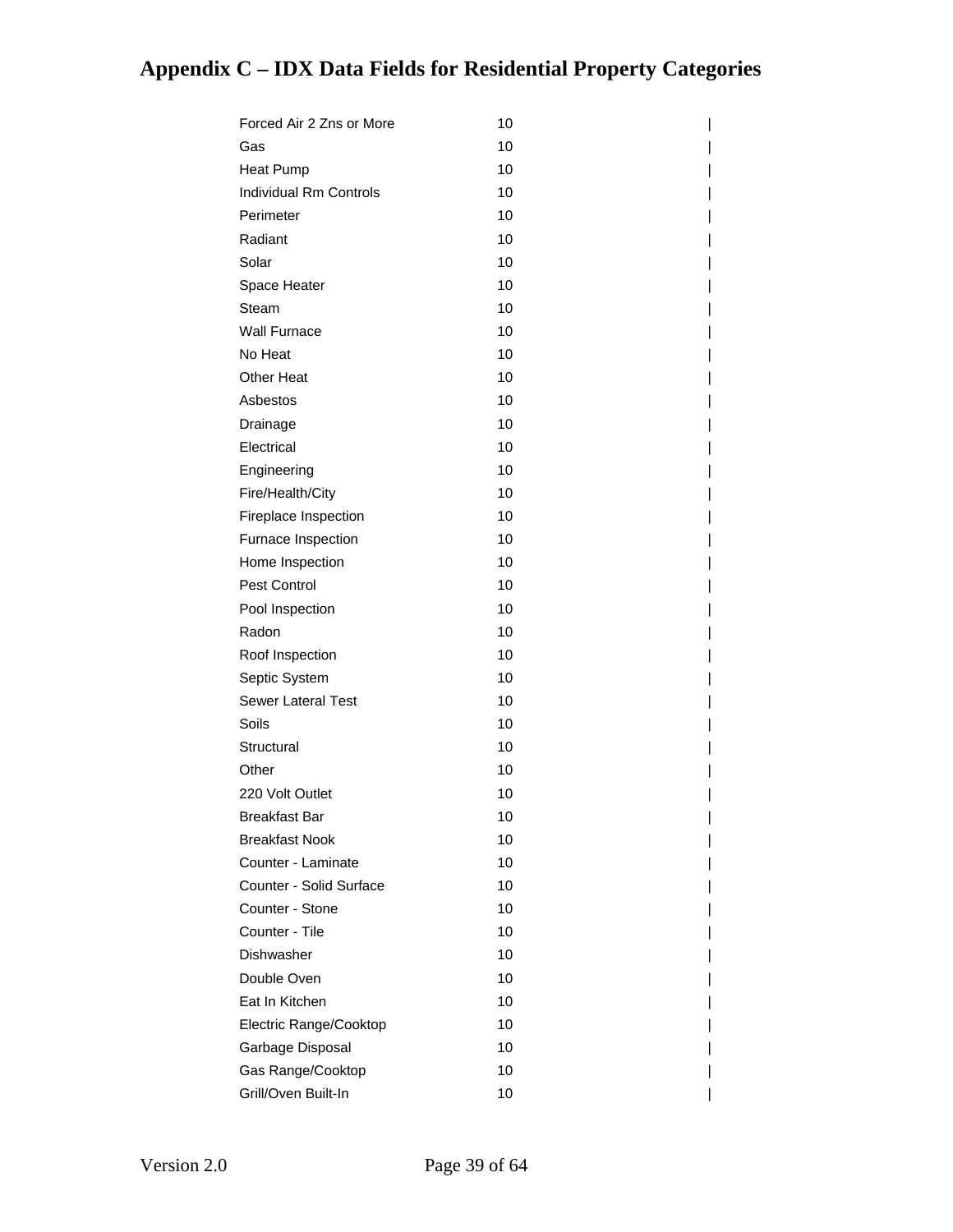| Ice Maker Hookup         | 10 |
|--------------------------|----|
| Island                   | 10 |
| Microwave                | 10 |
| Oven Built-in            | 10 |
| Pantry                   | 10 |
| Range/Oven Built-In      | 10 |
| Range/Oven Free Standing | 10 |
| Refrigerator             | 10 |
| Self-Cleaning Oven       | 10 |
| Skylight(s)              | 10 |
| <b>Trash Compactor</b>   | 10 |
| <b>Updated Kitchen</b>   | 10 |
| Wet Bar                  | 10 |
| Other                    | 10 |
| None                     | 10 |
| 220 Volt Outlet          | 10 |
| Dryer                    | 10 |
| Gas Dryer Hookup         | 10 |
| Hookups Only             | 10 |
| In Basement              | 10 |
| In Closet                | 10 |
| In Garage                | 10 |
| In Laundry Room          | 10 |
| In Park                  | 10 |
| No Hookups               | 10 |
| Washer                   | 10 |
| None                     | 10 |
| Other                    | 10 |
| 1 Bedroom                | 10 |
| 2 Bedrooms               | 10 |
| 3 Bedrooms               | 10 |
| 4+ Bedrooms              | 10 |
| 0.5 Bath                 | 10 |
| 1 Bath                   | 10 |
| 1.5 Baths                | 10 |
| 2 Baths                  | 10 |
| 2.5 Baths                | 10 |
| 3+ Baths                 | 10 |
| <b>Laundry Facility</b>  | 10 |
| Main Entry               | 10 |
| Master Bedrm Suite - 1   | 10 |
| Master Bedrm Suites - 2  | 10 |
| Master Bedrm Retreat     | 10 |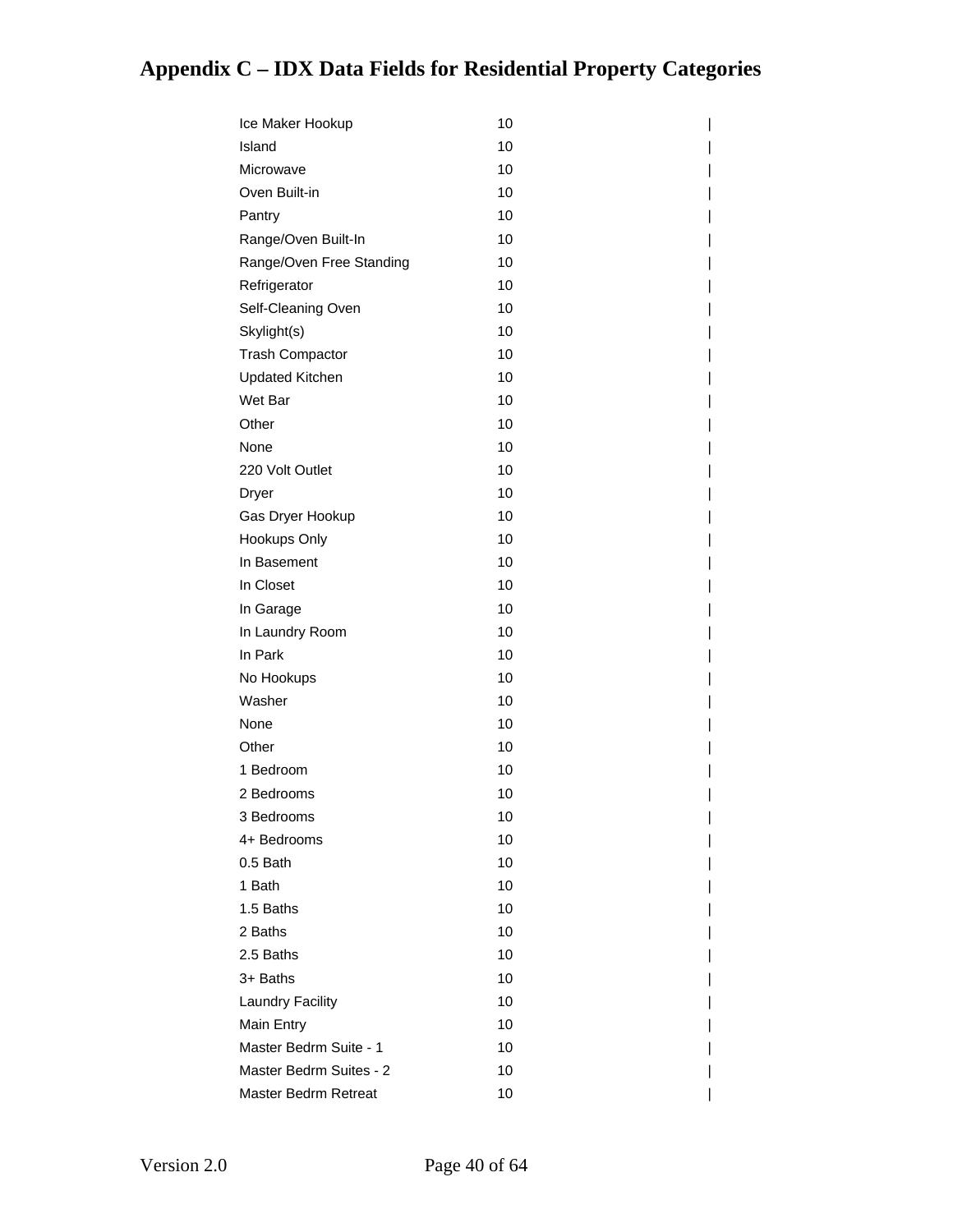| No Steps to Entry              | 10 |
|--------------------------------|----|
| None                           | 10 |
| Other                          | 10 |
| 2 Mobile Homes/1 Lot           | 10 |
| Adj To/On Golf Course          | 10 |
| <b>Agricultural Use</b>        | 10 |
| Bay Front / Beach              | 10 |
| <b>Boat Dock</b>               | 10 |
| Close To Clubhouse             | 10 |
| Corner                         | 10 |
| Court                          | 10 |
| <b>Creek Front</b>             | 10 |
| Cul-De-Sac                     | 10 |
| Down Slope                     | 10 |
| <b>Horses Possible</b>         | 10 |
| Irregular                      | 10 |
| Lagoon                         | 10 |
| Lakefront                      | 10 |
| Level                          | 10 |
| Pond                           | 10 |
| Premium Lot                    | 10 |
| Regular                        | 10 |
| Riverfront                     | 10 |
| Secluded                       | 10 |
| Up Slope                       | 10 |
| Vineyard                       | 10 |
| None                           | 10 |
| Other                          | 10 |
| Cable TV                       | 10 |
| Common Area Maint              | 10 |
| Electricity                    | 10 |
| Gas                            | 10 |
| Hazard Insurance               | 10 |
| Management Fee                 | 10 |
| Reserves                       | 10 |
| Security/Gate Fee              | 10 |
| <b>Trash Removal</b>           | 10 |
| <b>TV Antenna/Dish</b>         | 10 |
| Water/Sewer                    | 10 |
| None                           | 10 |
| Other                          | 10 |
| <b>Additional Deposit Reqd</b> | 10 |
| Allowed - Yes                  | 10 |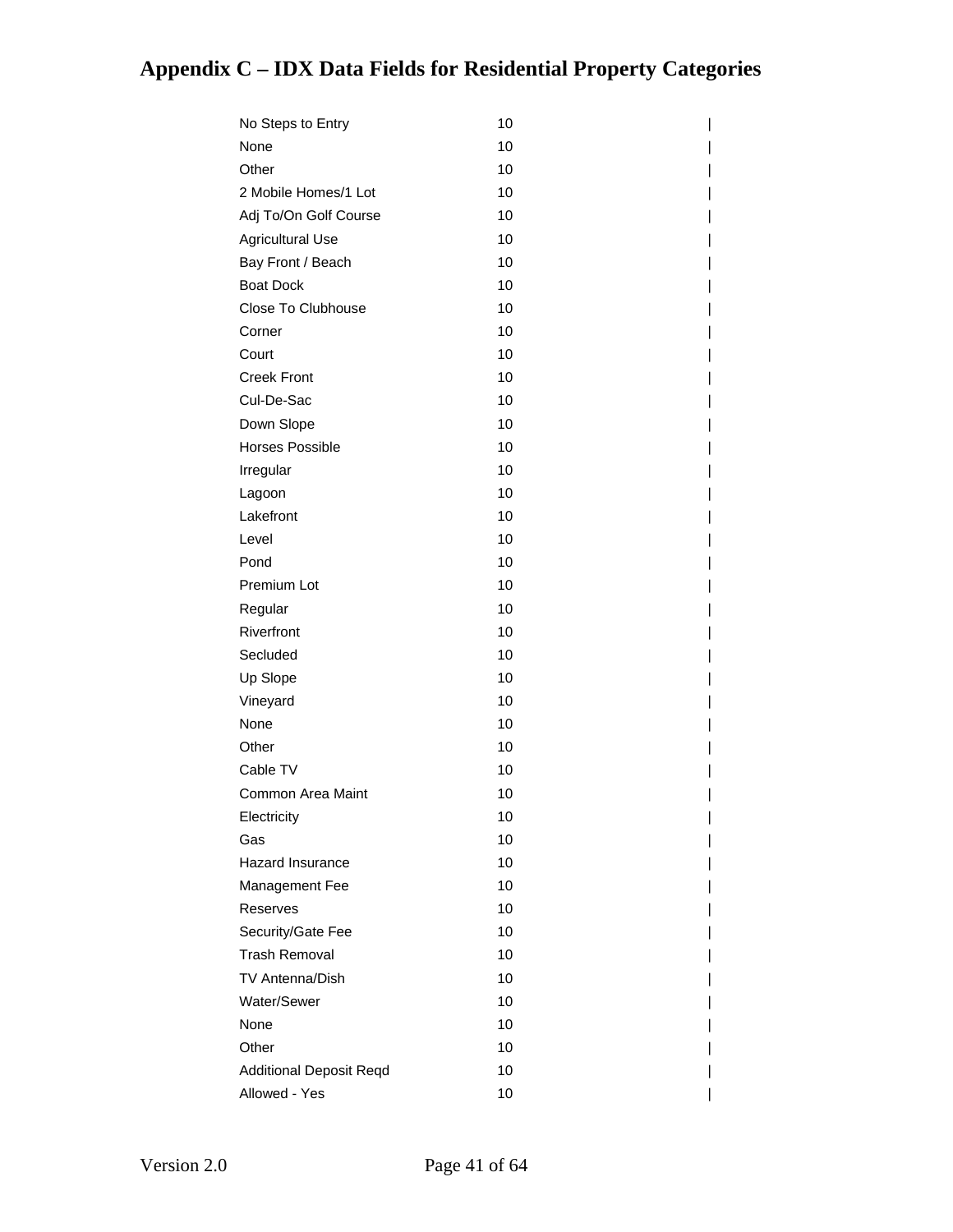| Call Agent                  | 10 |
|-----------------------------|----|
| <b>Cat Permitted</b>        | 10 |
| Dog Permitted               | 10 |
| <b>Number Restrictions</b>  | 10 |
| <b>Size Restrictions</b>    | 10 |
| Upon Approval               | 10 |
| No - Not Allowed            | 10 |
| Other                       | 10 |
| Above Ground                | 10 |
| <b>Black Bottom</b>         | 10 |
| Cabana                      | 10 |
| <b>Community Faclty</b>     | 10 |
| <b>Electric Heat</b>        | 10 |
| Fiberglass                  | 10 |
| <b>Gas Heat</b>             | 10 |
| Gunite                      | 10 |
| Hot Tub                     | 10 |
| In Ground                   | 10 |
| Lap Only                    | 10 |
| Liner                       | 10 |
| Membership (Optional)       | 10 |
| No Heat                     | 10 |
| Pool Cover                  | 10 |
| Pool Sweep                  | 10 |
| Possible Pool Site          | 10 |
| Solar Cover                 | 10 |
| Solar Heat                  | 10 |
| Spa                         | 10 |
| None                        | 10 |
| Other                       | 10 |
| COE                         | 10 |
| Immediate                   | 10 |
| Negotiable                  | 10 |
| Tenant's Rights             | 10 |
| None                        | 10 |
| Other                       | 10 |
| <b>Composition Shingles</b> | 10 |
| Foam                        | 10 |
| Insulated                   | 10 |
| Metal                       | 10 |
| <b>Rolled Composition</b>   | 10 |
| Slate                       | 10 |
| <b>Tar and Gravel</b>       | 10 |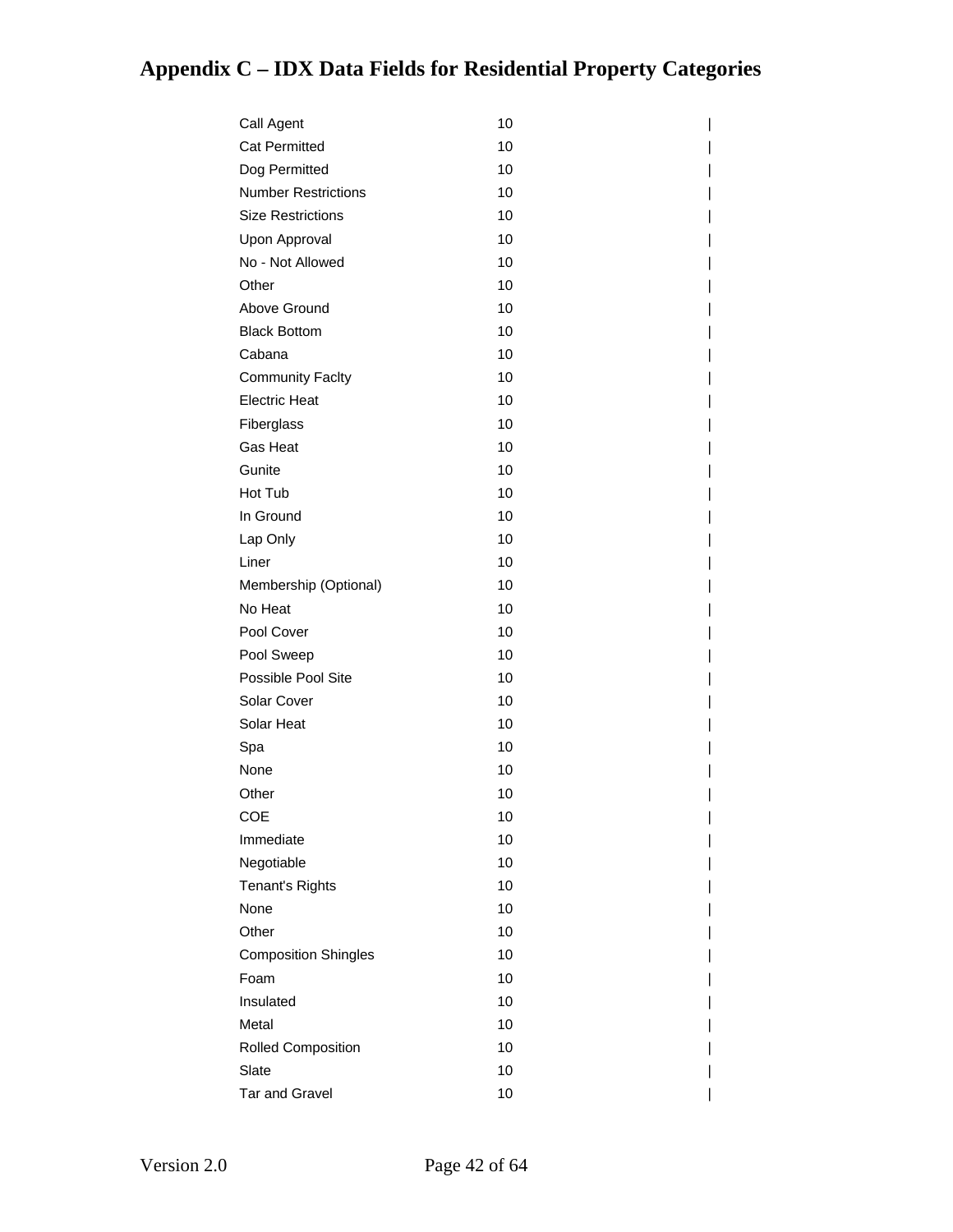| Tile                    | 10 |
|-------------------------|----|
| Unknown                 | 10 |
| Wood Shakes/Shingles    | 10 |
| None                    | 10 |
| Other                   | 10 |
| Bonus/Plus Room         | 10 |
| Den                     | 10 |
| Dining Area             | 10 |
| Dining Ell              | 10 |
| Expando Room            | 10 |
| Family Room             | 10 |
| Florida/Screen Room     | 10 |
| Formal Dining Room      | 10 |
| <b>Guest House</b>      | 10 |
| In-Law Quarters         | 10 |
| Kitchen/Family Combo    | 10 |
| Library                 | 10 |
| Media                   | 10 |
| Music Room              | 10 |
| Office                  | 10 |
| Rec/Rumpus Room         | 10 |
| Solarium                | 10 |
| Storage                 | 10 |
| Study                   | 10 |
| Sun Porch               | 10 |
| Unfinished Room         | 10 |
| Utility Room            | 10 |
| Workshop                | 10 |
| No Additional Rooms     | 10 |
| Other                   | 10 |
| Assumable               | 10 |
| C.H.F.A.                | 10 |
| Cash                    | 10 |
| Conventional            | 10 |
| 1031 Exchange           | 10 |
| <b>FHA</b>              | 10 |
| <b>Installment Sale</b> | 10 |
| Lease Option            | 10 |
| OMC 1st                 | 10 |
| OMC 2nd                 | 10 |
| Trade                   | 10 |
| VA                      | 10 |
| None                    | 10 |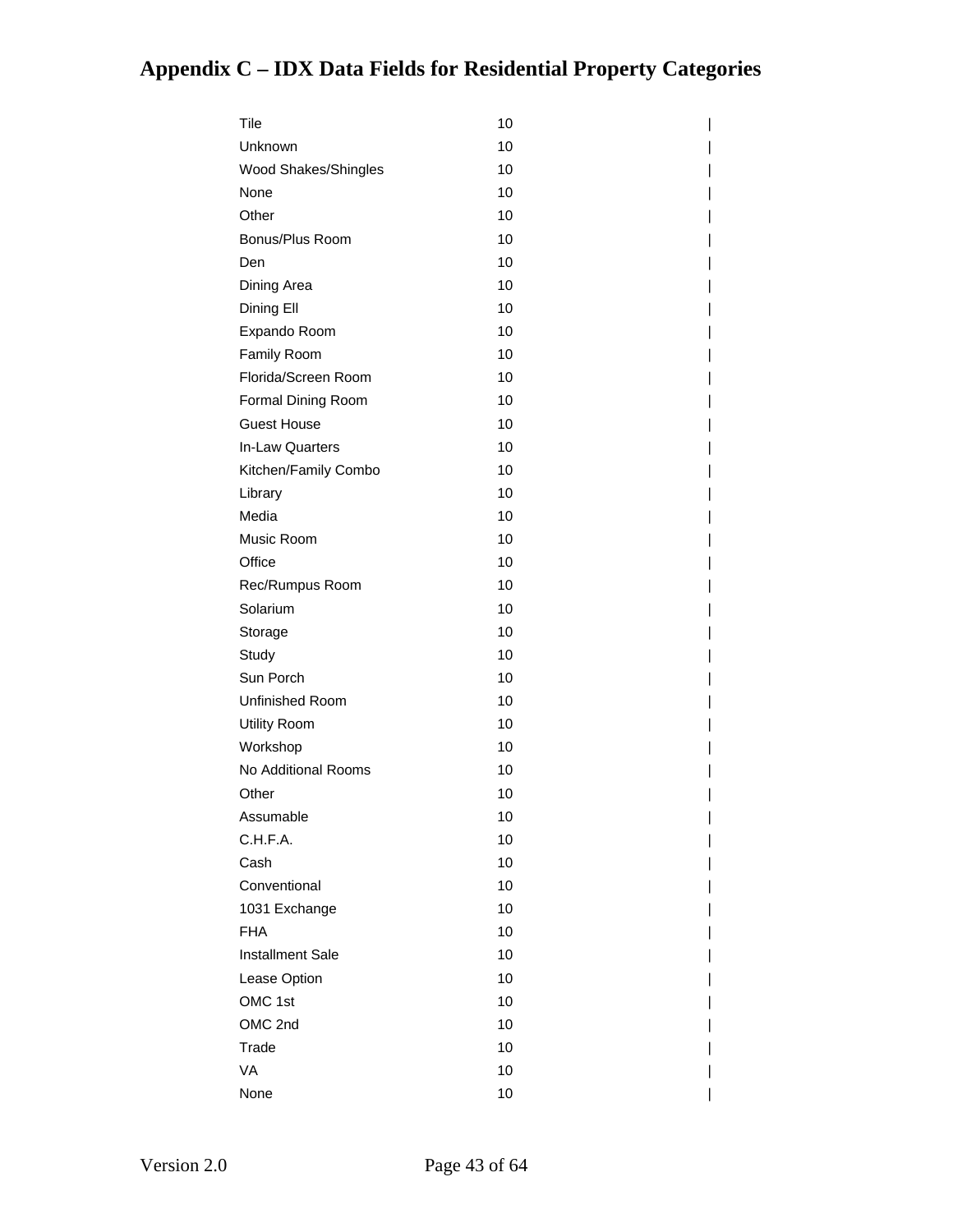| Other                  | 10 |
|------------------------|----|
| Bay                    | 10 |
| <b>Bay Bridge</b>      | 10 |
| Canyon                 | 10 |
| Carquinez              | 10 |
| <b>City Lights</b>     | 10 |
| Delta                  | 10 |
| Downtown               | 10 |
| Forest                 | 10 |
| Golden Gate Bridge     | 10 |
| <b>Golf Course</b>     | 10 |
| Greenbelt              | 10 |
| Hills                  | 10 |
| Lake                   | 10 |
| Las Trampas Foothills  | 10 |
| Marina                 | 10 |
| Mountains              | 10 |
| Mt Diablo              | 10 |
| Panoramic              | 10 |
| Park                   | 10 |
| Partial                | 10 |
| Pasture                | 10 |
| Ridge                  | 10 |
| San Francisco          | 10 |
| Valley                 | 10 |
| Water                  | 10 |
| Wooded                 | 10 |
| Other                  | 10 |
| Septic Tank            | 10 |
| Sewer System - Private | 10 |
| Sewer System - Public  | 10 |
| Spring(s)              | 10 |
| Storage Tank           | 10 |
| Sump Pump              | 10 |
| Water - Private        | 10 |
| Water - Public         | 10 |
| Well - Agricultural    | 10 |
| Well - Shared          | 10 |
| Well - Private         | 10 |
| None                   | 10 |
| Other                  | 10 |
| Back Yard              | 10 |
| Deck(s)                | 10 |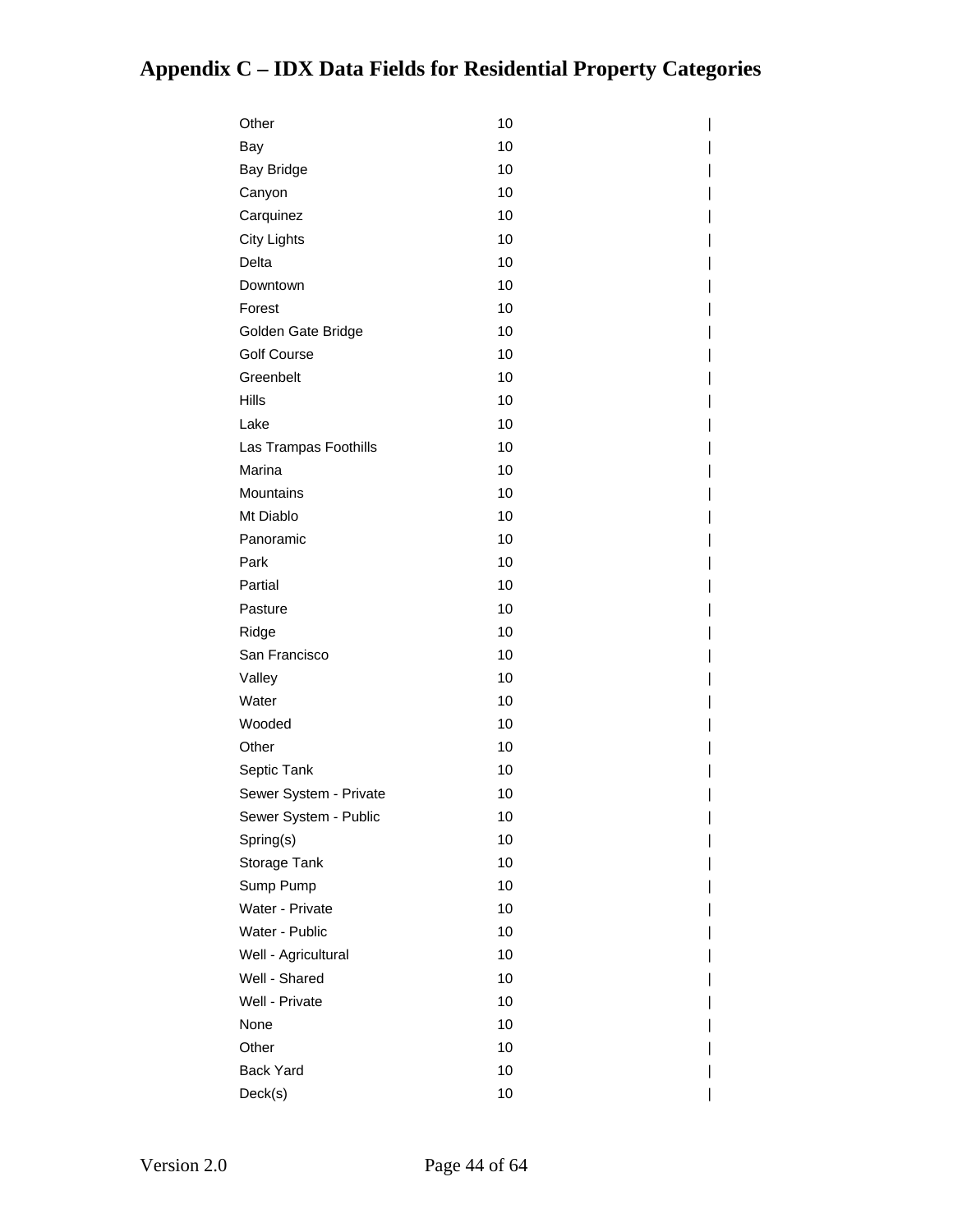| Dog Run                     | 10 |  |
|-----------------------------|----|--|
| Fenced                      | 10 |  |
| <b>Front Yard</b>           | 10 |  |
| Garden/Play                 | 10 |  |
| Patio                       | 10 |  |
| Patio Covered               | 10 |  |
| Patio Enclosed              | 10 |  |
| Side Yard                   | 10 |  |
| <b>Sprinklers Automatic</b> | 10 |  |
| <b>Sprinklers Back</b>      | 10 |  |
| <b>Sprinklers Front</b>     | 10 |  |
| <b>Sprinklers Side</b>      | 10 |  |
| Storage                     | 10 |  |
| <b>Terraced Back</b>        | 10 |  |
| <b>Terraced Down</b>        | 10 |  |
| <b>Terraced Up</b>          | 10 |  |
| <b>Tool Shed</b>            | 10 |  |
| No Yard                     | 10 |  |
| Other                       | 10 |  |

#### **Lots and Land**

| <b>Number</b>  | <b>Name</b>          | <b>Size</b> | <b>Value</b>          | <b>Delimiter</b> |
|----------------|----------------------|-------------|-----------------------|------------------|
| 1              | <b>MLS Number</b>    | 10          |                       |                  |
| 2              | Class                | 50          | (Description)         |                  |
| 3              | <b>Building Type</b> | 50          | (Description)         |                  |
| $\overline{4}$ | Area                 | 50          | (Abbreviation)        |                  |
| 5              | <b>List Price</b>    | 10          |                       |                  |
| 6              | House #              | 10          |                       |                  |
| $\overline{7}$ | <b>Street Dir</b>    | 10          |                       |                  |
| 8              | <b>Street Name</b>   | 30          |                       |                  |
| 9              | Unit                 | 25          |                       |                  |
| 10             | City                 | 25          | (Description)         |                  |
| 11             | <b>State</b>         | 3           |                       |                  |
| 12             | Zip                  | 5           |                       |                  |
| 13             | Status-100           | 30          | Active                |                  |
|                | Status-101           | 30          | <b>Back on Market</b> |                  |
|                | Status-102           | 30          | Contingent            |                  |
|                | Status-103           | 30          | New                   |                  |
|                | Status-106           | 30          | Price Change          |                  |
| 15             | County               | 10          | (Description)         |                  |
| 16             | <b>Thomas Bros</b>   | 5           | (Description)         |                  |
| 17             | Assessors Parcel No  | 16          |                       |                  |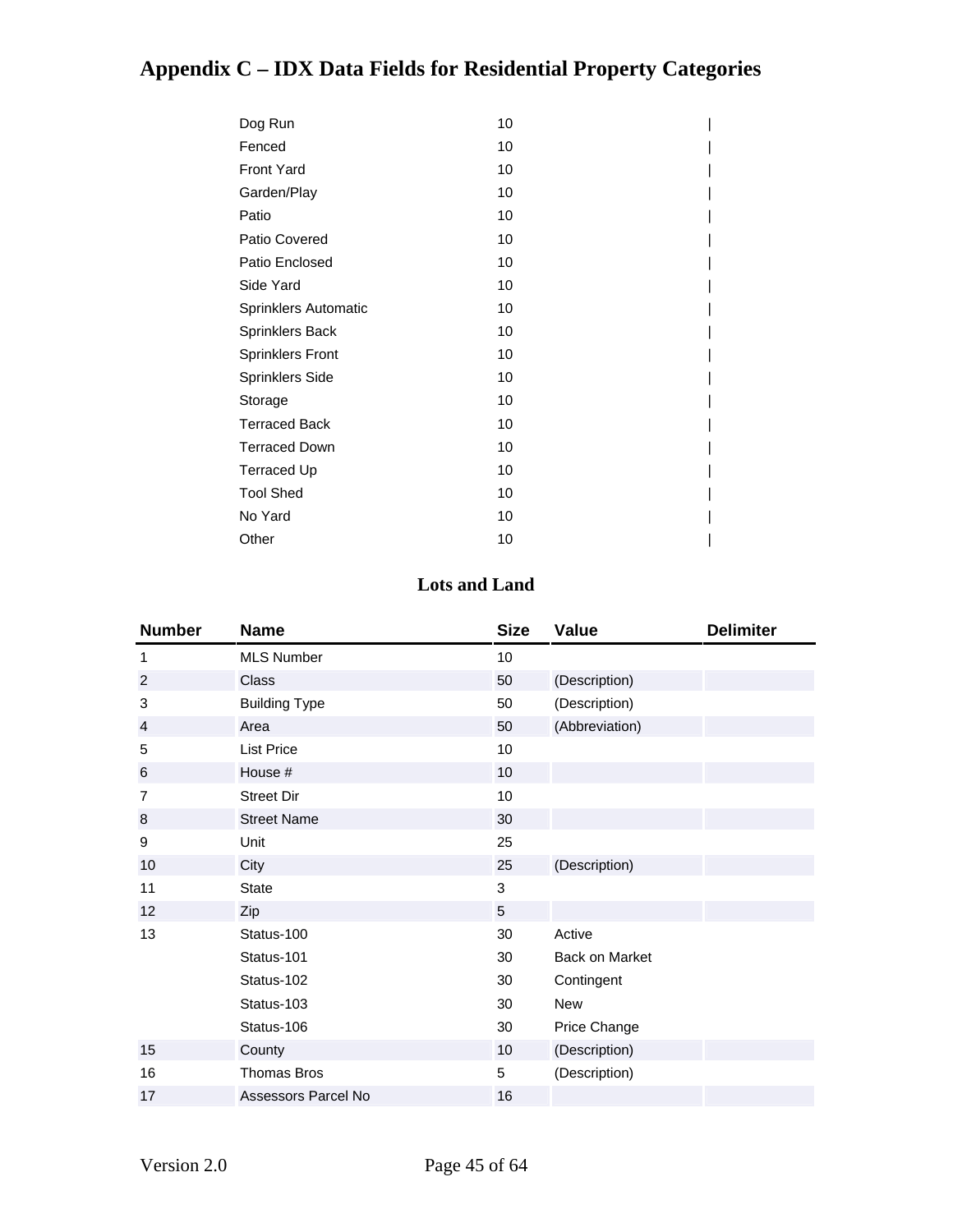| 18 | List Date                 | 10             |                |
|----|---------------------------|----------------|----------------|
| 24 | Zoning                    | $\overline{4}$ |                |
| 25 | <b>City Transfer Tax</b>  | 1              | (Description)  |
| 26 | Point of Sale Ordinance   | 1              | (Description)  |
| 27 | Assessments               | 1              | (Description)  |
| 28 | Paid By                   | $\mathbf{1}$   | (Description)  |
| 29 | <b>HOA</b>                | 1              | (Description)  |
| 30 | <b>Census Tract</b>       | 8              |                |
| 31 | Photo                     | 1              | (Description)  |
| 33 | <b>Listing Agent Name</b> | 50             | (Description)  |
| 34 | Listing Agent Phone       | 14             | (###) ###-#### |
| 36 | Listing Office Name       | 50             | (Description)  |
| 37 | Listing Office Phone      | 14             | (###) ###-#### |
| 39 | Co-List Agent Name        | 50             | (Description)  |
| 40 | <b>Listing Agent</b>      | 30             | (User Code)    |
| 41 | <b>Listing Office</b>     | 30             | (Office Code)  |
| 42 | Listing Office 2 Name     | 50             | (Description)  |
| 48 | Directions to Property    | 31             |                |
| 49 | Dist/Neighborhood/Subdiv  | 16             | (Description)  |
| 51 | <b>Cross Street</b>       | 16             |                |
| 53 | Developer Lot #           | 3              |                |
| 54 | Dimensions (Front)        | $\overline{7}$ |                |
| 55 | Dimensions (Rear)         | $\overline{7}$ |                |
| 56 | Dimensions (Side 1)       | $\overline{7}$ |                |
| 57 | Dimensions (Side 2)       | $\overline{7}$ |                |
| 58 | Dimensions (Other 1)      | $\overline{7}$ |                |
| 59 | Dimensions (Other 2)      | $\overline{7}$ |                |
| 60 | Lot Sq Ft Apx             | 10             |                |
| 61 | Lot Acres Apx             | 15             |                |
| 62 | <b>Building Pad</b>       | 1              | (Description)  |
| 63 | <b>Mineral Rights</b>     | 1              | (Description)  |
| 64 | <b>Corners Marked</b>     | 1              | (Description)  |
| 65 | Surveyed                  | 1              | (Description)  |
| 66 | <b>HOA Name</b>           | 22             | (Description)  |
| 67 | <b>HOA Phone</b>          | 10             |                |
| 68 | <b>HOA Fee</b>            | $\overline{4}$ |                |
| 70 | <b>HOA Fees Freq</b>      | 1              | (Description)  |
| 71 | Pending Litigations       | $\mathbf{1}$   | (Description)  |
| 72 | <b>School District</b>    | 10             | (Description)  |
| 73 | <b>Elementary School</b>  | 12             | (Description)  |
| 75 | Middle School             | 12             | (Description)  |
| 77 | High School               | 12             | (Description)  |
| 80 | List \$/SqFt              | 10             |                |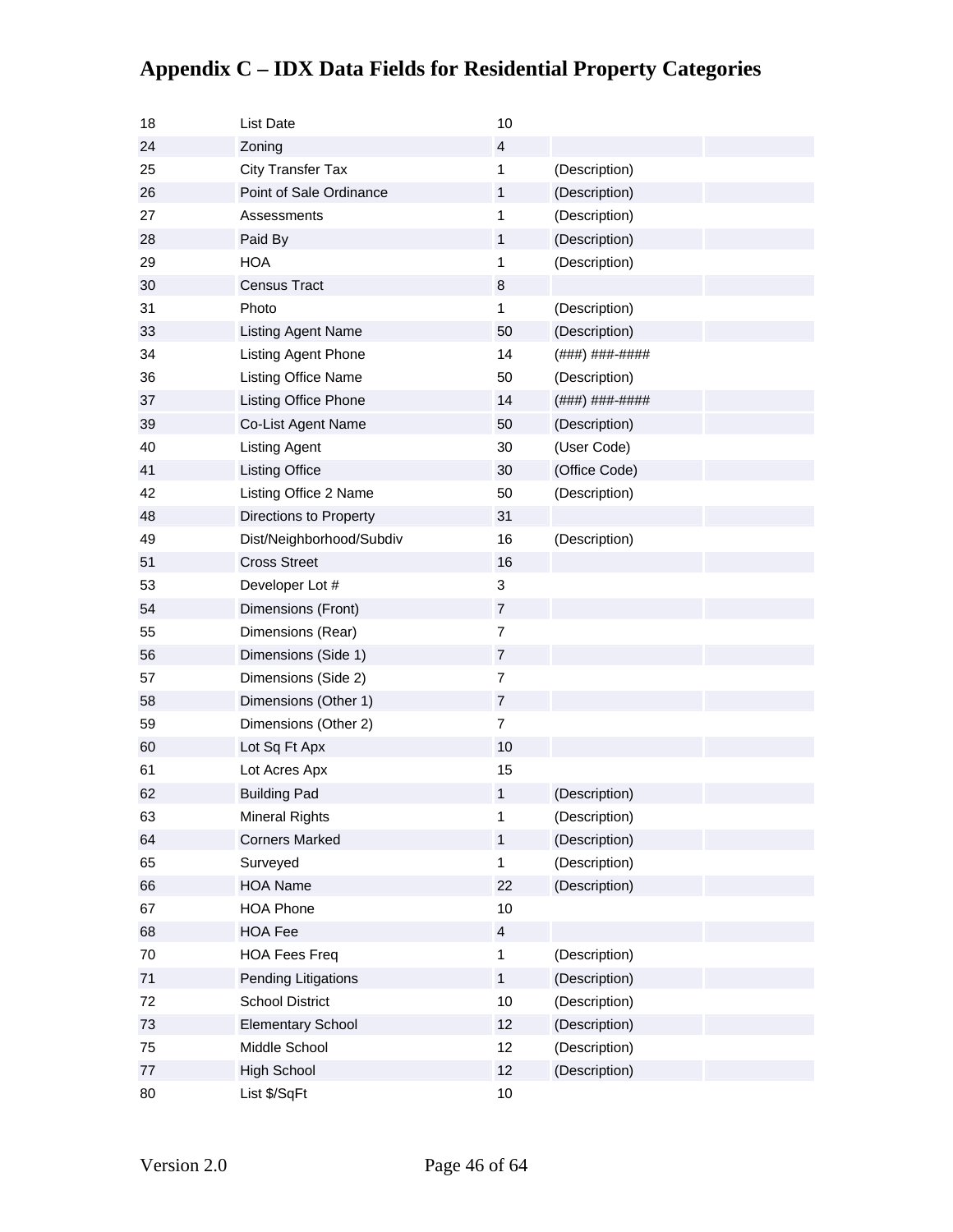| 81  | Previous Price                  | 10  |  |
|-----|---------------------------------|-----|--|
| 82  | <b>Original Price</b>           | 10  |  |
| 83  | Remarks                         | 512 |  |
| 105 | Club House                      | 10  |  |
|     | <b>Golf Course</b>              | 10  |  |
|     | Greenbelt                       | 10  |  |
|     | Gym/Exercise Facility           | 10  |  |
|     | Playground                      | 10  |  |
|     | Pool                            | 10  |  |
|     | Racquetball                     | 10  |  |
|     | Roof Deck                       | 10  |  |
|     | Sauna                           | 10  |  |
|     | <b>Security Gate</b>            | 10  |  |
|     | Spa                             | 10  |  |
|     | Tennis Court(s)                 | 10  |  |
|     | Other                           | 10  |  |
|     | Common Area Maint               | 10  |  |
|     | Management Fee                  | 10  |  |
|     | Reserves                        | 10  |  |
|     | Security/Gate Fee               | 10  |  |
|     | <b>Trash Removal</b>            | 10  |  |
|     | Water/Sewer                     | 10  |  |
|     | Other                           | 10  |  |
|     | Approved Bldg Plan              | 10  |  |
|     | DRE Apprvd - Call LA            | 10  |  |
|     | Final Map Approved              | 10  |  |
|     | Final Map Filed                 | 10  |  |
|     | Final Map Legal Work            | 10  |  |
|     | Finished Lot                    | 10  |  |
|     | Preliminary Map                 | 10  |  |
|     | Raw Land                        | 10  |  |
|     | Rough Grade                     | 10  |  |
|     | Site Improvements Bid           | 10  |  |
|     | Site Plan                       | 10  |  |
|     | None                            | 10  |  |
|     | Other - Call List Agent         | 10  |  |
|     | Agt Related To Principal        | 10  |  |
|     | Architectural Apprl Req         | 10  |  |
|     | <b>Building Restrictions</b>    | 10  |  |
|     | <b>Current Bus Lic</b>          | 10  |  |
|     | Easements                       | 10  |  |
|     | <b>Exclusions - See Remarks</b> | 10  |  |
|     | Fire Hazard Area                | 10  |  |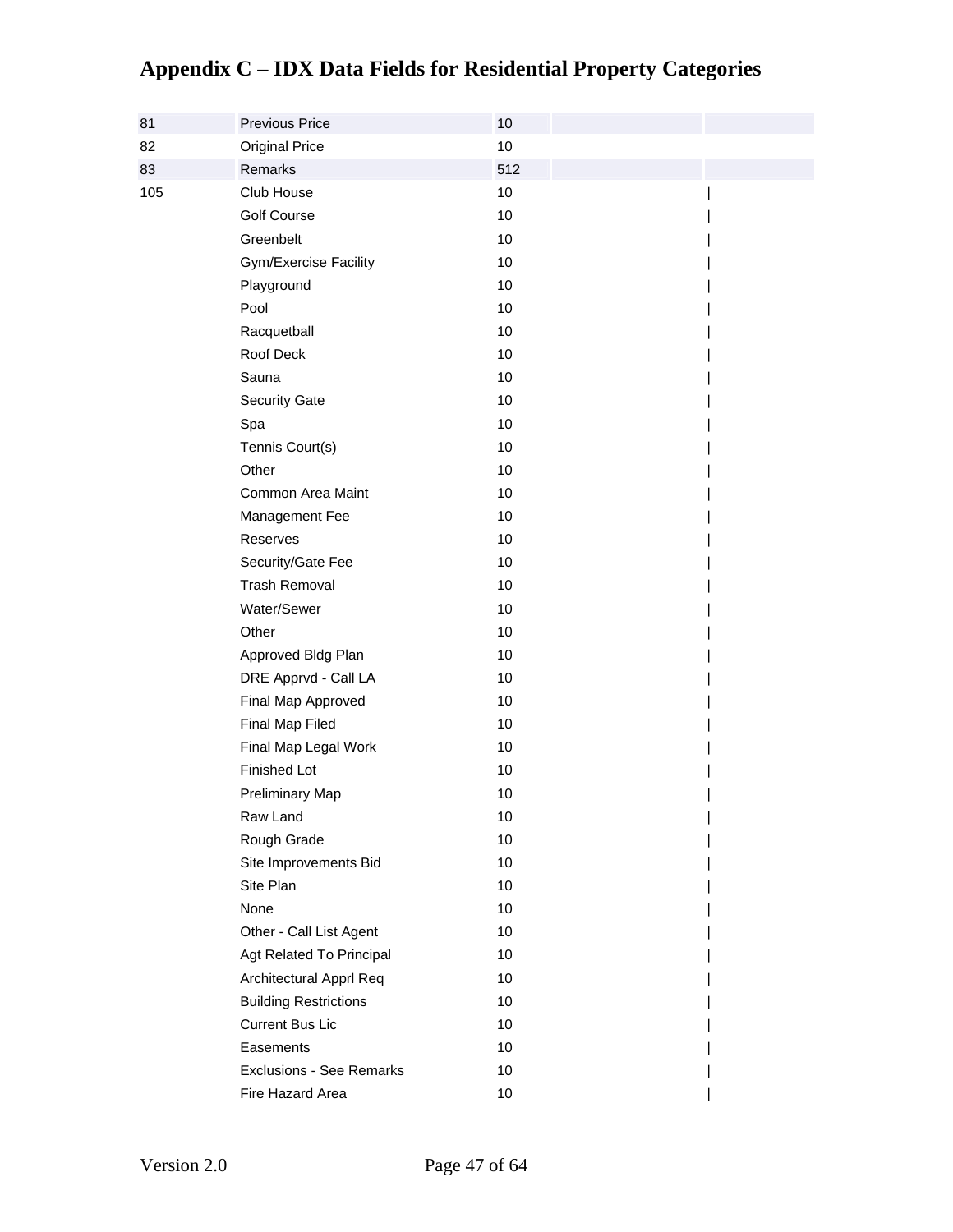| First Right of Refusal         | 10 |  |
|--------------------------------|----|--|
| <b>Geological Restrictions</b> | 10 |  |
| Hazardous Waste Area           | 10 |  |
| Home Warranty Plan             | 10 |  |
| Mello-Roos District            | 10 |  |
| Moratorium                     | 10 |  |
| Nat Hazard Disclosure          | 10 |  |
| Not Mapped                     | 10 |  |
| Owner is Lic Real Est Agt      | 10 |  |
| Probate/Court Approval         | 10 |  |
| Probate/Independent Adm        | 10 |  |
| <b>Rent Control</b>            | 10 |  |
| REO/Bank Owned                 | 10 |  |
| Right to Sell: Relo            | 10 |  |
| Seismic Hazards Zone           | 10 |  |
| Short Pay Trans w/o Comp       | 10 |  |
| Special Assmt/Bonds            | 10 |  |
| Special Flood Haz Area         | 10 |  |
| Special Hazards Zone           | 10 |  |
| Special Studies Zone           | 10 |  |
| None                           | 10 |  |
| Other - Call/See Agent         | 10 |  |
| Paid by Buyer                  | 10 |  |
| Paid by Seller                 | 10 |  |
| No Transfer Fee                | 10 |  |
| Other                          | 10 |  |
| <b>Budget</b>                  | 10 |  |
| <b>Bylaws</b>                  | 10 |  |
| CC&R'S                         | 10 |  |
| <b>Financial Statement</b>     | 10 |  |
| Reserve Study                  | 10 |  |
| <b>Rules and Regulations</b>   | 10 |  |
| Other HOA Docs                 | 10 |  |
| Drainage                       | 10 |  |
| Electrical                     | 10 |  |
| Engineering                    | 10 |  |
| Pest Control                   | 10 |  |
| Pool Inspection                | 10 |  |
| Septic System                  | 10 |  |
| <b>Sewer Lateral Test</b>      | 10 |  |
| Soils                          | 10 |  |
| Other                          | 10 |  |
| Adj To/On Golf Course          | 10 |  |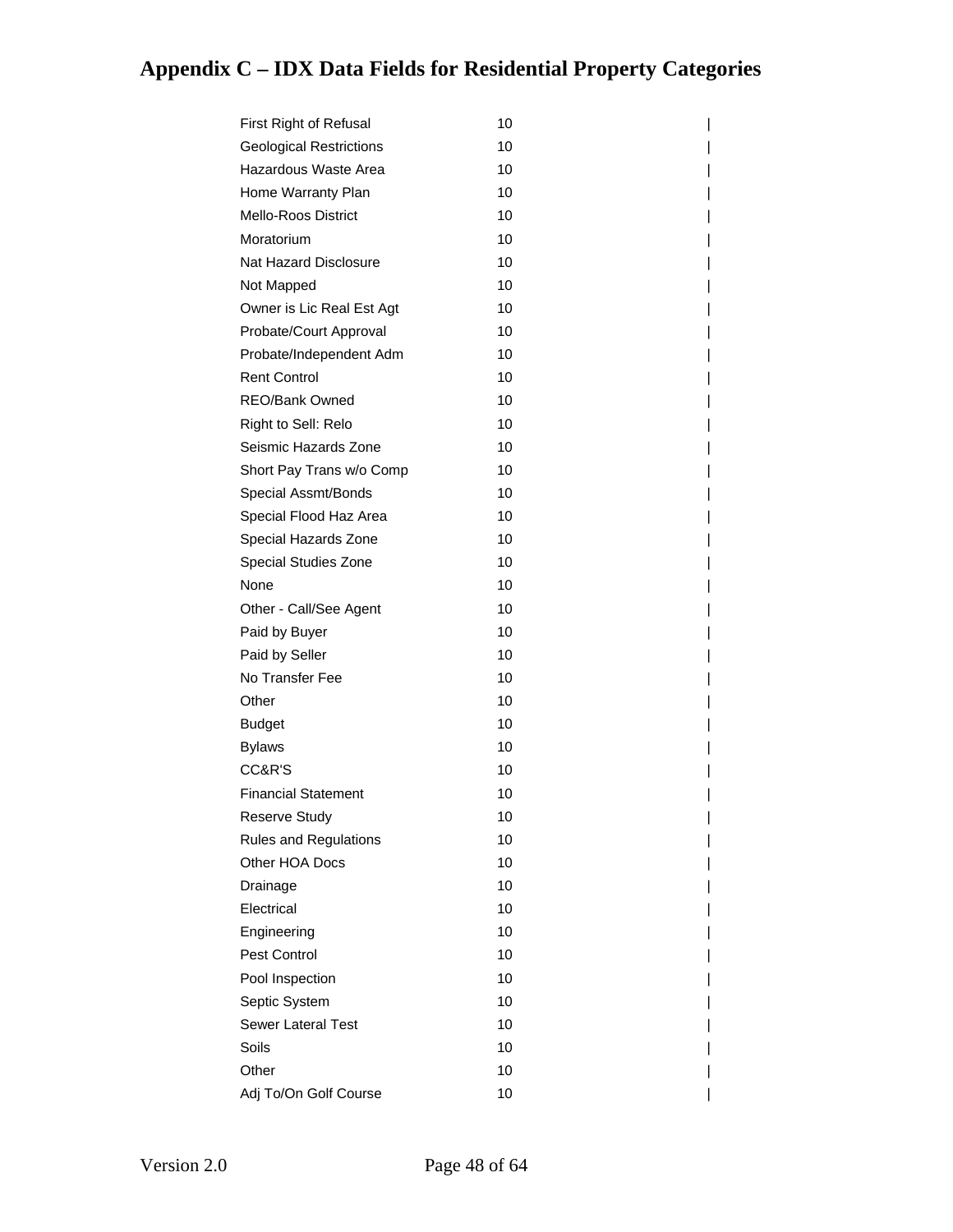| Agriculture Use         | 10 |
|-------------------------|----|
| Bay Front / Beach       | 10 |
| <b>Boat Dock</b>        | 10 |
| Close To Clubhouse      | 10 |
| Corner                  | 10 |
| Court                   | 10 |
| <b>Creek Front</b>      | 10 |
| Cul-De-Sac              | 10 |
| Down Slope              | 10 |
| Fenced                  | 10 |
| <b>Horses Possible</b>  | 10 |
| Irregular               | 10 |
| Lagoon                  | 10 |
| Lakefront               | 10 |
| Level                   | 10 |
| Mostly Level            | 10 |
| Pond                    | 10 |
| Premium Lot             | 10 |
| Regular                 | 10 |
| Riverfront              | 10 |
| Rolling                 | 10 |
| Secluded                | 10 |
| Side Slope              | 10 |
| Steep                   | 10 |
| Up Slope                | 10 |
| Vineyard                | 10 |
| None                    | 10 |
| Other                   | 10 |
| <b>COE</b>              | 10 |
| Immediate               | 10 |
| Negotiable              | 10 |
| <b>Tenant's Rights</b>  | 10 |
| None                    | 10 |
| Other                   | 10 |
| Appraisal               | 10 |
| <b>Building Permit</b>  | 10 |
| CC&R's                  | 10 |
| <b>Contour Map</b>      | 10 |
| Drainage                | 10 |
| Engineer's Report       | 10 |
| Enviro Impact Report    | 10 |
| <b>Percolation Test</b> | 10 |
| Plat Map                | 10 |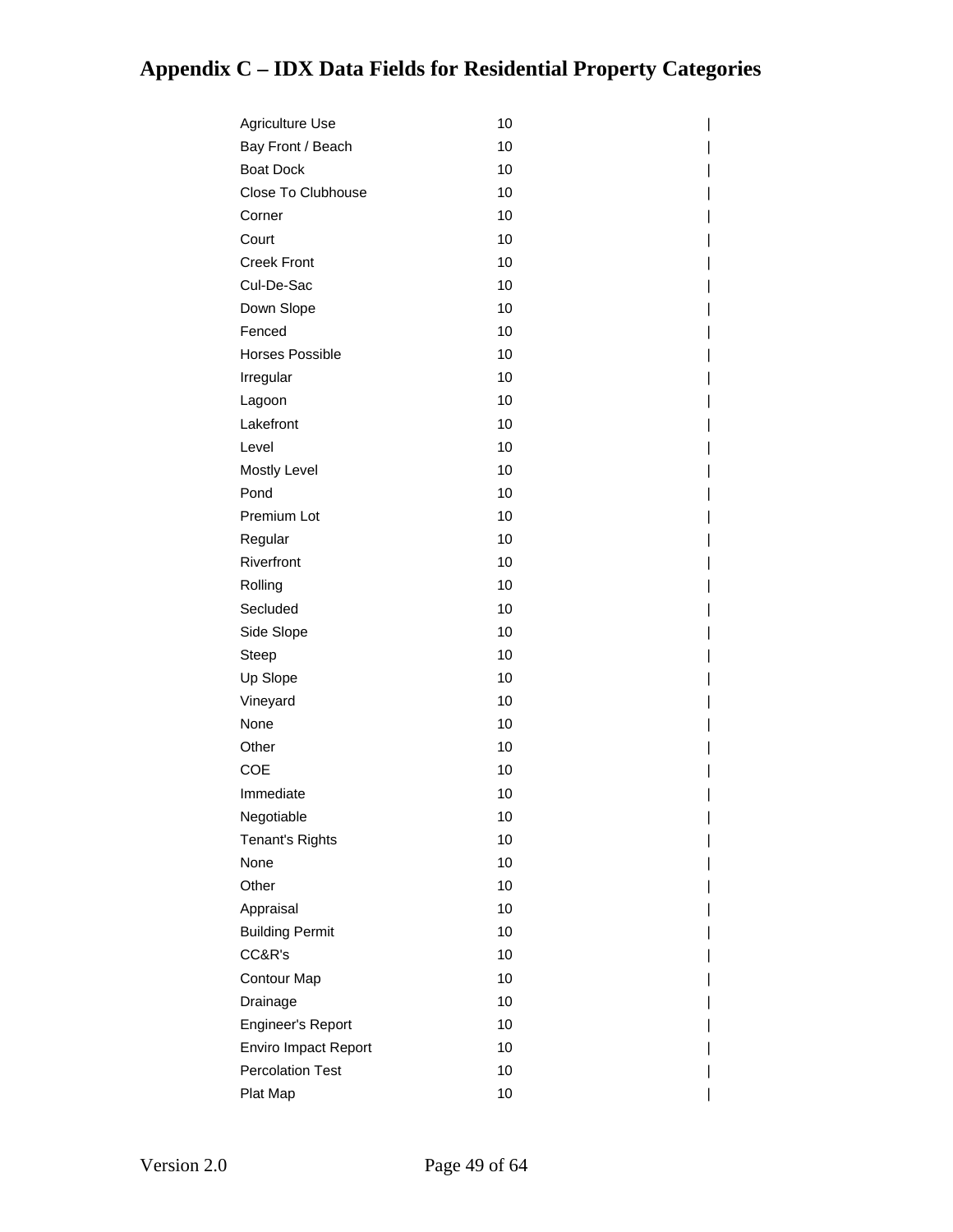| Seismic                   | 10 |
|---------------------------|----|
| Sewer Lateral Test/Rpt    | 10 |
| Soil Test/Report          | 10 |
| <b>Subdivision Report</b> | 10 |
| Survey                    | 10 |
| Use Permit                | 10 |
| Water Agreement           | 10 |
| Well Log                  | 10 |
| Other                     | 10 |
| <b>City Street</b>        | 10 |
| <b>County Maintained</b>  | 10 |
| Curbs                     | 10 |
| Gravel                    | 10 |
| Gutters                   | 10 |
| Paved                     | 10 |
| Private                   | 10 |
| <b>Sidewalks</b>          | 10 |
| <b>Storm Drains</b>       | 10 |
| Unpaved                   | 10 |
| Other                     | 10 |
| Assumable                 | 10 |
| Builder's Lender - FHA    | 10 |
| Builder's Lender - VA     | 10 |
| Builder's Lender-In-House | 10 |
| C.H.F.A.                  | 10 |
| Cash                      | 10 |
| <b>Contract of Sale</b>   | 10 |
| Conventional              | 10 |
| 1031 Exchange             | 10 |
| <b>FHA</b>                | 10 |
| Installment Sale          | 10 |
| Lease Option              | 10 |
| OMC 1st                   | 10 |
| OMC 2nd                   | 10 |
| Releases                  | 10 |
| Subject to Subordination  | 10 |
| Trade                     | 10 |
| VA                        | 10 |
| None                      | 10 |
| Other                     | 10 |
| Agricultural              | 10 |
| Commercial                | 10 |
| Horses Allowed            | 10 |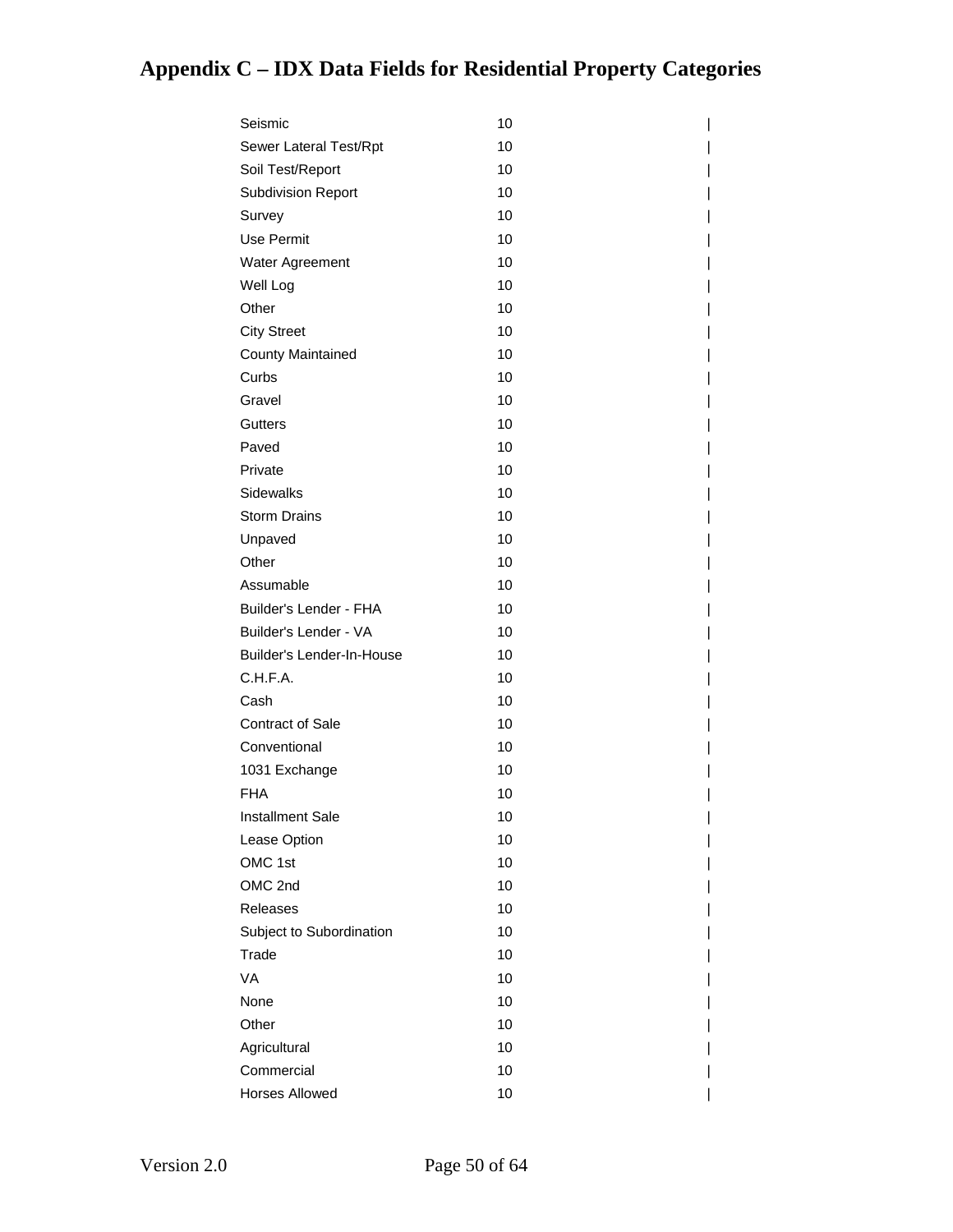| <b>Horses Possible</b>      | 10 |
|-----------------------------|----|
| Industrial                  | 10 |
| Light Industrial            | 10 |
| Manufacturing               | 10 |
| Mixed                       | 10 |
| Multi-Family                | 10 |
| Office                      | 10 |
| Planned Unit Development    | 10 |
| Recreation                  | 10 |
| Research & Development      | 10 |
| Residential                 | 10 |
| Single Family               | 10 |
| <b>Trailer/Mobile Homes</b> | 10 |
| None                        | 10 |
| Other                       | 10 |
| Cable TV                    | 10 |
| Electricity                 | 10 |
| Gas                         | 10 |
| Sewer                       | 10 |
| Telephone                   | 10 |
| Utilities Underground       | 10 |
| Water                       | 10 |
| Other                       | 10 |
| Cable TV                    | 10 |
| Electricity                 | 10 |
| Gas                         | 10 |
| No Sewer                    | 10 |
| No Water                    | 10 |
| Propane                     | 10 |
| Sewer                       | 10 |
| Telephone                   | 10 |
| Utilities Underground       | 10 |
| Water                       | 10 |
| None                        | 10 |
| Other                       | 10 |
| Bay                         | 10 |
| <b>Bay Bridge</b>           | 10 |
| Canyon                      | 10 |
| Carquinez                   | 10 |
| <b>City Lights</b>          | 10 |
| Delta                       | 10 |
| Downtown                    | 10 |
| Forest                      | 10 |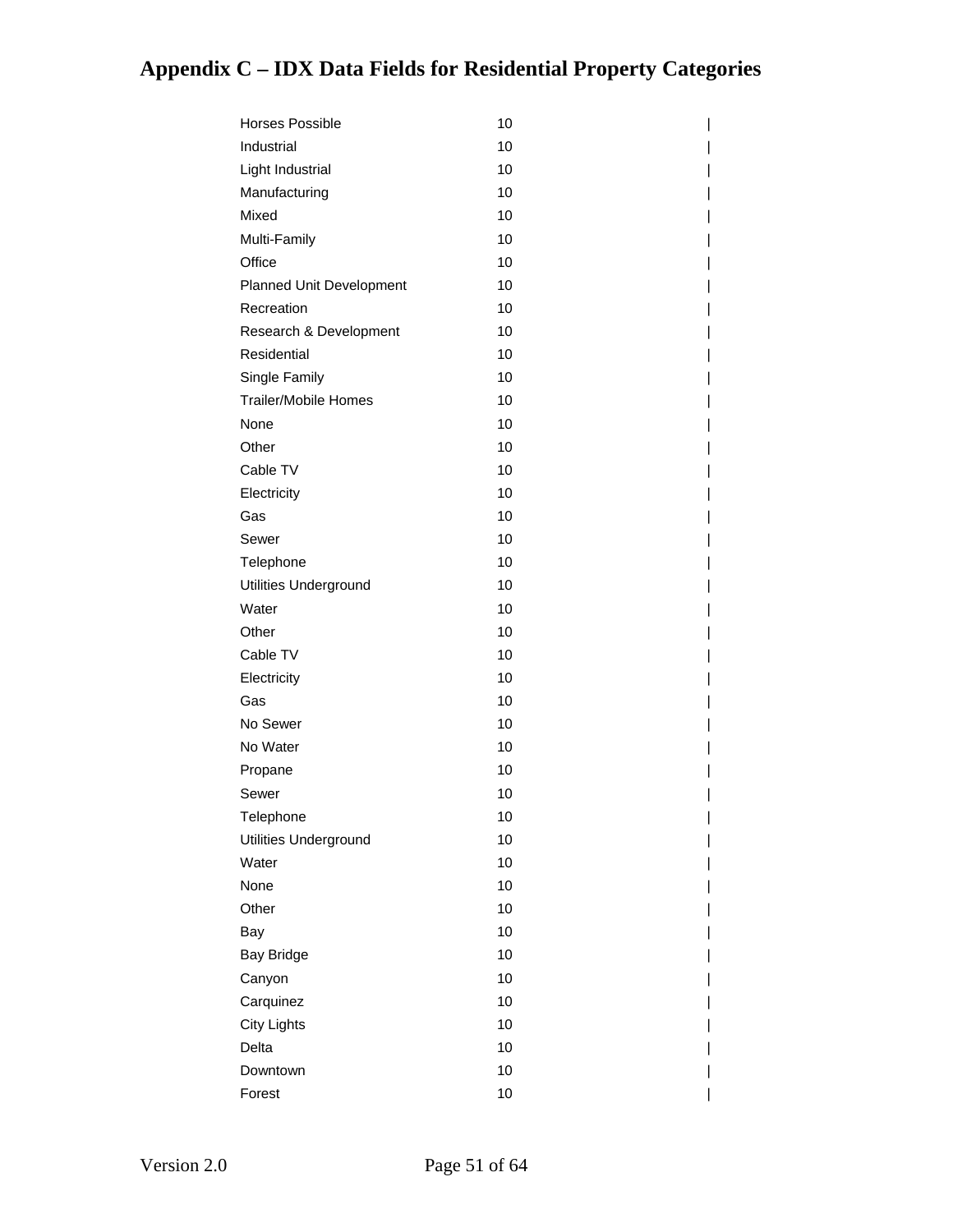| Golden Gate Bridge     | 10 |
|------------------------|----|
| <b>Golf Course</b>     | 10 |
| Greenbelt              | 10 |
| <b>Hills</b>           | 10 |
| Lake                   | 10 |
| Las Trampas Foothills  | 10 |
| Marina                 | 10 |
| Mountains              | 10 |
| Mt Diablo              | 10 |
| Panoramic              | 10 |
| Park                   | 10 |
| Partial                | 10 |
| Pasture                | 10 |
| Ridge                  | 10 |
| San Francisco          | 10 |
| Valley                 | 10 |
| Water                  | 10 |
| Wooded                 | 10 |
| Other                  | 10 |
| Septic Tank            | 10 |
| Sewer System - Private | 10 |
| Sewer System - Public  | 10 |
| Spring(s)              | 10 |
| Storage Tank           | 10 |
| Sump Pump              | 10 |
| Water - Private        | 10 |
| Water - Public         | 10 |
| Well - Agricultural    | 10 |
| Well - Shared          | 10 |
| Well - Private         | 10 |
| No Sewer               | 10 |
| No Water               | 10 |
| None                   | 10 |
| Other                  | 10 |

#### **Residential Income**

| <b>Number</b>  | <b>Name</b>       | <b>Size</b> | Value          | <b>Delimiter</b> |
|----------------|-------------------|-------------|----------------|------------------|
|                | <b>MLS Number</b> | 10          |                |                  |
| 2              | <b>Class</b>      | 50          | (Description)  |                  |
| 3              | Building Type     | 50          | (Description)  |                  |
| $\overline{4}$ | Area              | 50          | (Abbreviation) |                  |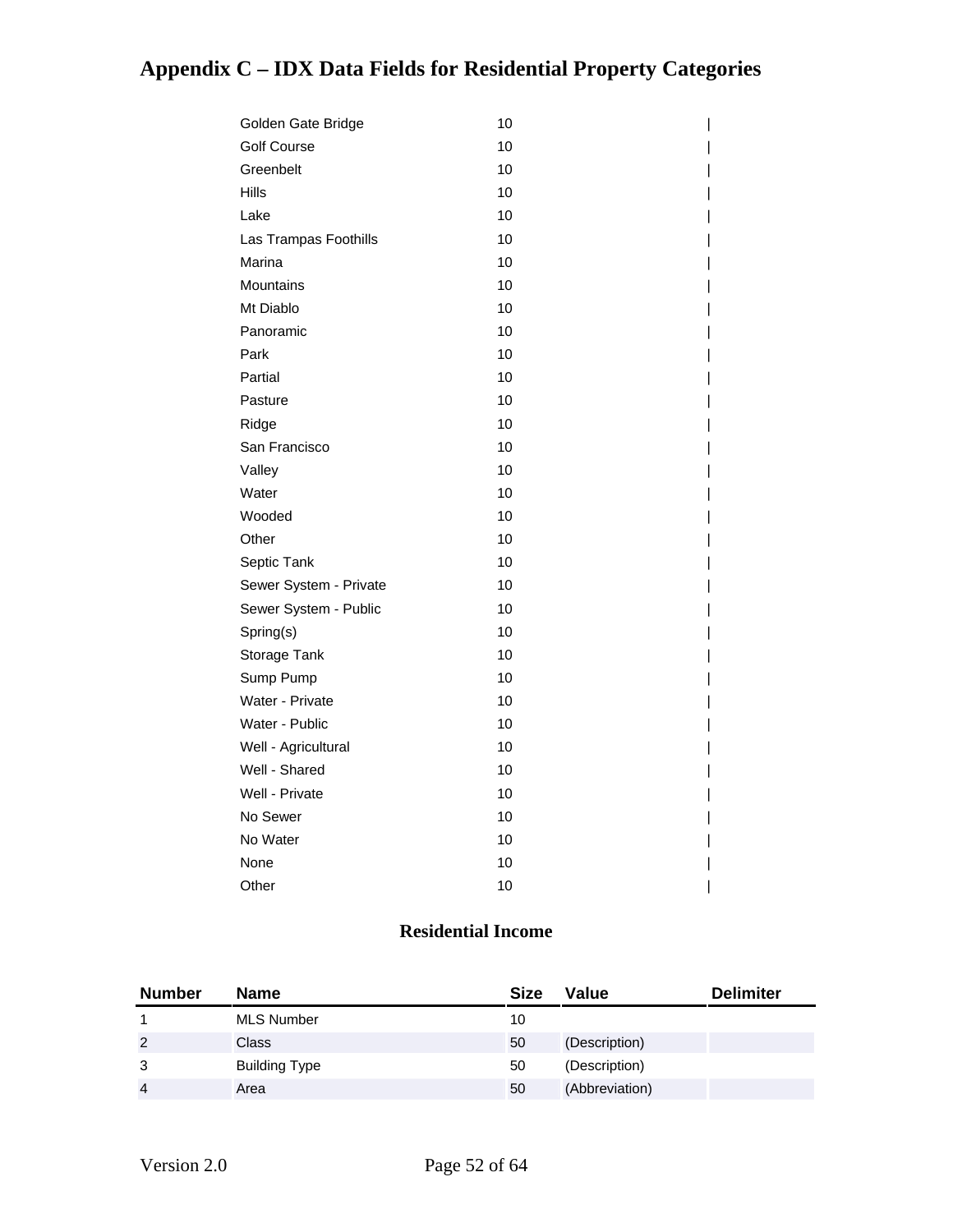| 5  | <b>List Price</b>         | 10           |                       |
|----|---------------------------|--------------|-----------------------|
| 6  | House #                   | 10           |                       |
| 7  | <b>Street Dir</b>         | 10           |                       |
| 8  | <b>Street Name</b>        | 30           |                       |
| 9  | City                      | 25           | (Description)         |
| 10 | <b>State</b>              | 3            |                       |
| 11 | Zip                       | 5            |                       |
| 13 | Status-100                | 30           | Active                |
|    | Status-101                | 30           | <b>Back on Market</b> |
|    | Status-102                | 30           | Contingent            |
|    | Status-103                | 30           | <b>New</b>            |
|    | Status-106                | 30           | Price Change          |
| 14 | Park Spc Tot              | 10           |                       |
| 15 | County                    | 10           | (Description)         |
| 16 | <b>Thomas Bros</b>        | 5            | (Description)         |
| 17 | Assessors Parcel No       | 16           |                       |
| 18 | <b>List Date</b>          | 10           |                       |
| 20 | <b>Units Total</b>        | 5            |                       |
| 23 | <b>Census Tract</b>       | 8            |                       |
| 24 | Photo                     | $\mathbf{1}$ | (Description)         |
| 27 | Zoning                    | 4            |                       |
| 28 | <b>Year Built</b>         | 10           |                       |
| 29 | Age                       | 10           |                       |
| 30 | <b>City Transfer Tax</b>  | $\mathbf{1}$ | (Description)         |
| 31 | Point of Sale Ordinance   | 1            | (Description)         |
| 33 | <b>Listing Agent Name</b> | 50           | (Description)         |
| 34 | Listing Agent Phone       | 14           | (###) ###-####        |
| 36 | Listing Office Name       | 50           | (Description)         |
| 37 | Listing Office Phone      | 14           | (###) ###-####        |
| 39 | Co-List Agent Name        | 50           | (Description)         |
| 42 | Listing Office 2 Name     | 50           | (Description)         |
| 43 | <b>Listing Agent</b>      | 30           | (User Code)           |
| 44 | <b>Listing Office</b>     | 30           | (Office Code)         |
| 48 | Directions to Property    | 50           |                       |
| 49 | Dist/Neighborhood/Subdiv  | 16           | (Description)         |
| 51 | <b>Cross Street</b>       | 16           |                       |
| 52 | Lot Sq Ft Apx             | 10           |                       |
| 53 | Lot Acres Apx             | 15           |                       |
| 54 | Sq Ft Total Bldg          | $10$         |                       |
| 55 | Source                    | $\mathbf{1}$ | (Description)         |
| 56 | Showing Access Info       | 31           |                       |
| 63 | Managers Unit             | $10$         |                       |
| 64 | Unit 1                    | $10$         |                       |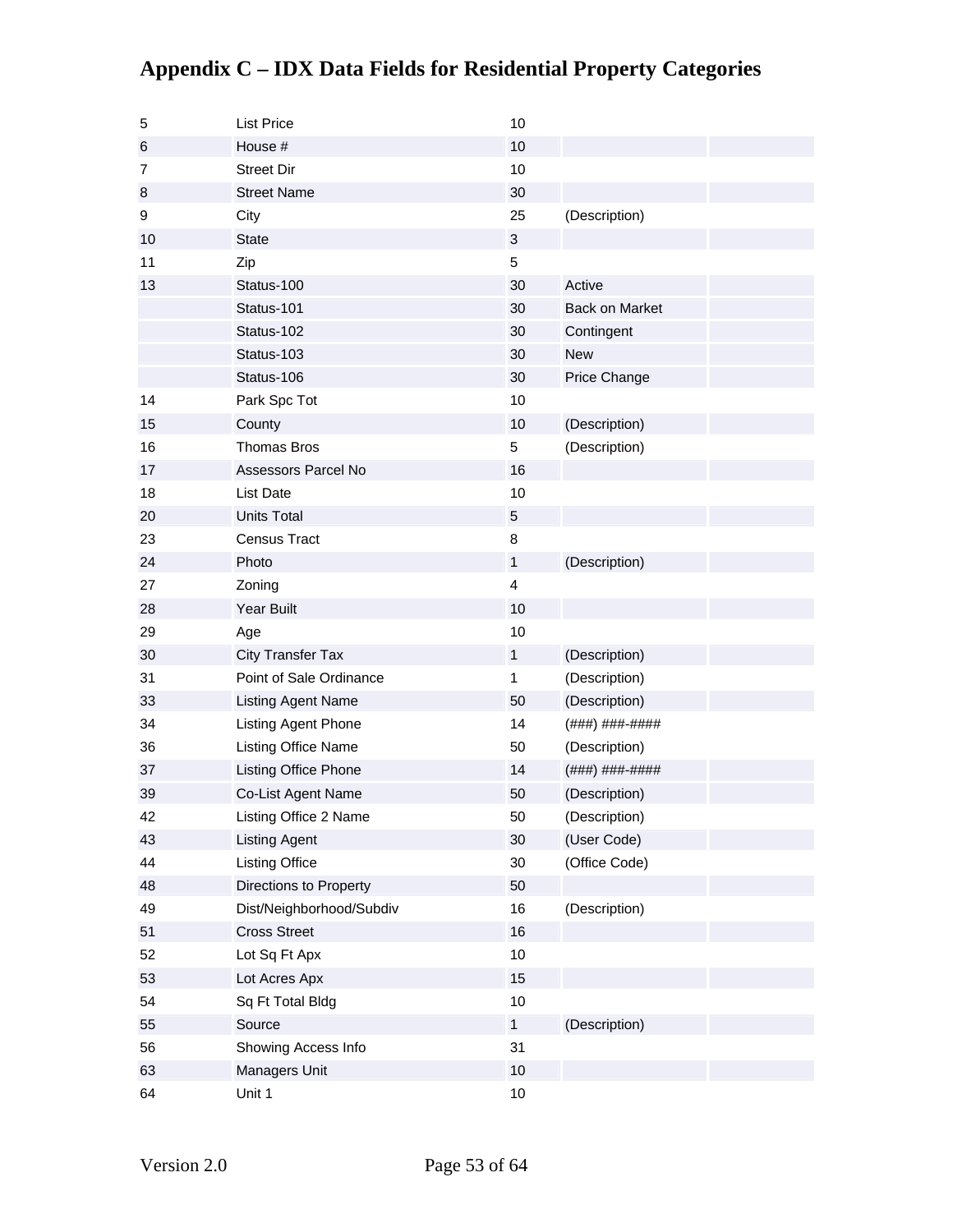| 65  | Sq Ft 1 Apx      | 10               |               |
|-----|------------------|------------------|---------------|
| 66  | Rent 1           | 10               |               |
| 67  | Occupied By 1    | $\mathbf{1}$     | (Description) |
| 68  | Bedrooms 1       | $\overline{c}$   |               |
| 69  | Bathrooms 1      | $\boldsymbol{2}$ |               |
| 70  | Parking Spaces 1 | $\overline{c}$   |               |
| 71  | Dining Room 1    | $\mathbf{1}$     | (Description) |
| 72  | Air Cond 1       | $\mathbf{1}$     | (Description) |
| 73  | Fireplace 1      | $\mathbf{1}$     | (Description) |
| 74  | Refrigerator 1   | $\mathbf{1}$     | (Description) |
| 75  | Range/Oven 1     | $\mathbf{1}$     | (Description) |
| 76  | Unit 2           | 10               |               |
| 77  | Sq Ft 2 Apx      | 10               |               |
| 78  | Rent 2           | 10               |               |
| 79  | Occupied By 2    | $\mathbf{1}$     | (Description) |
| 80  | Bedrooms 2       | $\overline{2}$   |               |
| 81  | Bathrooms 2      | $\overline{2}$   |               |
| 82  | Parking Spaces 2 | $\overline{c}$   |               |
| 83  | Dining Room 2    | $\mathbf{1}$     | (Description) |
| 84  | Air Cond 2       | $\mathbf{1}$     | (Description) |
| 85  | Fireplace 2      | $\mathbf{1}$     | (Description) |
| 86  | Refrigerator 2   | 1                | (Description) |
| 87  | Range/Oven 2     | $\mathbf{1}$     | (Description) |
| 88  | Unit 3           | 10               |               |
| 89  | Sq Ft 3 Apx      | 10               |               |
| 90  | Rent 3           | 10               |               |
| 91  | Occupied By 3    | $\mathbf{1}$     | (Description) |
| 92  | Bedrooms 3       | $\overline{c}$   |               |
| 93  | Bathrooms 3      | $\overline{c}$   |               |
| 94  | Parking Spaces 3 | $\overline{c}$   |               |
| 95  | Dining Room 3    | $\mathbf{1}$     | (Description) |
| 96  | Air Cond 3       | 1                | (Description) |
| 97  | Fireplace 3      | $\mathbf{1}$     | (Description) |
| 98  | Refrigerator 3   | $\mathbf{1}$     | (Description) |
| 99  | Range/Oven 3     | $\mathbf{1}$     | (Description) |
| 100 | Unit 4           | 10               |               |
| 101 | Sq Ft 4 Apx      | 10               |               |
| 102 | Rent 4           | 10               |               |
| 103 | Occupied By 4    | $\mathbf{1}$     | (Description) |
| 104 | Bedrooms 4       | $\overline{c}$   |               |
| 105 | Bathrooms 4      | $\overline{c}$   |               |
| 106 | Parking Spaces 4 | $\overline{c}$   |               |
| 107 | Dining Room 4    | $\mathbf 1$      | (Description) |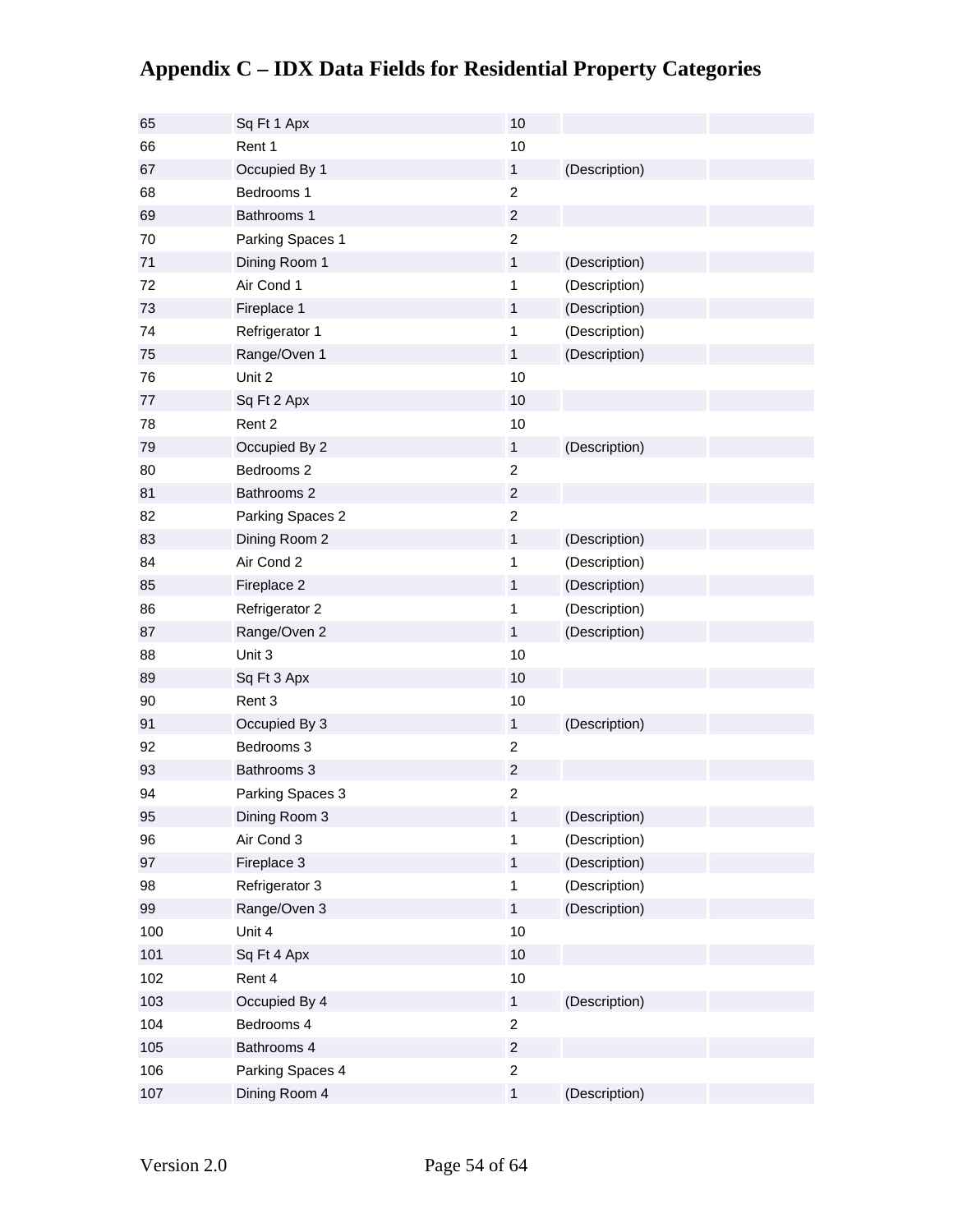| 108 | Air Cond 4                       | $\mathbf{1}$ | (Description) |  |
|-----|----------------------------------|--------------|---------------|--|
| 109 | Fireplace 4                      | $\mathbf{1}$ | (Description) |  |
| 110 | Refrigerator 4                   | 1            | (Description) |  |
| 111 | Range/Oven 4                     | $\mathbf{1}$ | (Description) |  |
| 112 | <b>School District</b>           | 10           | (Description) |  |
| 113 | <b>Elementary School</b>         | 25           | (Description) |  |
| 115 | Middle School                    | 25           | (Description) |  |
| 117 | <b>High School</b>               | 25           | (Description) |  |
| 120 | List \$/SqFt                     | 10           |               |  |
| 121 | <b>Previous Price</b>            | 10           |               |  |
| 122 | <b>Original Price</b>            | 10           |               |  |
| 123 | <b>Total Deposits</b>            | 15           |               |  |
| 124 | Annual Vacancy Expense           | 15           |               |  |
| 125 | Annual Expense Year              | 10           |               |  |
| 126 | Annual Maintance Exp             | 15           |               |  |
| 127 | Annual Rental Inc                | 15           |               |  |
| 128 | Annual Miscellaneous Inc         | 15           |               |  |
| 129 | <b>Annual Utility Expense</b>    | 15           |               |  |
| 130 | Annual Gross Fee Income          | 15           |               |  |
| 131 | Gross Oper Income (Act)          | 15           |               |  |
| 132 | Annual Gross Sched Income        | 15           |               |  |
| 133 | Net Operating Income             | 15           |               |  |
| 134 | Annual Insurance Expense         | 15           |               |  |
| 135 | Annual Management Expense        | 15           |               |  |
| 136 | Ann License Exp                  | 15           |               |  |
| 137 | Other Annual Expense             | 15           |               |  |
| 138 | Annual Taxes \$                  | 15           |               |  |
| 139 | Annual Total Oper Exp            | 15           |               |  |
| 140 | <b>Addl Property Description</b> | 150          |               |  |
| 141 | Remarks                          | 255          |               |  |
| 163 | Balcony/Patio                    | 10           |               |  |
|     | Cable TV Wired For               | 10           |               |  |
|     | Clubhouse                        | 10           |               |  |
|     | Elevator                         | 10           |               |  |
|     | Extra Storage                    | 10           |               |  |
|     | Garden                           | 10           |               |  |
|     | Greenbelt                        | 10           |               |  |
|     | In Ground Pool                   | 10           |               |  |
|     | Lawn Sprinkler                   | 10           |               |  |
|     | Play Area                        | 10           |               |  |
|     | Recreation                       | 10           |               |  |
|     | Sauna/Spa/HotTub                 | 10           |               |  |
|     | Solar For Pool                   | 10           |               |  |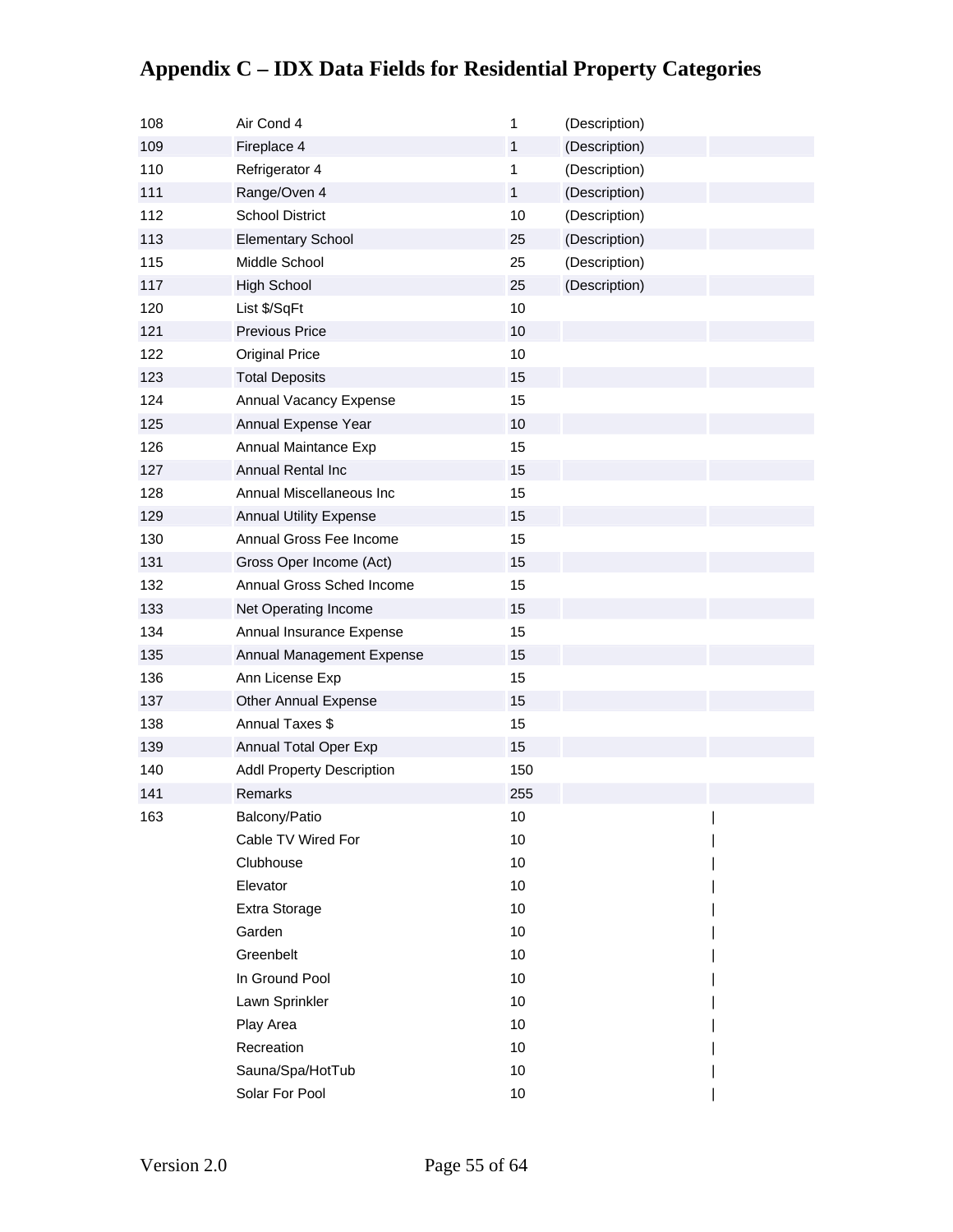| Tennis Court(s)                 | 10 |
|---------------------------------|----|
| None                            | 10 |
| Other                           | 10 |
| Deck                            | 10 |
| Dishwasher                      | 10 |
| Disposal                        | 10 |
| Patio                           | 10 |
| <b>Updated Baths</b>            | 10 |
| <b>Updated Kitchen</b>          | 10 |
| Other                           | 10 |
| Apt In Basement                 | 10 |
| Finished                        | 10 |
| Partial                         | 10 |
| Separate Entry                  | 10 |
| Storage Area                    | 10 |
| Unfinished                      | 10 |
| None                            | 10 |
| Other                           | 10 |
| Ceiling Fan(s)                  | 10 |
| Central 1 Zone A/C              | 10 |
| Central 2 Or 2+ Zones A/C       | 10 |
| Swamp Cooler                    | 10 |
| Whole House Fan                 | 10 |
| Window/Wall Unit(s)             | 10 |
| No Air Conditioning             | 10 |
| Other                           | 10 |
| Disabled Bath Feat              | 10 |
| Disabled Kit Feat               | 10 |
| Elevator                        | 10 |
| <b>Flashing Drbell Warning</b>  | 10 |
| Halls/Doors - 3 Ft Wide         | 10 |
| Lower Light Switches            | 10 |
| Stair Lift                      | 10 |
| Wheelchair Ramp(s)              | 10 |
| Other                           | 10 |
| Agt Related To Principal        | 10 |
| Architectural Apprl Req         | 10 |
| <b>Building Restrictions</b>    | 10 |
| <b>Current Bus Lic</b>          | 10 |
| Easements                       | 10 |
| <b>Exclusions - See Remarks</b> | 10 |
| Fire Hazard Area                | 10 |
| First Right of Refusal          | 10 |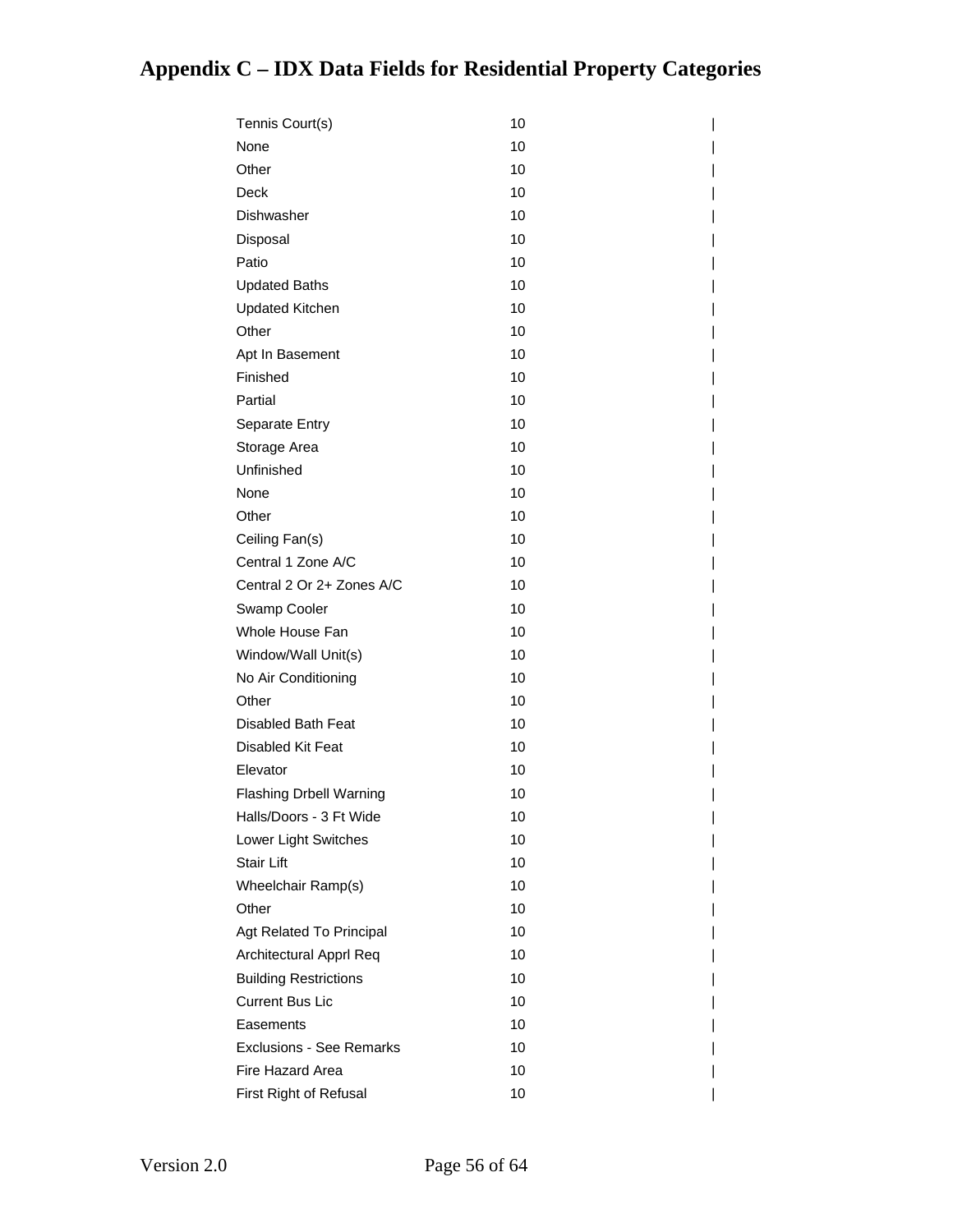| Fixer - Handyman Special       | 10 |
|--------------------------------|----|
| <b>Geological Restrictions</b> | 10 |
| Hazardous Waste Area           | 10 |
| Home Warranty Plan             | 10 |
| <b>Mello-Roos District</b>     | 10 |
| Moratorium                     | 10 |
| Nat Hazard Disclosure          | 10 |
| Not Mapped                     | 10 |
| Owner is Lic Real Est Agt      | 10 |
| Probate/Court Approval         | 10 |
| Probate/Independent Adm        | 10 |
| <b>Rent Control</b>            | 10 |
| REO/Bank Owned                 | 10 |
| Right to Sell: Relo            | 10 |
| Seismic Hazards Zone           | 10 |
| Short Pay Trans w/o Comp       | 10 |
| Special Assmt/Bonds            | 10 |
| Special Flood Haz Area         | 10 |
| Special Hazards Zone           | 10 |
| Special Studies Zone           | 10 |
| None                           | 10 |
| Other - Call/See Agent         | 10 |
| Central Vacuum                 | 10 |
| Dryer                          | 10 |
| DSL/Modem Line                 | 10 |
| Electric Air Cleaner           | 10 |
| Fire Alarm System              | 10 |
| <b>Fire Sprinklers</b>         | 10 |
| Garage Door Opener             | 10 |
| Intercom                       | 10 |
| Mirrored Closet Door(s)        | 10 |
| Satellite Dish - Owned         | 10 |
| Security Alarm - Leased        | 10 |
| Security Alarm - Owned         | 10 |
| Stereo Speakers Built-In       | 10 |
| TV Antenna                     | 10 |
| Washer                         | 10 |
| Water Filter System            | 10 |
| <b>Water Heater Electric</b>   | 10 |
| <b>Water Heater Gas</b>        | 10 |
| <b>Water Heater Solar</b>      | 10 |
| Water Softener System          | 10 |
| <b>Window Coverings</b>        | 10 |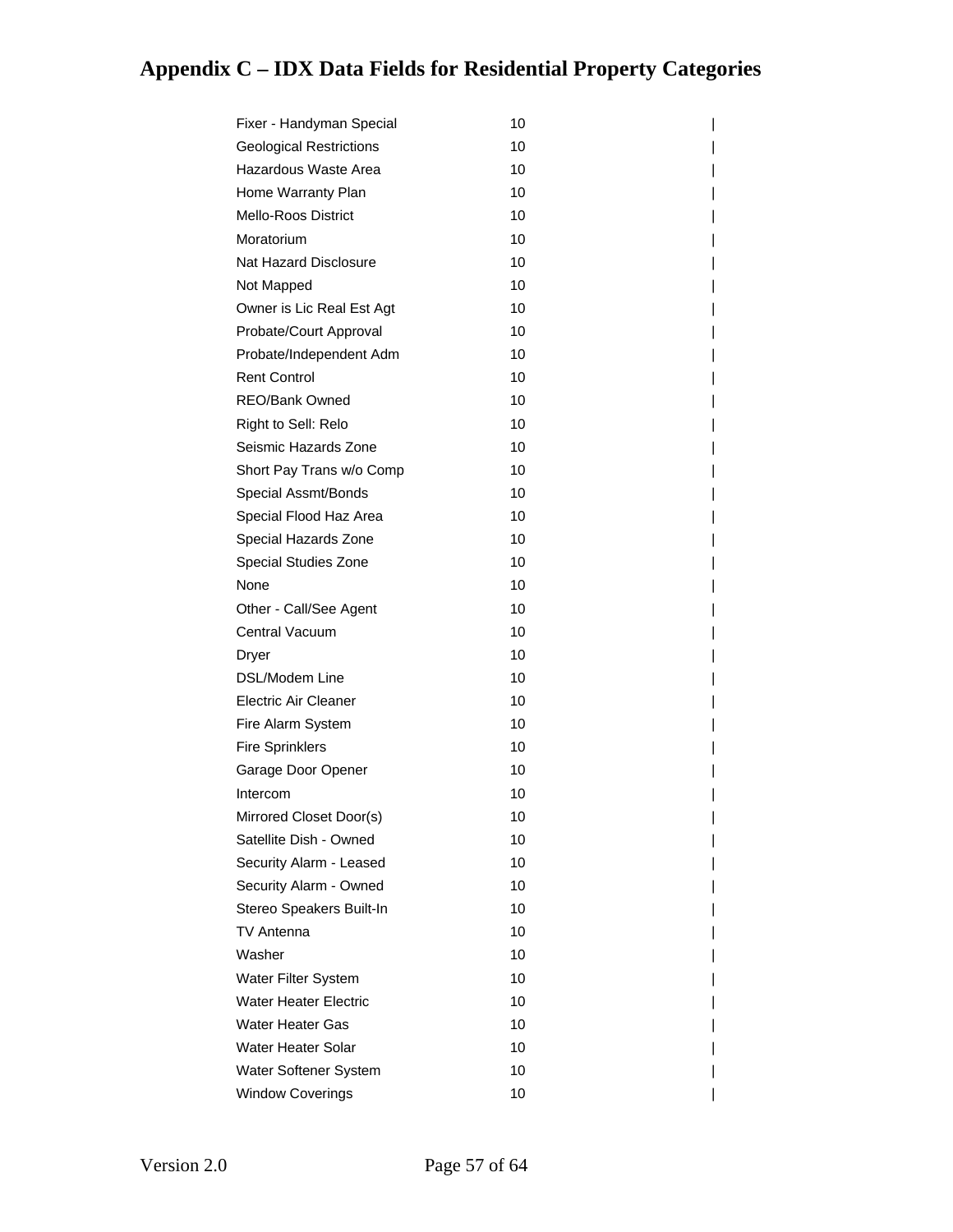| None                        | 10 |
|-----------------------------|----|
| Other                       | 10 |
| <b>Building Vacant</b>      | 10 |
| Month to Month              | 10 |
| <b>Security Deposit</b>     | 10 |
| Written Agreement           | 10 |
| Year Lease                  | 10 |
| None                        | 10 |
| Other                       | 10 |
| Aluminum Siding             | 10 |
| <b>Brick</b>                | 10 |
| <b>Brick Veneer</b>         | 10 |
| <b>Composition Shingles</b> | 10 |
| Concrete                    | 10 |
| Concrete Block              | 10 |
| Dual Pane Windows           | 10 |
| Lap                         | 10 |
| Masonite                    | 10 |
| Masonry                     | 10 |
| Metal                       | 10 |
| <b>Steel Block</b>          | 10 |
| Stone                       | 10 |
| <b>Stucco</b>               | 10 |
| Tilt-Up                     | 10 |
| Vinyl Siding                | 10 |
| Wood Frame                  | 10 |
| Wood Shingles               | 10 |
| <b>Wood Siding</b>          | 10 |
| Other                       | 10 |
| Accountant                  | 10 |
| Estimated                   | 10 |
| Incomplete                  | 10 |
| Limited Info                | 10 |
| Owner                       | 10 |
| Projected                   | 10 |
| <b>Tax Return</b>           | 10 |
| None                        | 10 |
| Other                       | 10 |
| <b>Brick</b>                | 10 |
| Concrete Slab               | 10 |
| Hardwood Floors             | 10 |
| Hardwood Firs Throughout    | 10 |
| Laminate                    | 10 |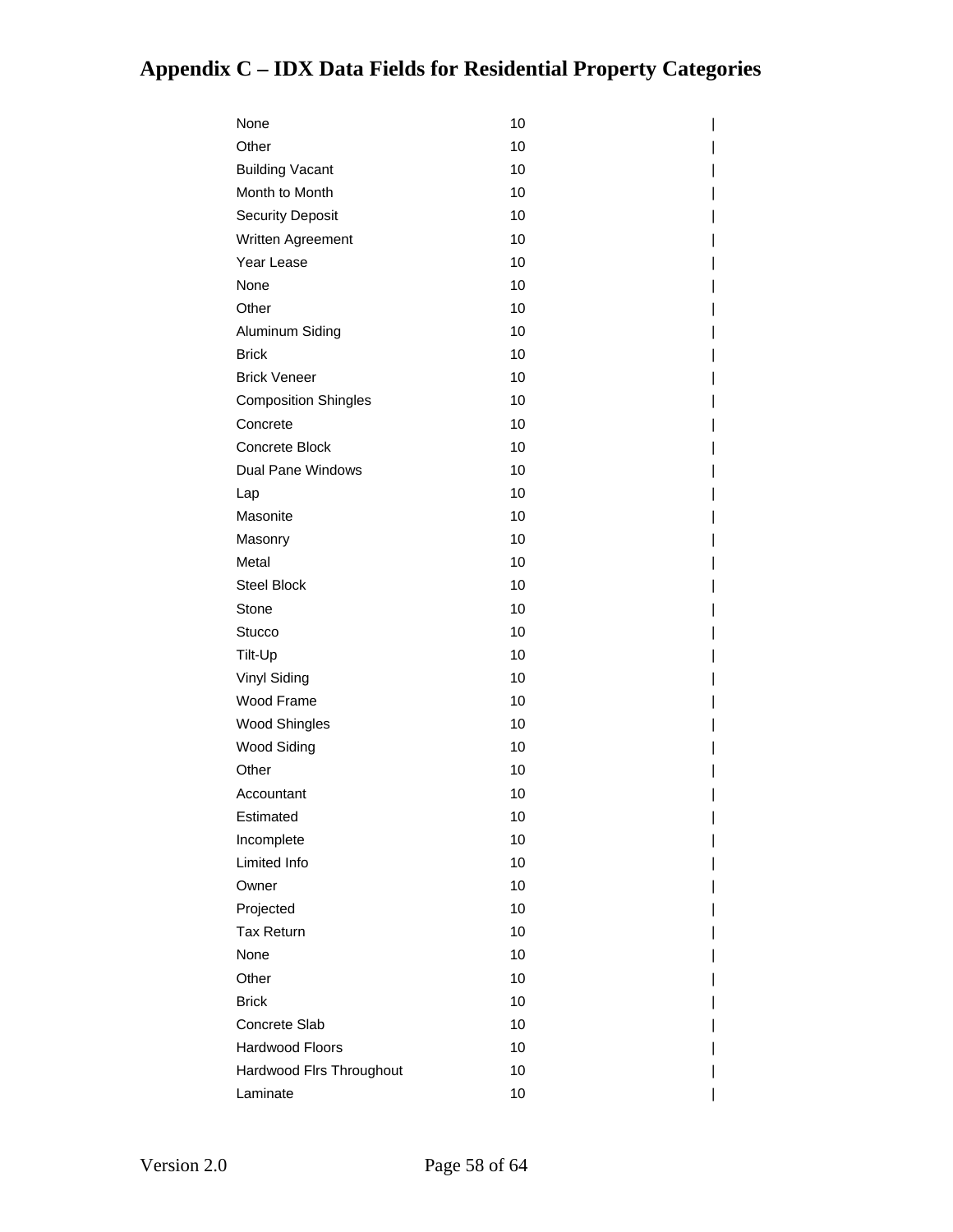| Linoleum                      | 10 |
|-------------------------------|----|
| Parquet                       | 10 |
| <b>Partial Carpeting</b>      | 10 |
| Stone (MarbleSlateetc.)       | 10 |
| Tile                          | 10 |
| Unfinished                    | 10 |
| Vinyl                         | 10 |
| Wall to Wall Carpeting        | 10 |
| Wood                          | 10 |
| None                          | 10 |
| Other                         | 10 |
| Baseboard                     | 10 |
| <b>Central Gravity</b>        | 10 |
| Electric                      | 10 |
| Floor Furnace                 | 10 |
| Forced Air 1 Zone             | 10 |
| Forced Air 2 Zns or More      | 10 |
| Gas                           | 10 |
| <b>Heat Pump</b>              | 10 |
| <b>Individual Rm Controls</b> | 10 |
| Perimeter                     | 10 |
| Radiant                       | 10 |
| Solar                         | 10 |
| Space Heater                  | 10 |
| Steam                         | 10 |
| <b>Wall Furnace</b>           | 10 |
| No Heat                       | 10 |
| Other Heat                    | 10 |
| Asbestos                      | 10 |
| Drainage                      | 10 |
| Electrical                    | 10 |
| Engineering                   | 10 |
| Fire/Health/City              | 10 |
| Fireplace Inspection          | 10 |
| Furnace Inspection            | 10 |
| Home Inspection               | 10 |
| Pest Control                  | 10 |
| Pool Inspection               | 10 |
| Radon                         | 10 |
| Roof Inspection               | 10 |
| Septic System                 | 10 |
| Sewer Lateral Test            | 10 |
| Soils                         | 10 |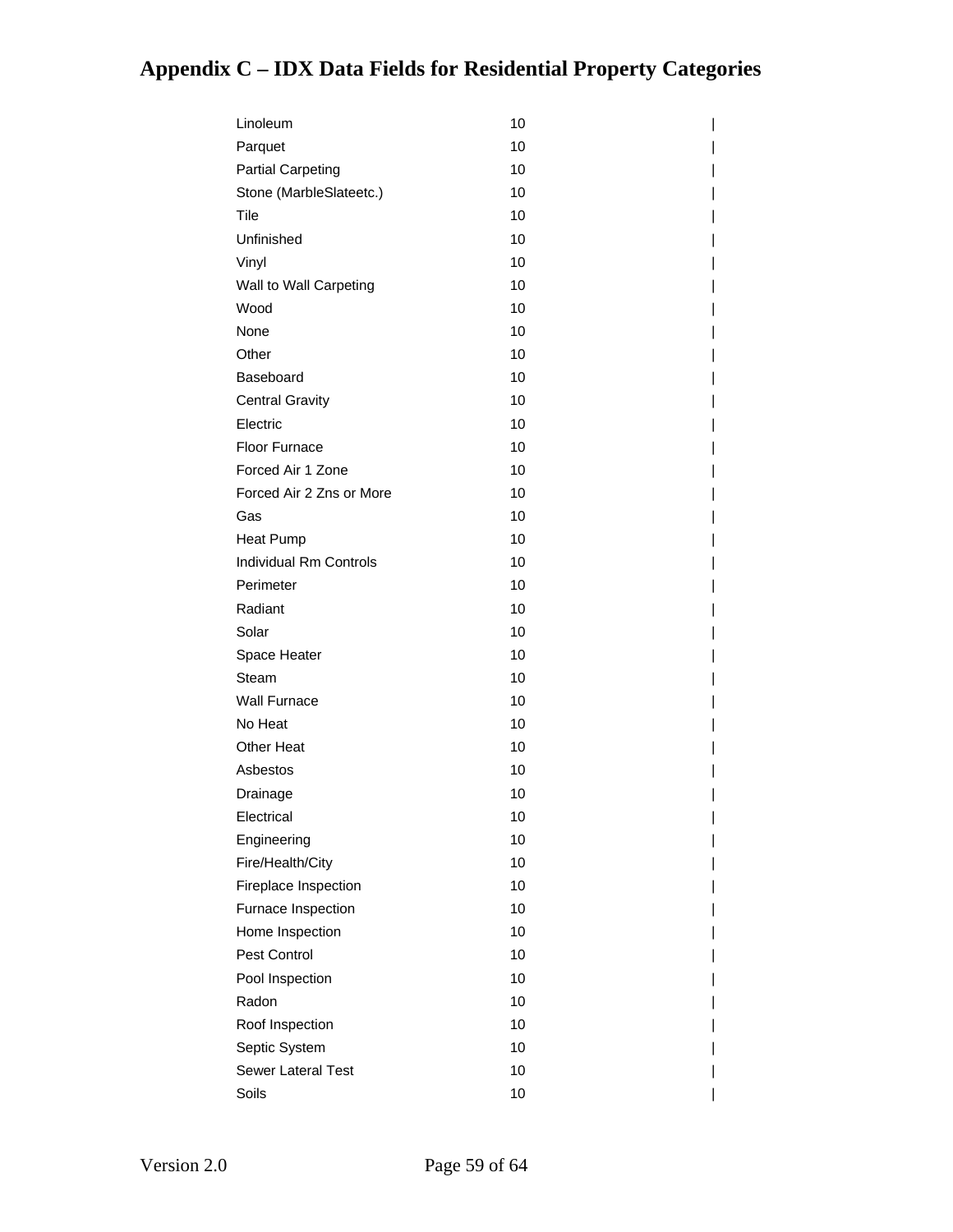| Structural                  | 10 |
|-----------------------------|----|
| Other                       | 10 |
| 220 Volt Outlet             | 10 |
| Coin Operated               | 10 |
| Common Room                 | 10 |
| <b>Community Facility</b>   | 10 |
| Dryer                       | 10 |
| Gas Dryer Hookup            | 10 |
| In Basement                 | 10 |
| In Closet                   | 10 |
| In Garage                   | 10 |
| In Laundry Room             | 10 |
| Inside Unit                 | 10 |
| Laundry Equip - Leased      | 10 |
| Laundry Equip - Owned       | 10 |
| Washer                      | 10 |
| Washer/Dryer Hookups        | 10 |
| Other                       | 10 |
| 2 Houses / 1 Lot            | 10 |
| Adj To/On Golf Course       | 10 |
| Agriculture Use             | 10 |
| Bay Front / Beach           | 10 |
| <b>Boat Dock</b>            | 10 |
| Corner                      | 10 |
| Court                       | 10 |
| Cul-De-Sac                  | 10 |
| Down Slope                  | 10 |
| <b>Horses Possible</b>      | 10 |
| Irregular                   | 10 |
| Lagoon                      | 10 |
| Lakefront                   | 10 |
| Level                       | 10 |
| Pond                        | 10 |
| Premium Lot                 | 10 |
| Regular                     | 10 |
| Riverfront                  | 10 |
| Secluded                    | 10 |
| Up Slope                    | 10 |
| Vineyard                    | 10 |
| None                        | 10 |
| Other                       | 10 |
| <b>Attached Garage</b>      | 10 |
| <b>Below Ground Parking</b> | 10 |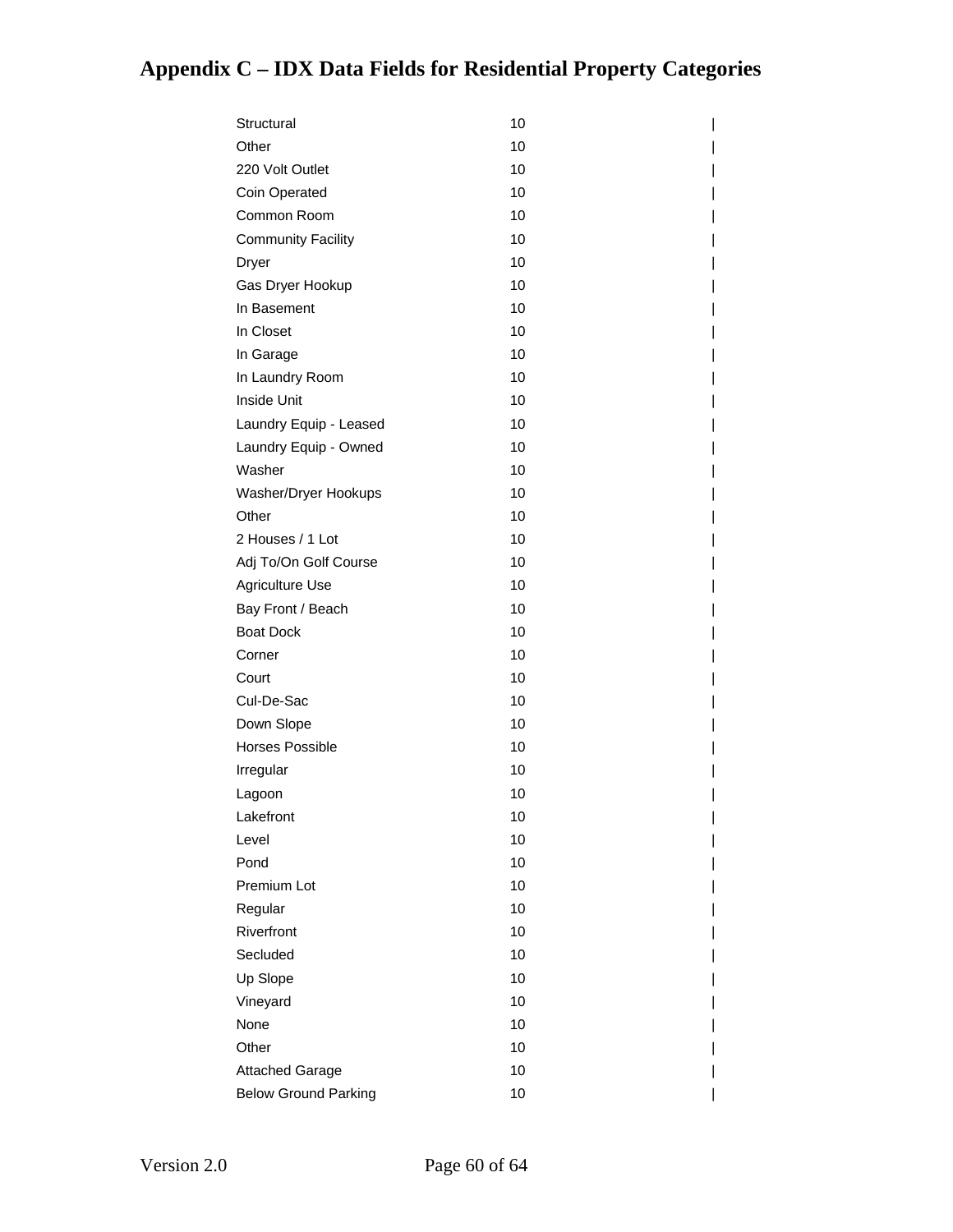| Carport - 1                     | 10 |
|---------------------------------|----|
| Carport - 2 Or More             | 10 |
| <b>Converted Garage</b>         | 10 |
| <b>Covered Parking</b>          | 10 |
| Detached Garage                 | 10 |
| <b>Enclosed Garage</b>          | 10 |
| Garage Parking                  | 10 |
| <b>Guest Parking</b>            | 10 |
| Int Access From Garage          | 10 |
| No Parking on Site              | 10 |
| Off Street Parking              | 10 |
| Parking Area                    | 10 |
| RV/Boat Parking                 | 10 |
| <b>Security Garage</b>          | 10 |
| Side Yard Access                | 10 |
| Spaces - Assigned               | 10 |
| Space Per Unit - 1              | 10 |
| Space Per Unit - 2              | 10 |
| <b>Tandem Parking</b>           | 10 |
| <b>Undersized Garage</b>        | 10 |
| None                            | 10 |
| Other                           | 10 |
| Accounting/Legal                | 10 |
| Electric                        | 10 |
| <b>Garbage Collection</b>       | 10 |
| Gas                             | 10 |
| Insurance                       | 10 |
| Janitorial                      | 10 |
| License/Ads                     | 10 |
| Maintenance/Repair              | 10 |
| Management                      | 10 |
| Miscellaneous/Other             | 10 |
| <b>Property Tax/Assessments</b> | 10 |
| Swimming Pool                   | 10 |
| <b>Trash Removal</b>            | 10 |
| <b>Utilities</b>                | 10 |
| Vacancy Factor                  | 10 |
| Water                           | 10 |
| Other                           | 10 |
| <b>COE</b>                      | 10 |
| Month to Month                  | 10 |
| Negotiable                      | 10 |
| Tenant's Rights                 | 10 |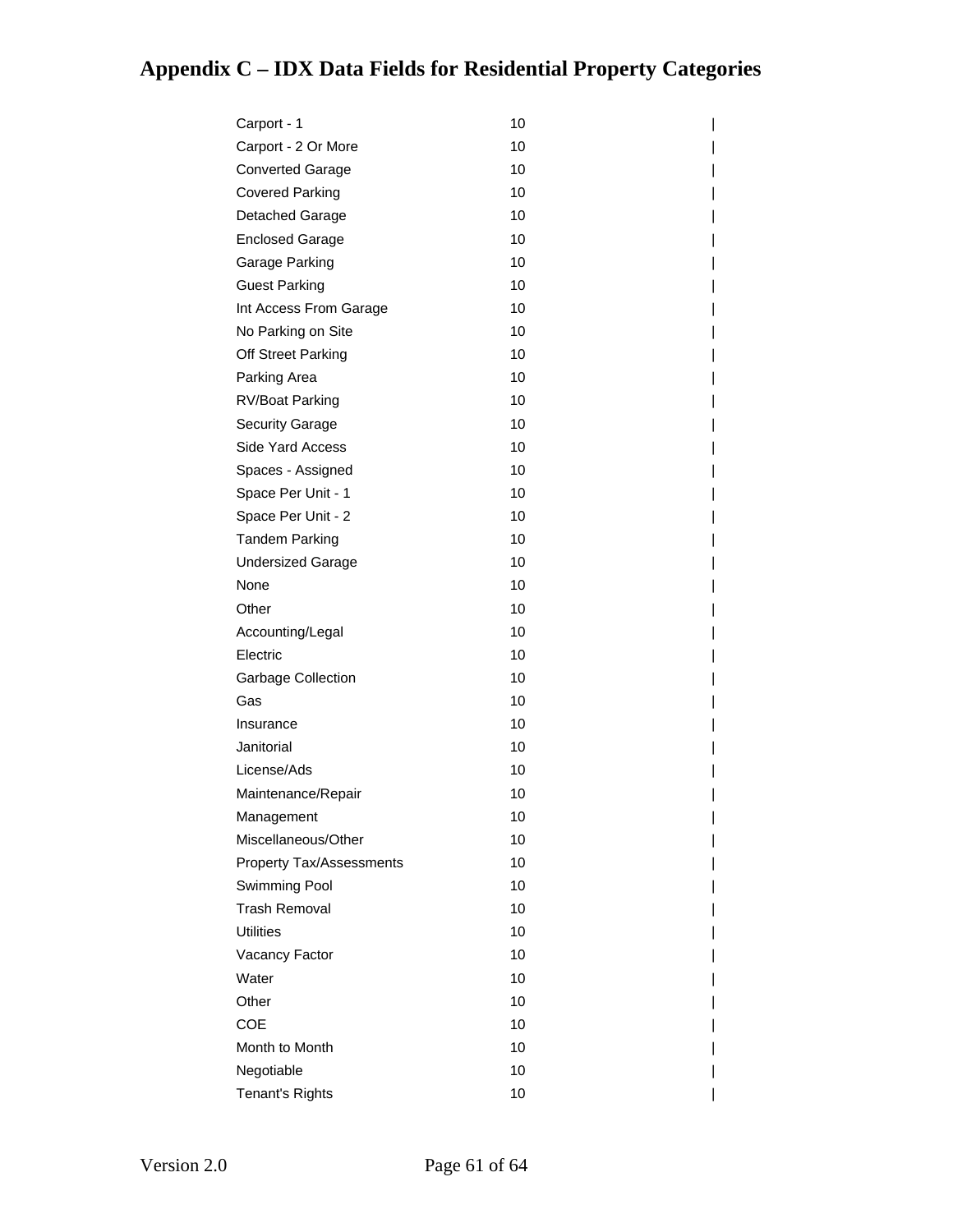| Upon Completion             | 10 |
|-----------------------------|----|
| None                        | 10 |
| Other                       | 10 |
| <b>Composition Shingles</b> | 10 |
| Metal                       | 10 |
| Polyurethane Foam           | 10 |
| <b>Rolled Composition</b>   | 10 |
| Slate                       | 10 |
| <b>Tar and Gravel</b>       | 10 |
| Tile                        | 10 |
| Unknown                     | 10 |
| Wood Shakes/Shingles        | 10 |
| None                        | 10 |
| Other                       | 10 |
| Electric                    | 10 |
| Gas                         | 10 |
| Water                       | 10 |
| Other                       | 10 |
| Deck                        | 10 |
| Dishwasher                  | 10 |
| Disposal                    | 10 |
| Fireplaces                  | 10 |
| Patio                       | 10 |
| <b>Updated Baths</b>        | 10 |
| <b>Updated Kitchen</b>      | 10 |
| Other                       | 10 |
| <b>Association Fees</b>     | 10 |
| Cable TV                    | 10 |
| Electric                    | 10 |
| Gardener                    | 10 |
| Gas                         | 10 |
| Insurance                   | 10 |
| Parking                     | 10 |
| <b>Taxes</b>                | 10 |
| Trash                       | 10 |
| Water                       | 10 |
| None                        | 10 |
| Other                       | 10 |
| All Inclusive               | 10 |
| Assumable                   | 10 |
| C.H.F.A.                    | 10 |
| Cash                        | 10 |
| Complex FHA Approved        | 10 |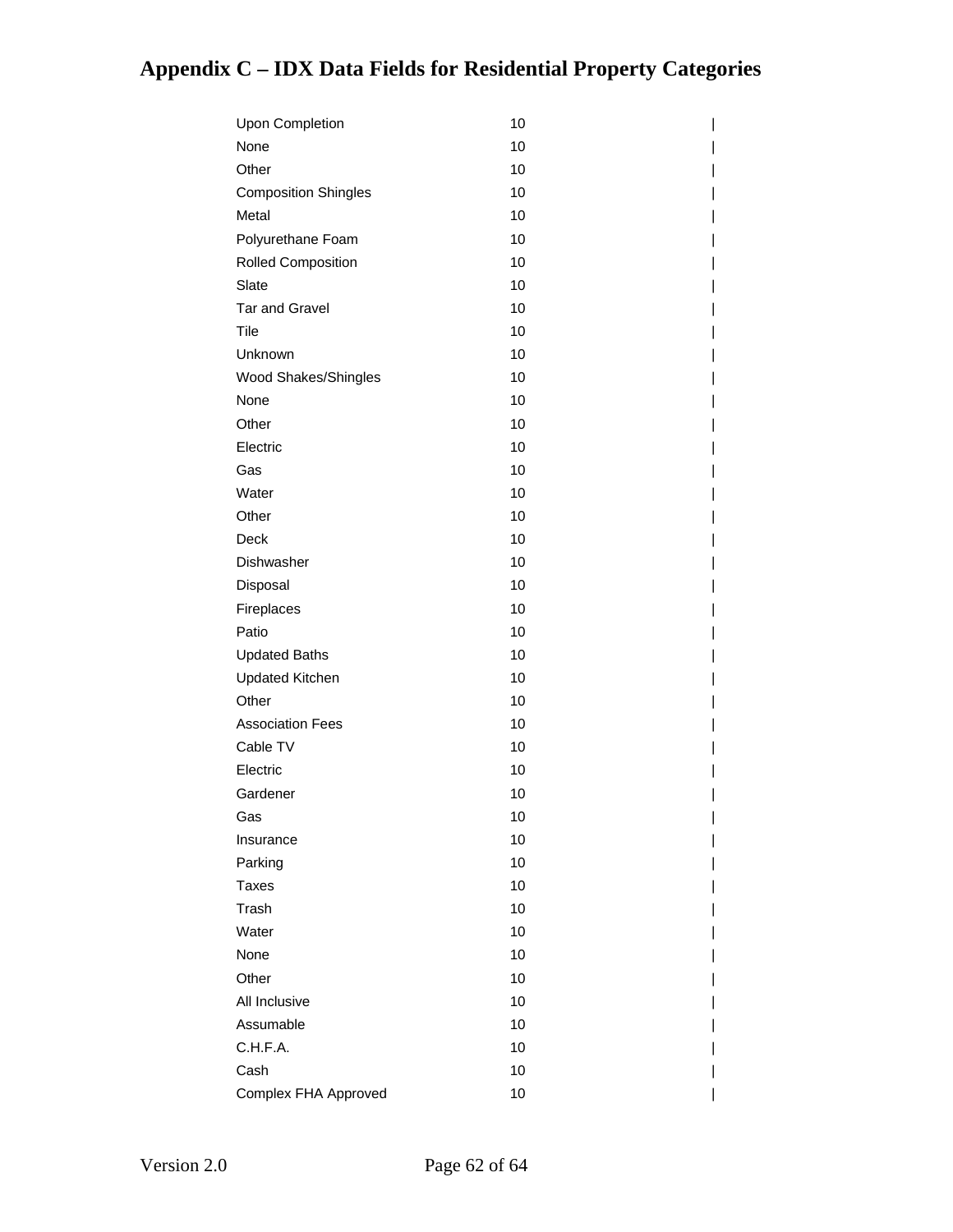| Complex VA Approved      | 10 |
|--------------------------|----|
| <b>Contract Of Sale</b>  | 10 |
| Conventional             | 10 |
| 1031 Exchange            | 10 |
| <b>FHA</b>               | 10 |
| <b>Installment Sale</b>  | 10 |
| Lease Option             | 10 |
| OMC 1st                  | 10 |
| OMC 2nd                  | 10 |
| <b>Other Notes</b>       | 10 |
| Price As Is              | 10 |
| <b>Releases</b>          | 10 |
| Subject to Subordination | 10 |
| Trade                    | 10 |
| VA                       | 10 |
| Wrap A.I.D.T.            | 10 |
| None                     | 10 |
| Other                    | 10 |
| Detached Cottage(s)      | 10 |
| Office(s) Included       | 10 |
| Penthouse(s)             | 10 |
| Store(s) Included        | 10 |
| Other                    | 10 |
| Bay                      | 10 |
| <b>Bay Bridge</b>        | 10 |
| Canyon                   | 10 |
| Carquinez                | 10 |
| <b>City Lights</b>       | 10 |
| Delta                    | 10 |
| Downtown                 | 10 |
| Forest                   | 10 |
| Golden Gate Bridge       | 10 |
| <b>Golf Course</b>       | 10 |
| Greenbelt                | 10 |
| Hills                    | 10 |
| Lake                     | 10 |
| Las Trampas Foothills    | 10 |
| Marina                   | 10 |
| Mountains                | 10 |
| Mt Diablo                | 10 |
| Panoramic                | 10 |
| Park                     | 10 |
| Partial                  | 10 |